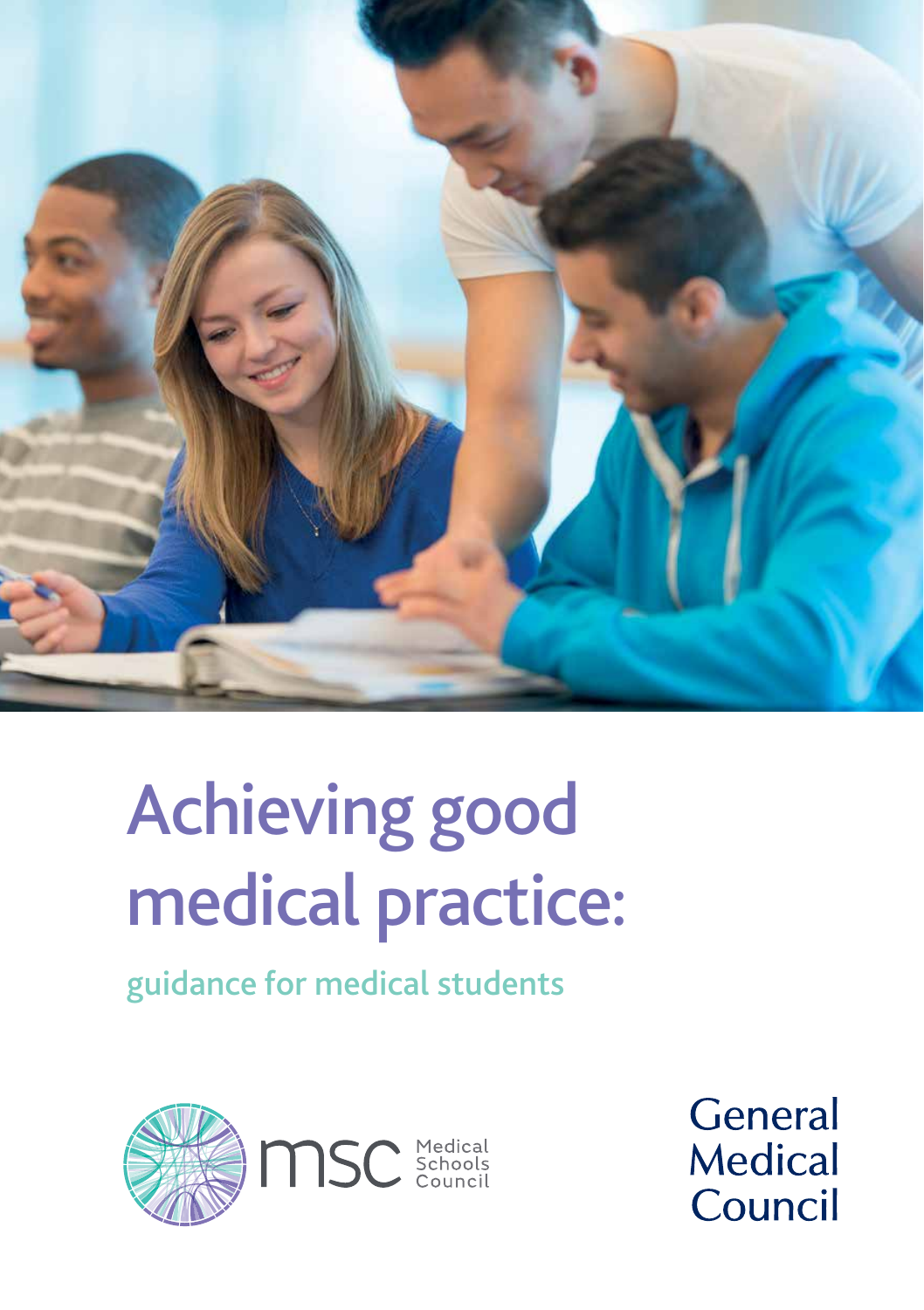# The duties of a doctor registered with the General Medical Council

Patients must be able to trust doctors with their lives and health. To justify that trust you must show respect for human life and make sure your practice meets the standards expected of you in four domains.

#### **Knowledge, skills and performance**

- $\blacksquare$  Make the care of your patient your first concern.
- **Provide a good standard of practice and care.** 
	- **.** Keep your professional knowledge and skills up to date.
	- $\bullet$  Recognise and work within the limits of your competence.

#### **Safety and quality**

- $\blacksquare$  Take prompt action if you think that patient safety, dignity or comfort is being compromised.
- **n** Protect and promote the health of patients and the public.

#### **Communication, partnership and teamwork**

- $\blacksquare$  Treat patients as individuals and respect their dignity.
	- $\bullet$  Treat patients politely and considerately.
	- **Respect patients' right to confidentiality.**
- $\blacksquare$  Work in partnership with patients.
	- **.** Listen to, and respond to, their concerns and preferences.
	- **•** Give patients the information they want or need in a way they can understand.
	- Respect patients' right to reach decisions with you about their treatment and care.
	- Support patients in caring for themselves to improve and maintain their health.
- $\blacksquare$  Work with colleagues in the ways that best serve patients' interests.

#### **Maintaining trust**

- $\blacksquare$  Be honest and open and act with integrity.
- Never discriminate unfairly against patients or colleagues.
- **Never abuse your patients' trust in you or the public's confidence in the** profession.

You are personally accountable for your professional practice and must always be prepared to justify your decisions and actions.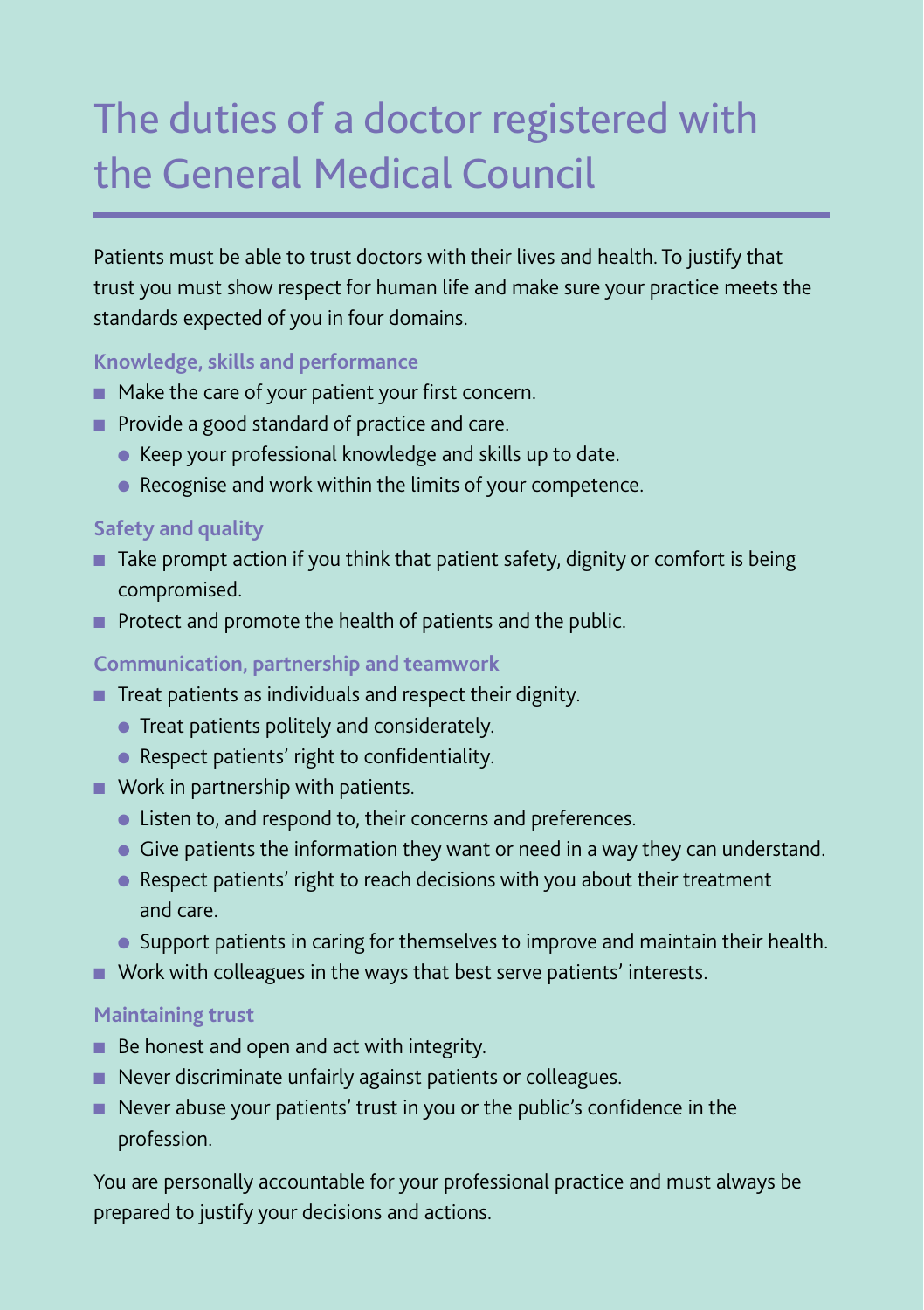# Achieving good medical practice: guidance for medical students

## About this guidance

The General Medical Council (GMC) and the Medical Schools Council (MSC) have published this guidance for medical students to outline the standards expected of them – both inside and outside of medical school.

This guidance shows how the principles and values of the GMC's core guidance for doctors, *Good medical practice*, apply to you as a student. Understanding how the core guidance for doctors applies now and in your career will help you be a good student and, in the future, a good doctor.

Published 27 May 2016. Comes into effect 1 September 2016.

You can find the latest version of this guidance on our website at **<www.gmc-uk.org/agmp>**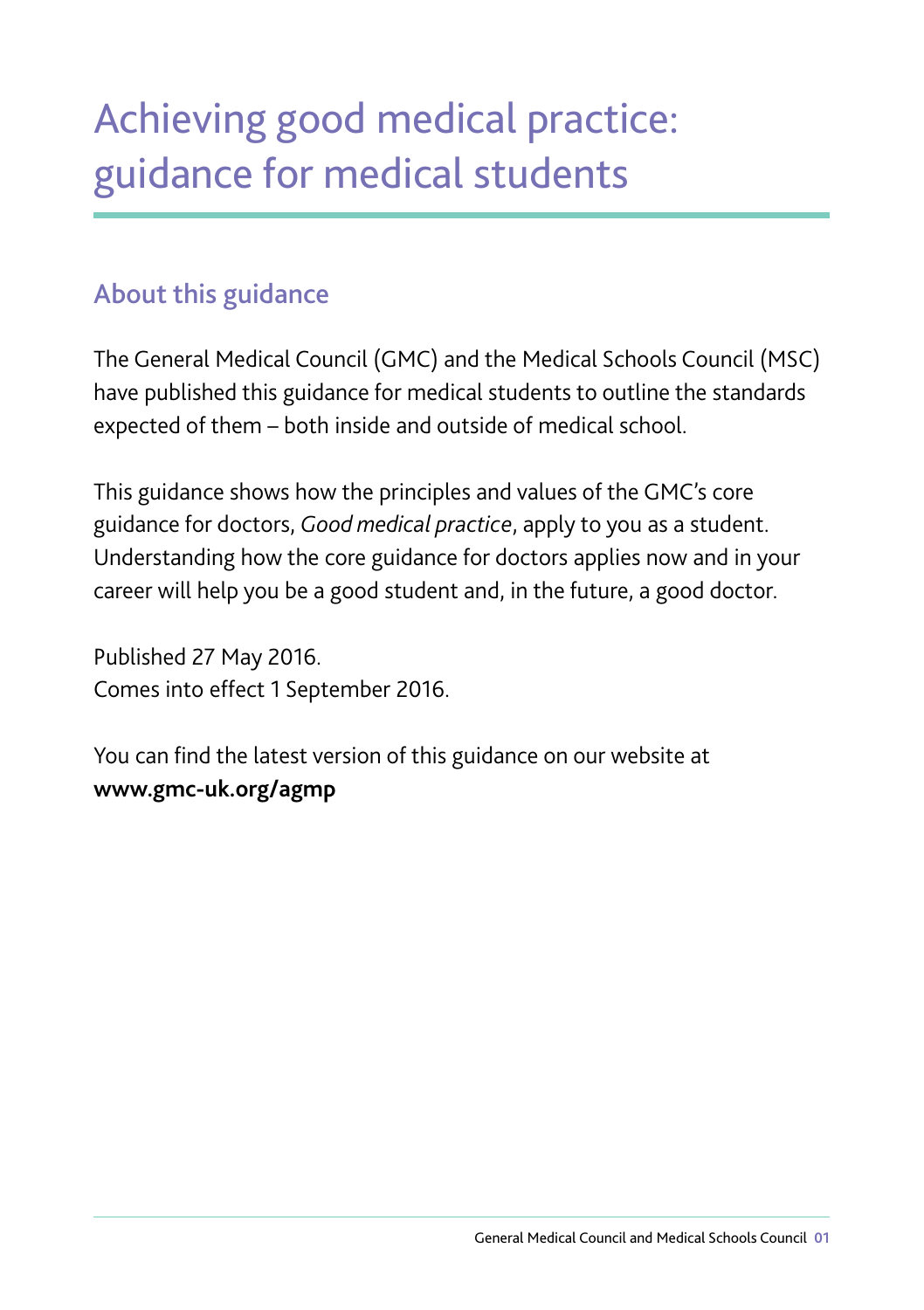# **Contents**

**Page** 

| What does this guidance cover?                            | $\overline{\mathbf{4}}$ |
|-----------------------------------------------------------|-------------------------|
| Maintaining a high standard of professional behaviour     | $\overline{4}$          |
| About Good medical practice                               | 5                       |
| Using this guidance                                       | 6                       |
| Domain 1: Knowledge, skills and performance               | 8                       |
| Develop and maintain your professional performance        | 8                       |
| Apply knowledge and experience to practice                | 11                      |
| Record your work clearly, accurately and legibly          | 16                      |
| Domain 2: Safety and quality                              | 18                      |
| Contribute to and comply with systems to protect patients | 18                      |
| Respond to risks to safety                                | 19                      |
| How to raise a patient safety concern                     | 20                      |
| Protect patients and colleagues from any risk posed       |                         |
| by your health                                            | 24                      |
| Domain 3: Communication, partnership and teamwork         | 29                      |
| Communicate effectively                                   | 29                      |
| Work collaboratively with colleagues to maintain          |                         |
| or improve patient care                                   | 30                      |
| Teaching, training, supporting and assessing              | 31                      |
| Continuity and coordination of care                       | $\overline{32}$         |
| Establish and maintain partnerships with patients         | 32                      |
| Maintaining patient confidentiality                       | 33                      |
| Making a conscientious objection                          | 37                      |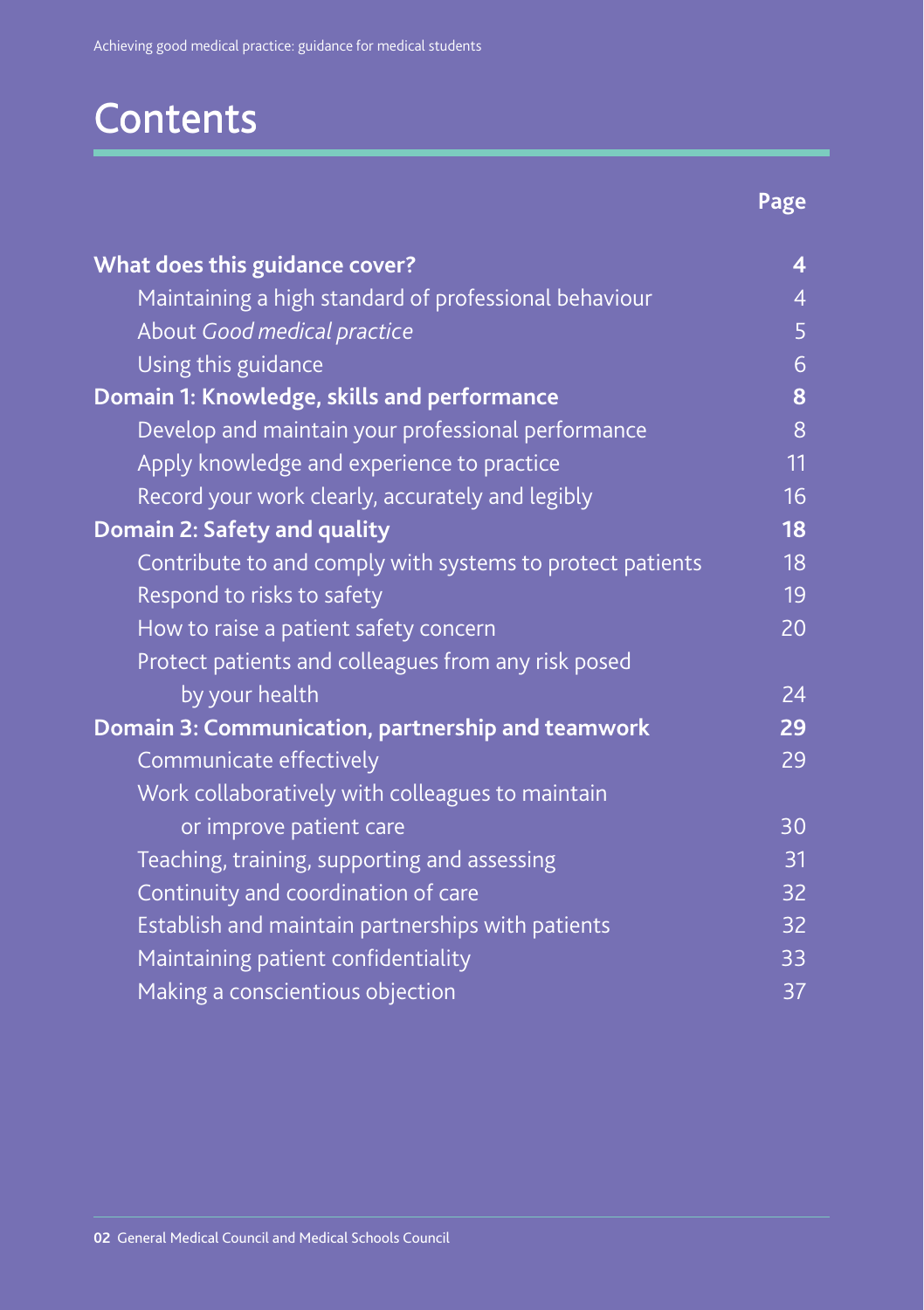|                                                                     | Page |
|---------------------------------------------------------------------|------|
| <b>Domain 4: Maintaining trust</b>                                  | 39   |
| Show respect for patients                                           | 39   |
| Treat patients and colleagues fairly and without discrimination     | 40   |
| Act with honesty and integrity                                      | 42   |
| Openness and legal or disciplinary proceedings                      | 44   |
| Professionalism - key areas of concern                              | 47   |
| Persistent inappropriate attitude or behaviour                      | 47   |
| Failing to demonstrate good medical practice                        | 48   |
| Drug or alcohol misuse                                              | 49   |
| Cheating or plagiarising                                            | 49   |
| Dishonesty or fraud, including dishonesty outside                   |      |
| the professional role                                               | 50   |
| Aggressive, violent or threatening behaviour                        | 51   |
| Any caution or conviction                                           | 52   |
| Health concerns and insight or management of these concerns         | 53   |
| Annex: Professionalism and fitness to practise                      |      |
| processes in medical schools and universities                       | 54   |
| Monitoring low-level concerns                                       | 55   |
| A formal fitness to practise investigation                          | 56   |
| What is a fitness to practise panel or committee?                   | 56   |
| What support will I get during a fitness to practise investigation? | 57   |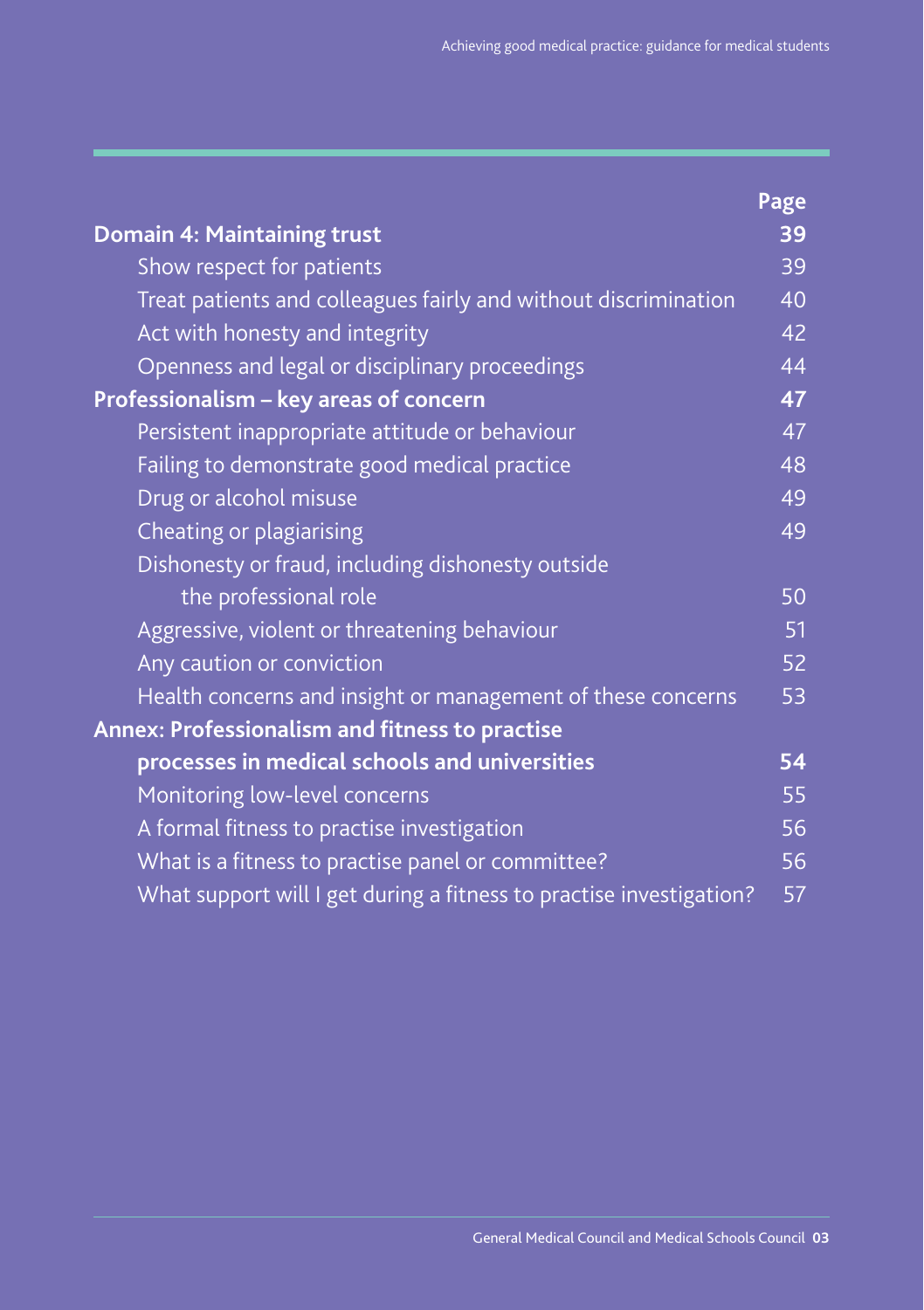# What does this guidance cover?

#### Maintaining a high standard of professional behaviour

Your studies will bring you into contact with patients and members of the public, who can be physically and emotionally vulnerable. Because of this, and the fact that you'll be joining a trusted profession, we expect you to understand that there is a difference in the standard of behaviour expected of students on courses that bring them into contact with patients and the public.

Specifically, your behaviour at all times, both in the clinical environment and outside of your studies, must justify the confidence that patients and the public place in you as a future member of the medical profession. We and your medical school will support you in your journey from student to doctor, which includes teaching and assessment on professionalism.

As a medical graduate, you'll need to register with the GMC and get a licence to practise before you can begin work as a doctor if you wish to work in the UK. The GMC won't register medical graduates who are not fit to practise medicine.

In addition to this guidance, we've also produced guidance for medical schools and medical students on managing professionalism and fitness to practise concerns. It outlines the processes that medical schools should follow if they're worried about a student's professionalism or fitness to practise medicine.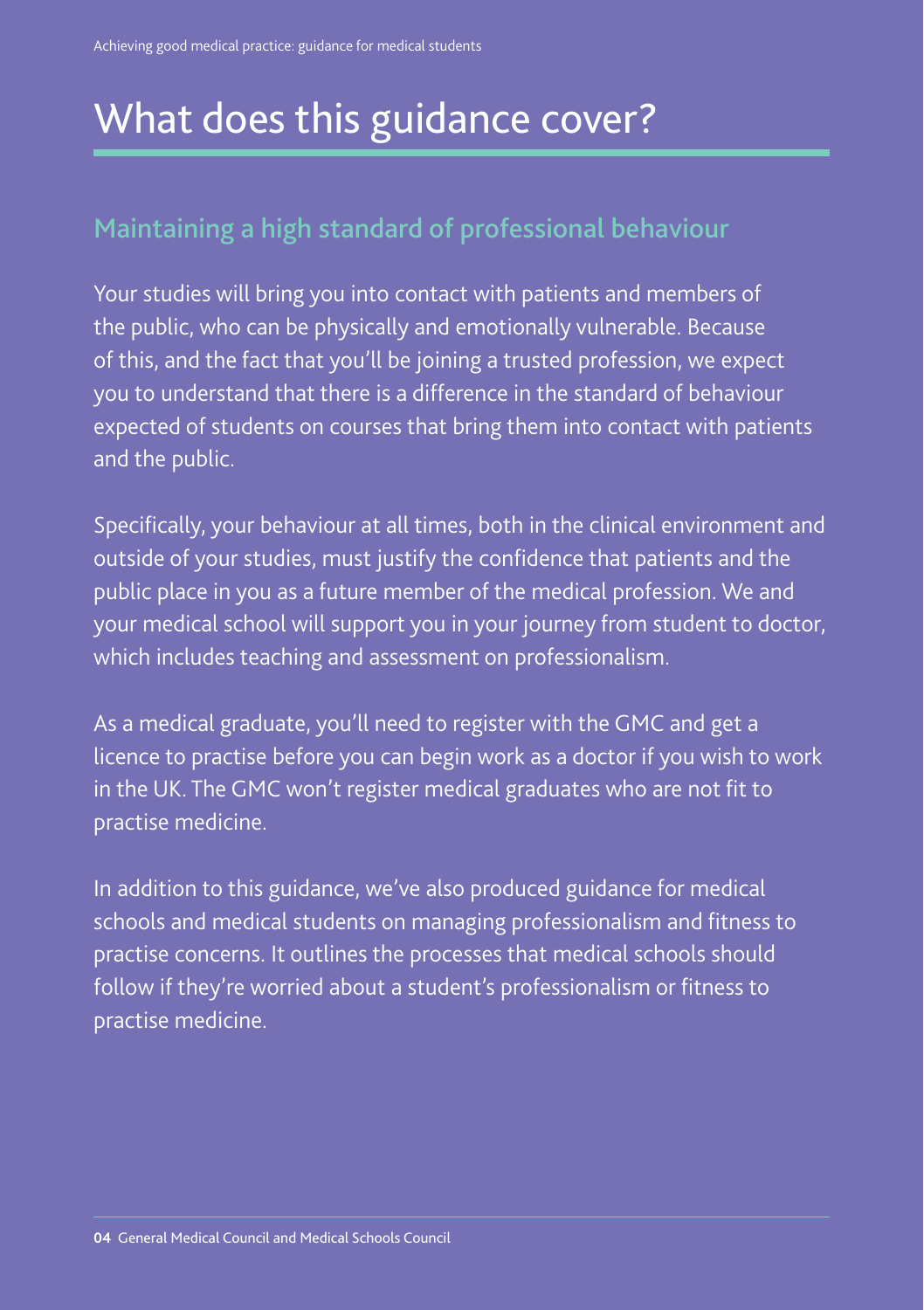Examples of the kinds of behaviour that are a cause for concern and may lead to formal processes being used are outlined in the *Professionalism – key areas of concern* section of this guidance (see pages 47–53).

#### About *Good medical practice*

*Good medical practice* describes what is expected of all doctors registered with the GMC. It is a doctor's responsibility to be familiar with *Good medical practice* and the explanatory guidance that supports it, and to follow the guidance they contain.

Doctors must use their judgement in applying the principles to the various situations they will face as a doctor – whether or not they hold a licence to practise, whatever field of medicine they work in, and whether or not they routinely see patients. Doctors must be prepared to explain and justify their decisions and actions.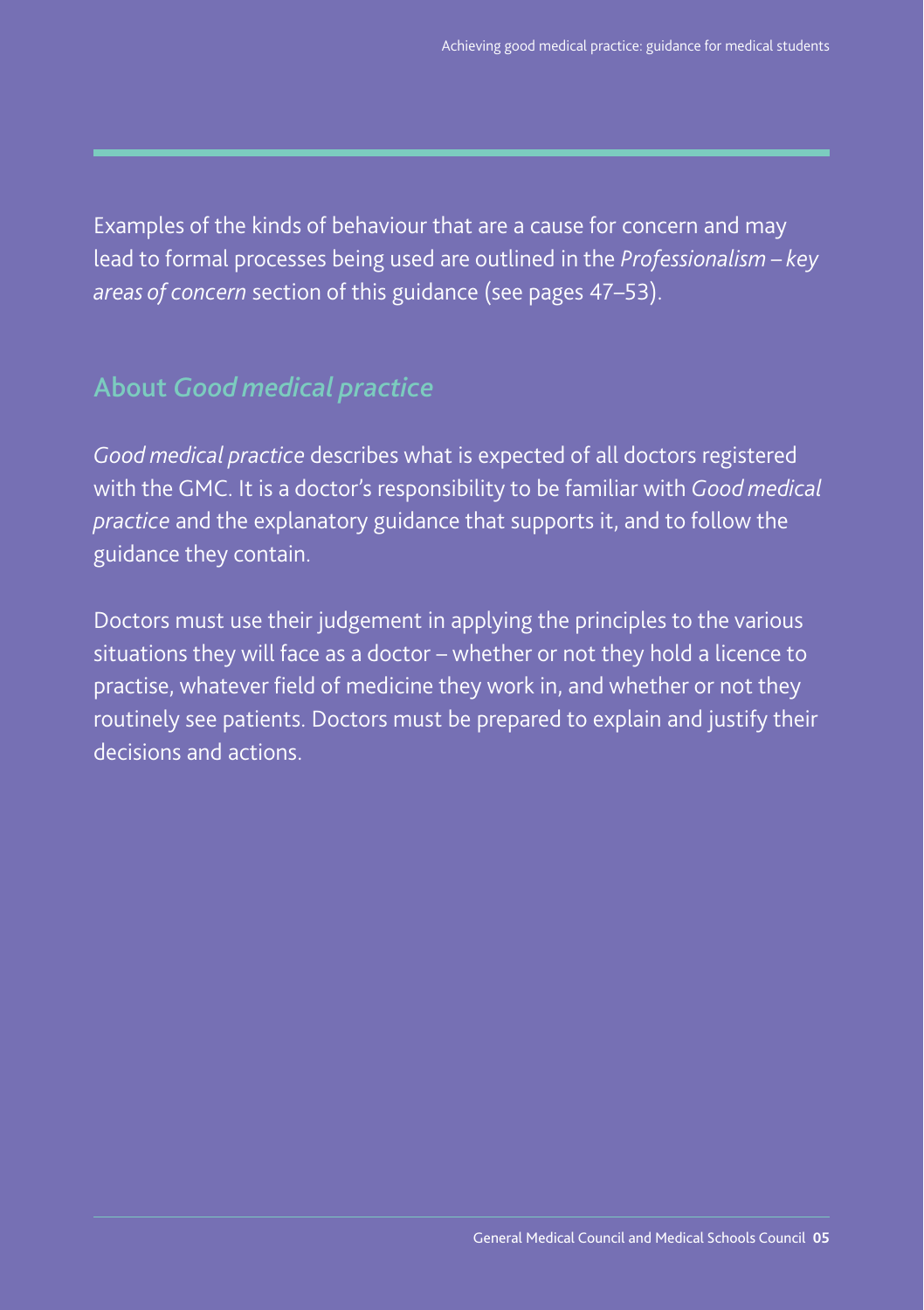### Using this guidance

Patients need good doctors – training to be a good doctor starts at medical school. During your studies, you'll learn the importance of professionalism and the principles and values set out in the GMC's core guidance for doctors, *Good medical practice*, and the explanatory guidance that supports it.

In this guidance, the GMC and the MSC (referred to as 'we' throughout the guidance) show how the principles and values in *Good medical practice*  apply to you as a medical student, to help prepare you for your future role as a doctor. Much of this guidance is relevant specifically to your work on clinical placements. But professionalism is broader than this and includes all elements of your academic study, as well as the need to be trustworthy and honest.

In this guidance, we use the terms 'you must' and 'you should' in the following ways.

- **n** 'You must' is used to highlight important areas that are strongly linked to *Good medical practice*.
- 'You should' is used when we give an explanation of how to meet requirements, and where there are exceptions to how the principle might apply.

Throughout this guidance, we also offer more detail and practical tips on how you can meet the requirements we set out. You will find these in the text boxes, outlined in green.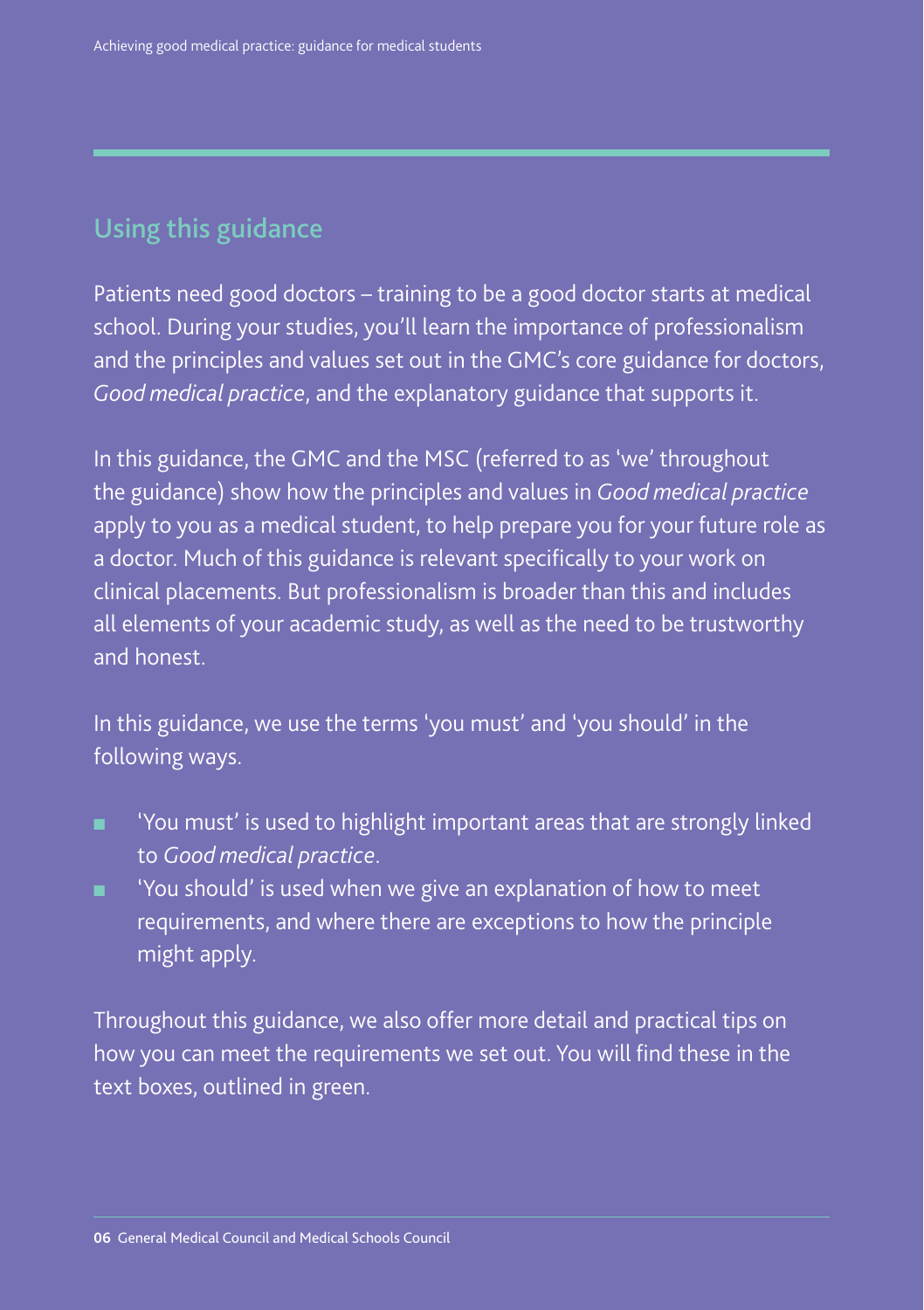## Going above and beyond – taking on the challenge of professional excellence

This guidance explains the standards of professional behaviour expected of you during your studies. True professionalism is about striving for excellence – to achieve this you'll need to learn to:

- $\blacksquare$  develop healthy ways to cope with stress and challenges (resilience)
- **n** deal with doubt and uncertainty
- m. apply ethical and moral reasoning to your work
- **n** work effectively in a team, including being able to give constructive and honest feedback
- **n** manage your own learning and development
- $\blacksquare$  be responsive to feedback
- n prioritise your time well and ensure a good work-life balance
- **n** promote patient safety and be able, where appropriate, to raise concerns
- $\Box$  work collaboratively with patients and other professionals
- deal with and mitigate against personal bias.

You may find many of these difficult or challenging to do well but, as with all elements of professionalism, your medical school will help you to develop these skills. Being professional means you'll need to make time to reflect on your experiences, to learn continually and to apply your learning in practice.

You will need to seek out feedback, remain up to date with professional and ethical guidance and be able to adapt to changing circumstances. Your teachers and trainers want you to develop and become an excellent doctor, so you should look to them for guidance and support.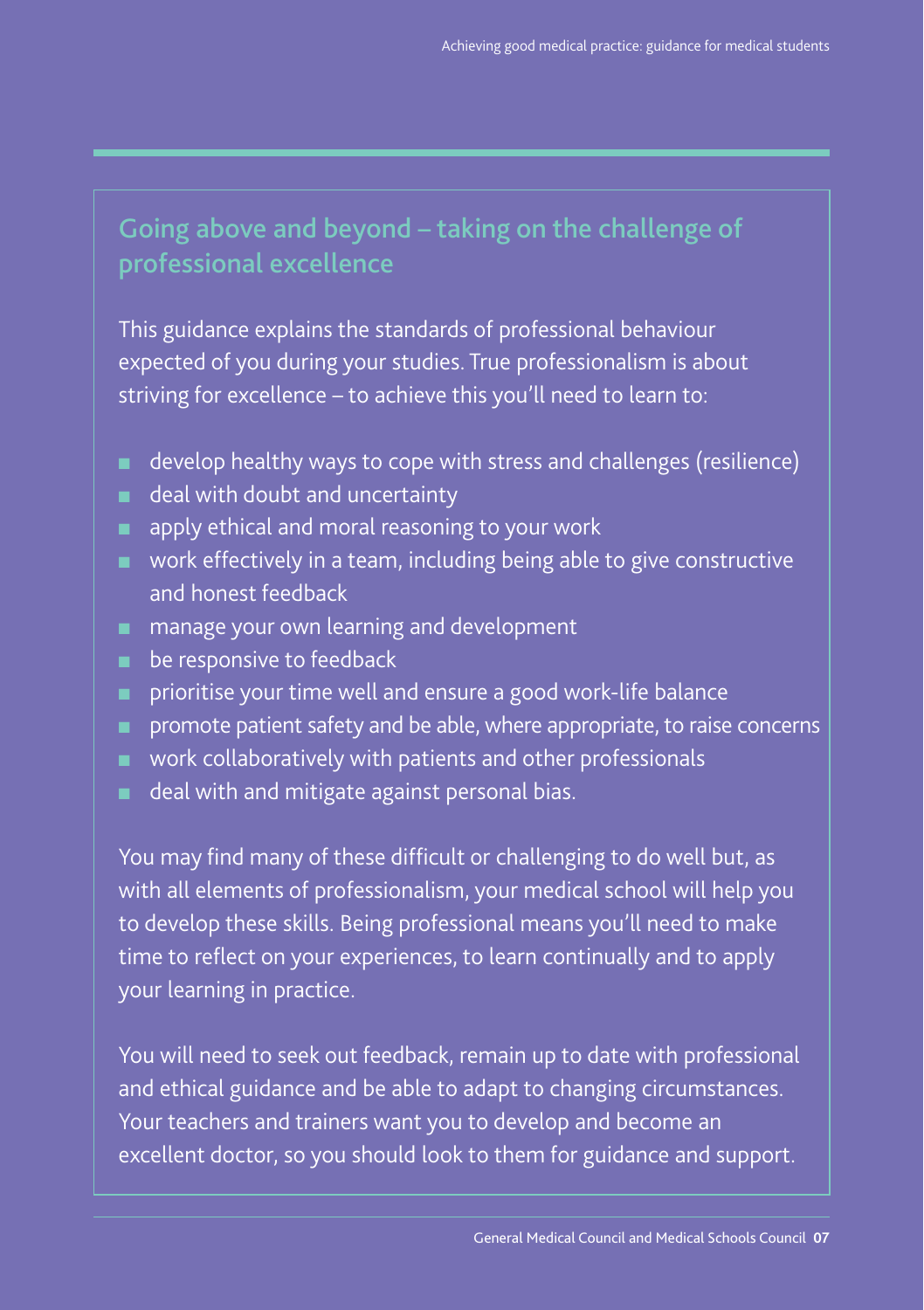# Domain 1: Knowledge, skills and performance

#### Develop and maintain your professional performance

- **1** As a registered doctor, you'll be expected to keep your skills and knowledge up to date so you can give your patients the best standard of care.
- **2** Registered doctors must be familiar with and follow all laws and regulations relevant to their practice as well as any guidance the GMC issues. This will protect patients by making sure they receive safe and lawful treatment and will help doctors to provide the best care possible.
- **3** As a medical student, you'll learn the basic skills and knowledge you need to treat patients, but you are also developing your ability to learn and acquire future skills. As you move through medical school and into postgraduate education and training, you'll continue to build on what you have learnt. For you, this aspect of good medical practice is about participating fully in this learning process.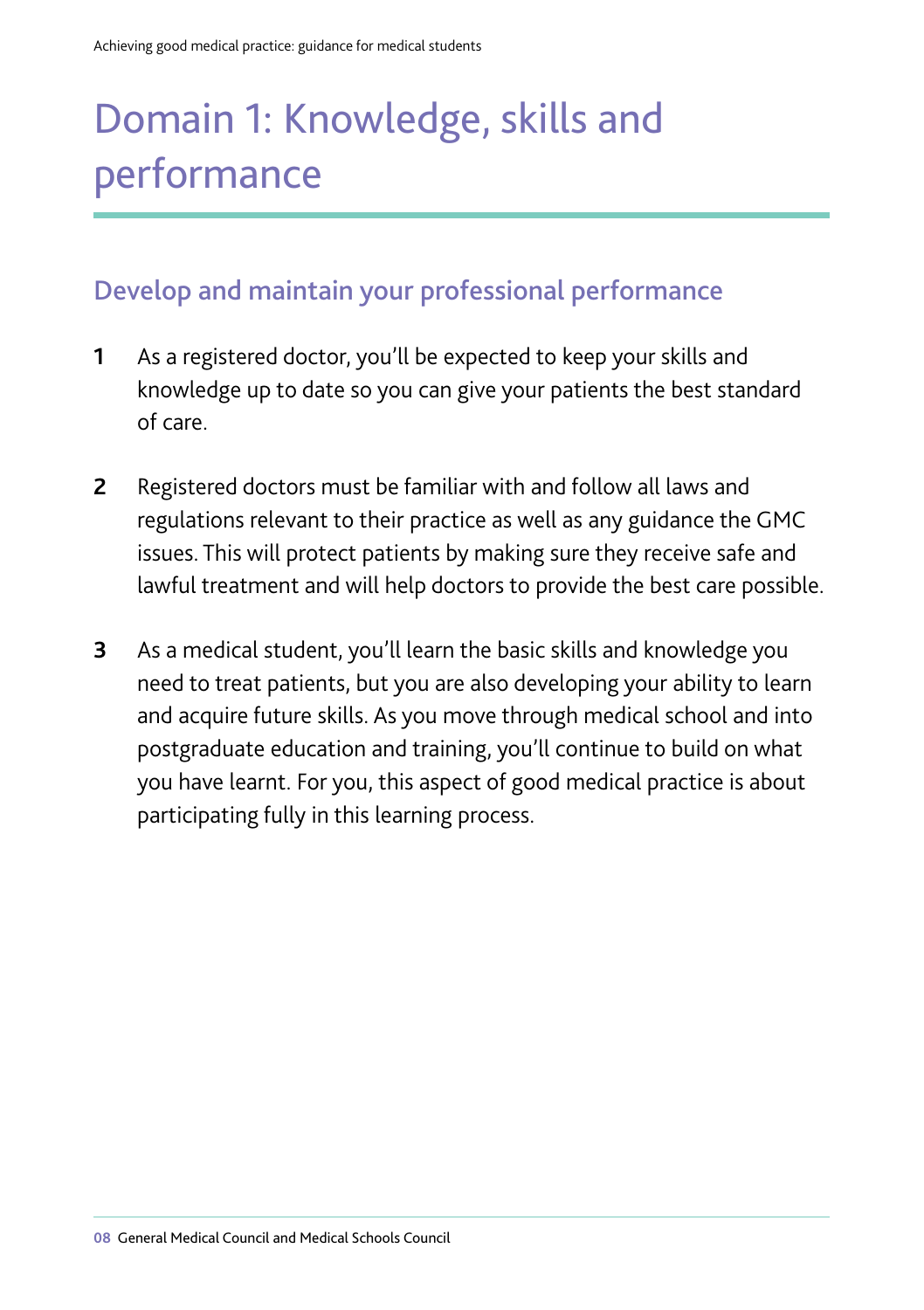- **4** You must:
	- **n** engage fully with your medical course by attending educational activities, including lectures, seminars and placements, and by completing coursework
	- **n** listen to the advice of your lecturers and trainers
	- **n** comply fully with the regulations and other systems or structures provided by your medical school or university in relation to your studies
	- **n** respond constructively to verbal and written feedback from patients, lecturers, clinicians and members of the multidisciplinary team by critically reflecting on the feedback and making an action plan to improve where necessary
	- reflect on what you have learnt and look at ways to improve your own performance.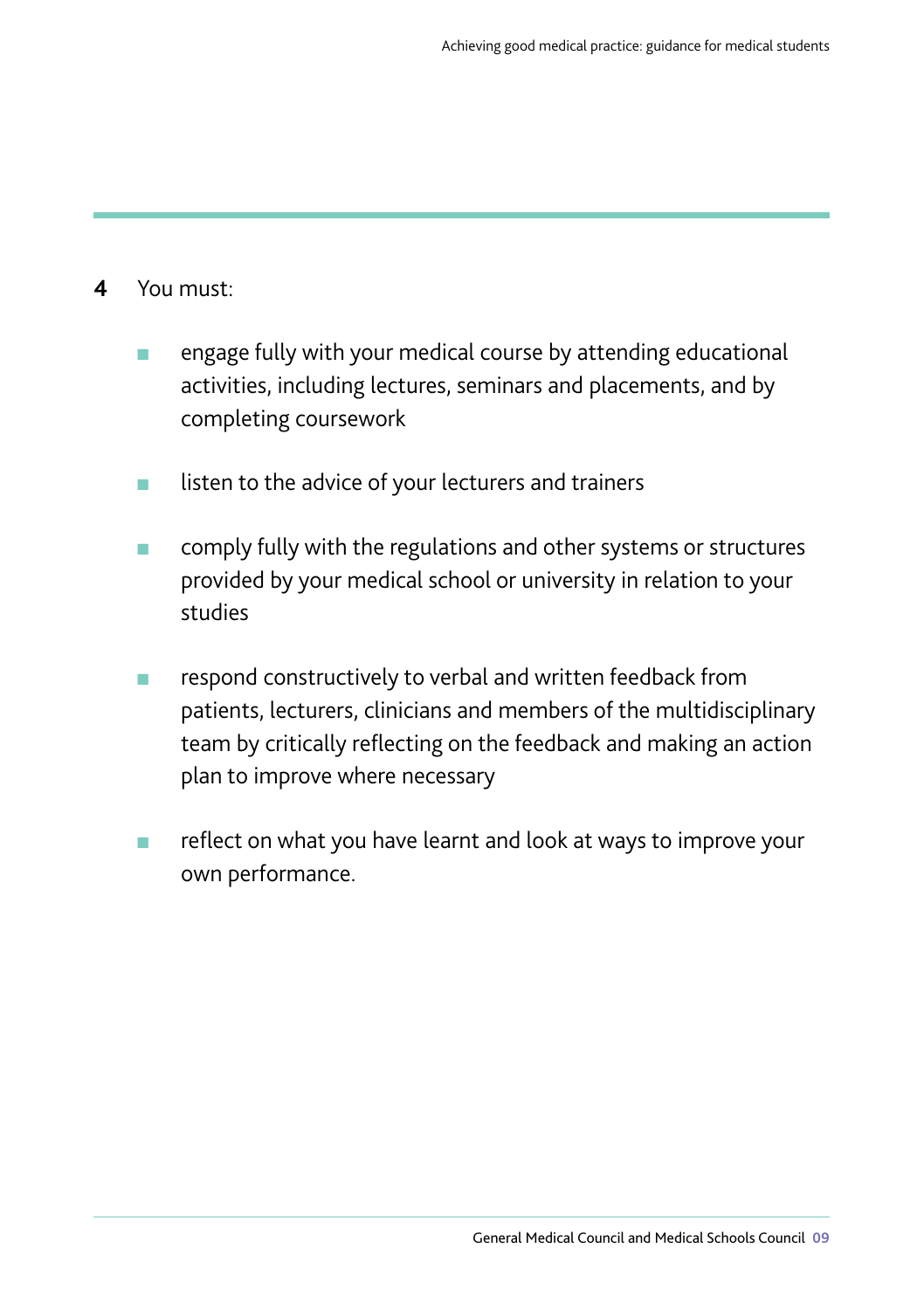#### What is reflection?

You will hear about the concept of reflective practice throughout your time at medical school.

At its core, reflection is thinking about what you've done, what you did well and what you could do better next time. To do this, you need to think about what effect your actions have on yourself and on others, including patients and colleagues, across all aspects of your education and training.

For example, if you have an interaction with a patient or a colleague that didn't go as planned, you should explore how you approached the situation in a critical light to see if you can learn from what happened and use that learning to improve the way you approach similar situations in the future.

Reflection also means responding constructively to feedback from your teachers, trainers and colleagues. Think about what you have been told you can improve and aim to put those improvements into action. This is how medical students and registered doctors learn and improve.

See our guidance for students on being a reflective practitioner, where we use the views of medical students, doctors and medical educators to explain why reflection is important and show you how you can use it in your daily life as a student and beyond – *[The refective](http://www.gmc-uk.org/reflective-practitioner)  [practitioner – a guide for medical students](http://www.gmc-uk.org/reflective-practitioner)* can be found at <www.gmc-uk>. org/refective-practitioner*.*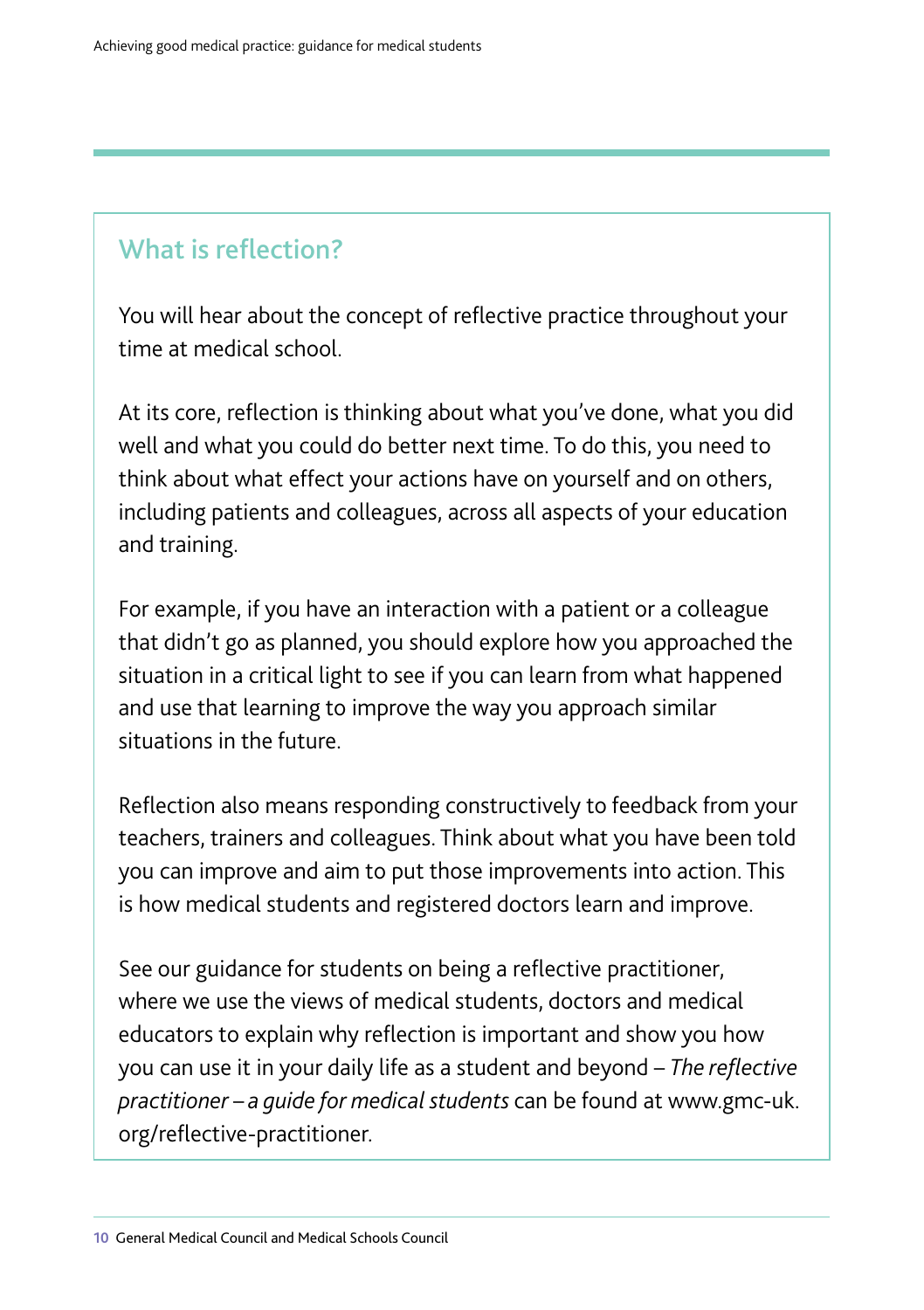**5** As a medical student, you'll learn about relevant laws and professional guidance, and it's important that you apply that learning when you are on a clinical placement. On a clinical placement, it is your responsibility to know, and proactively find out, about these policies and procedures and apply them in your work. This includes following the relevant laws and guidance when you are on an overseas placement or elective.

# Apply knowledge and experience to practice

- **6** Registered doctors must recognise and work within the limits of their competence.
- **7** As a medical student, this applies to you in relation to the time you'll spend with patients on a clinical placement. It also means you should only treat patients or give medical advice when you are under the supervision of a registered healthcare practitioner. You must not carry out procedures on friends or your family. You must:
	- **n** recognise the limits of your competence and ask for help when necessary
	- make sure you clearly explain your level of competence to anyone who supervises you on a placement, so you are not asked to do anything you are not trained to do
	- make sure patients, carers and colleagues are aware that you are a medical student and not a registered doctor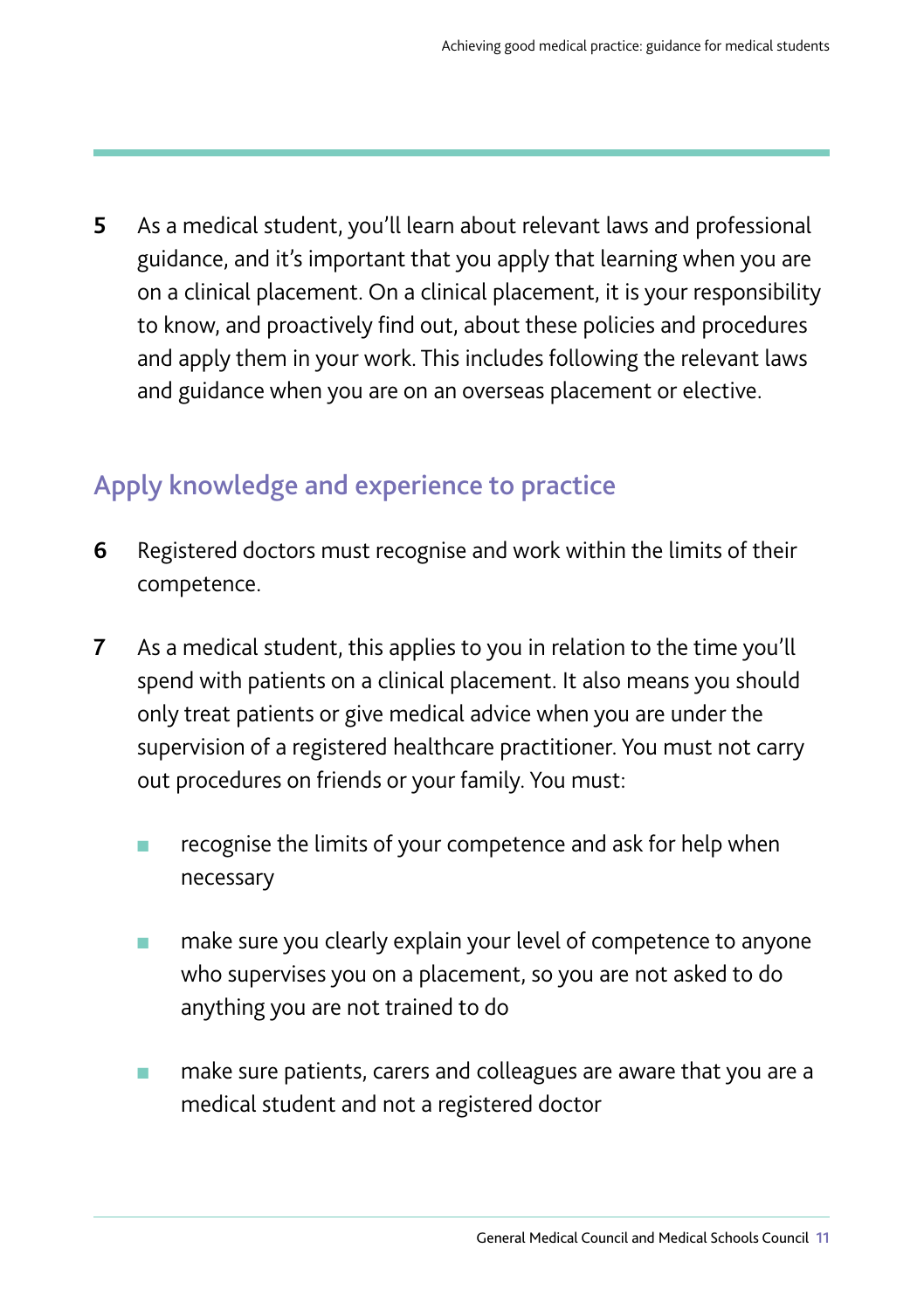- **n** take action if you think you're not being effectively supervised on a clinical placement (see paragraph 9)
- **n** engage in a timely fashion with routine evaluation systems provided by your medical school or university (for example, end of placement questionnaires or staff-student liaison committees).

#### Being professional on placements – practical steps

- **n** Always introduce yourself to patients, letting them know your name and that you are a medical student.
- When you meet a patient for the first time, check if they have any objections to having a student present.
- **n** If your medical school or placement provider has given you an ID badge or similar, make sure it is visible at all times.
- Dress smartly and in line with dress codes set out by your medical school or placement provider.
- Arrive on time for your placement and do not leave your placement early unless you have agreed this with a relevant supervisor.
- Attend induction sessions if they're offered.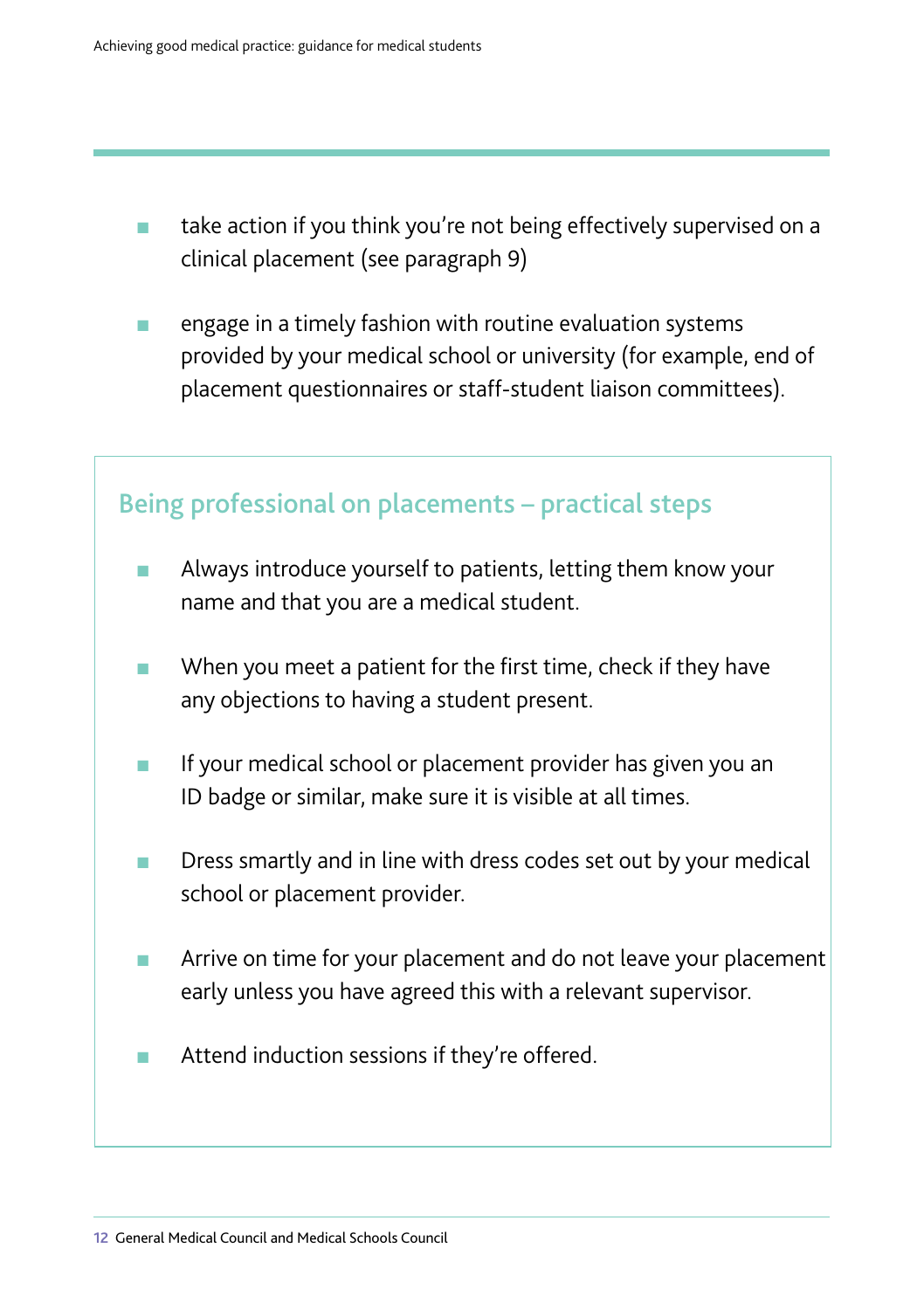**n** Attend all mandatory training arranged for you while on a placement.

- Make sure you know about and follow the rules and guidance specific to your placement, including how you should raise any concerns. If in doubt, make sure you ask if there is anything in particular you should know at the start of your placement.
- Be honest with patients if you don't know the answer to their questions. Patients appreciate that you are there to learn.
- **n** Make sure you know who is responsible for directly supervising you on your placement and who has the overall responsibility for medical students where you are working. This will help you understand where to go if you need help and if you have any concerns you need to raise.
- Be aware that while on any elective, in the UK or abroad, students should still apply the advice in this guidance wherever possible.
- **8**  If you are not sure you are able to carry out a procedure competently, you should ask for help from a more experienced colleague, such as a nurse or qualifed doctor. You should only attempt practical procedures if you have been trained to do so, and only under supervision that is appropriate to your level of competence.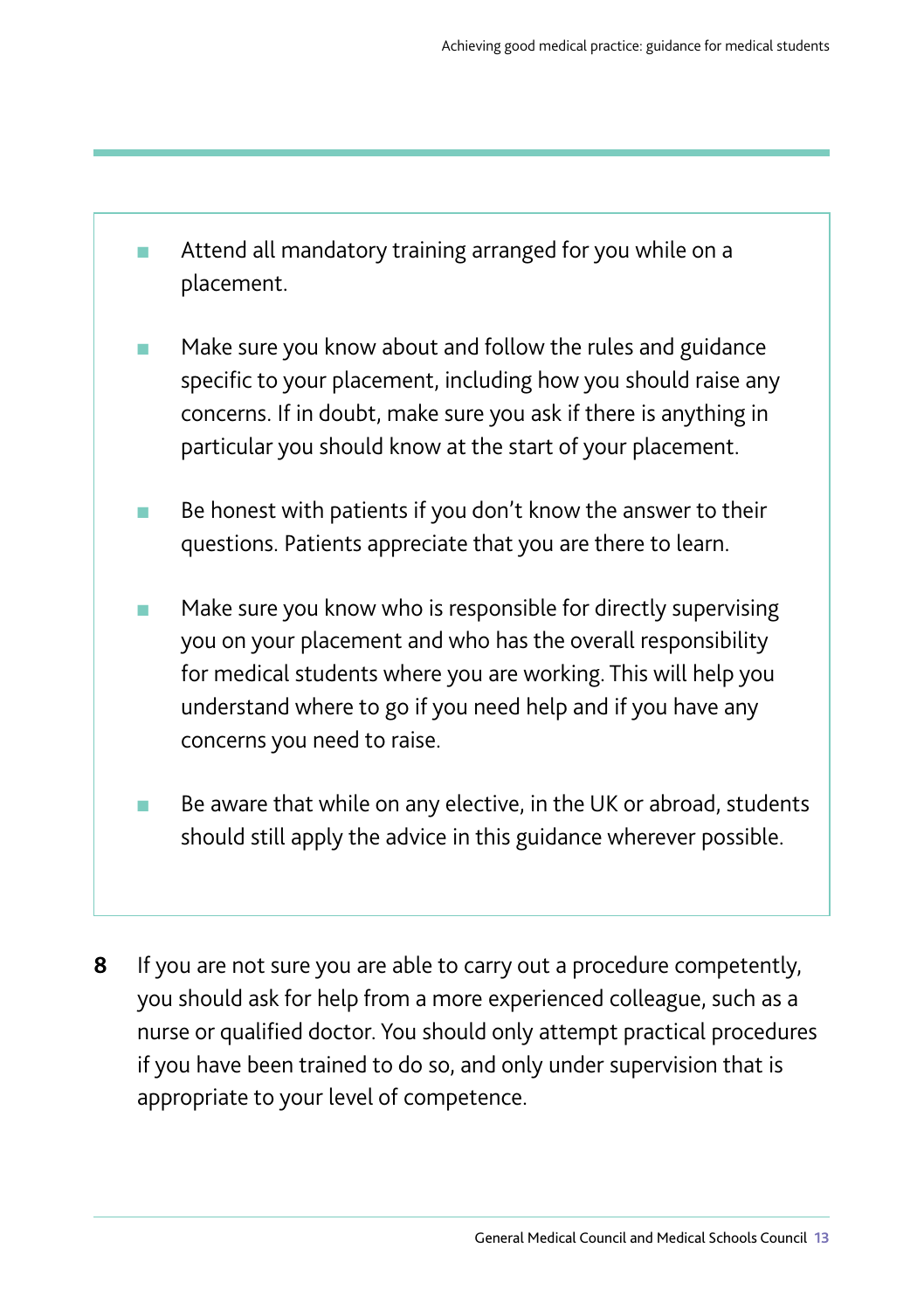- **9** If you think you are not being properly supervised on a placement, you should stop the work you are doing and raise your concerns with the placement provider and your medical school. This won't impact on your studies and will show that you are a responsible student acting in a professional manner. We also expect you to take prompt action if you have any concerns about possible risks to patients, as set out in paragraphs 20–28.
- informed decision.\* **10** While you are at medical school, you'll learn how to make good clinical decisions and how to be satisfied a patient has given consent. You'll learn that the consent process is about shared decision making between a doctor and a patient, where the doctor uses their specialist knowledge and experience to help their patient consider their options and make an
- **11** Towards the end of your studies, you may be responsible, under supervision, for explaining to a patient what will happen to them – and, in some cases, getting their consent for a minor procedure, such as taking a blood sample or a blood pressure reading. In almost all other cases, you won't be solely responsible for seeking consent. Whatever the circumstances, you should always check with the patient what they have already agreed to in terms of treatment and that they're happy for a student to be involved in their care.

<sup>\*</sup> You can fnd out more about consent in the GMC's guidance for registered doctors, *Consent: patients and doctors making decisions together*, available at [www.gmc-uk.org/consent](http://www.gmc-uk.org/consent)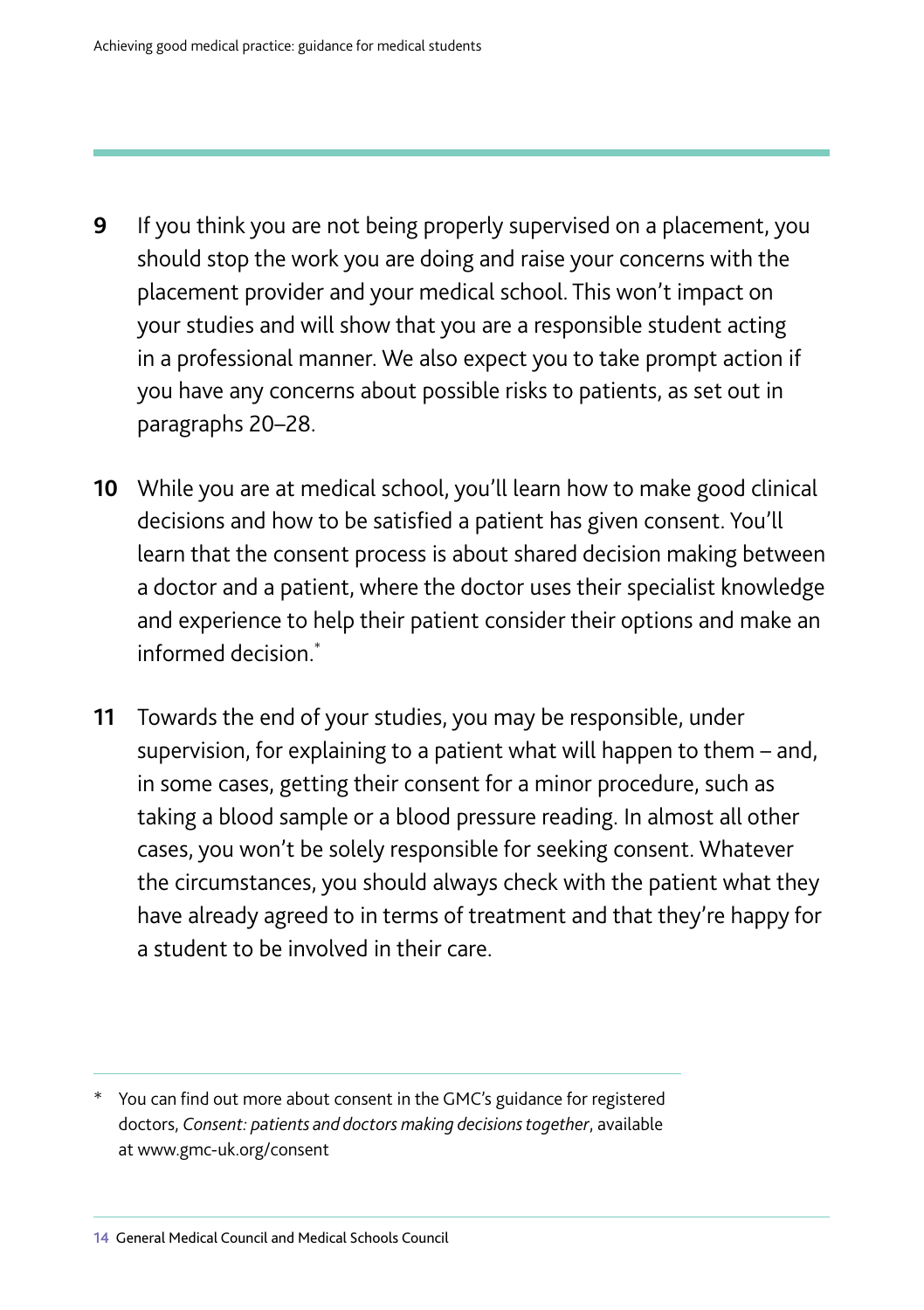### Consent - things to remember

Patients need to know that you are a student so they can make an informed decision about whether they want you to be involved in their care. Once they know you are a student, you can ask if they're happy for you to talk to them about their health or carry out a procedure. Remember:

- if you have any concerns about whether a patient has given consent to you being involved in their care or undertaking any type of procedure, talk to your supervisor about your concerns.
- **Co** you should be aware that sometimes patients might not have the capacity to give consent.\*
- you should not carry out any procedure on a patient without their consent for that specific procedure.
- **COL** you must respect the decision of patients who do not want you to be involved in their care.

 \* See Part 3 of *Consent: patients and doctors making decisions together* for more information on a patient's capacity to consent, available at <www.gmc-uk.org/consent>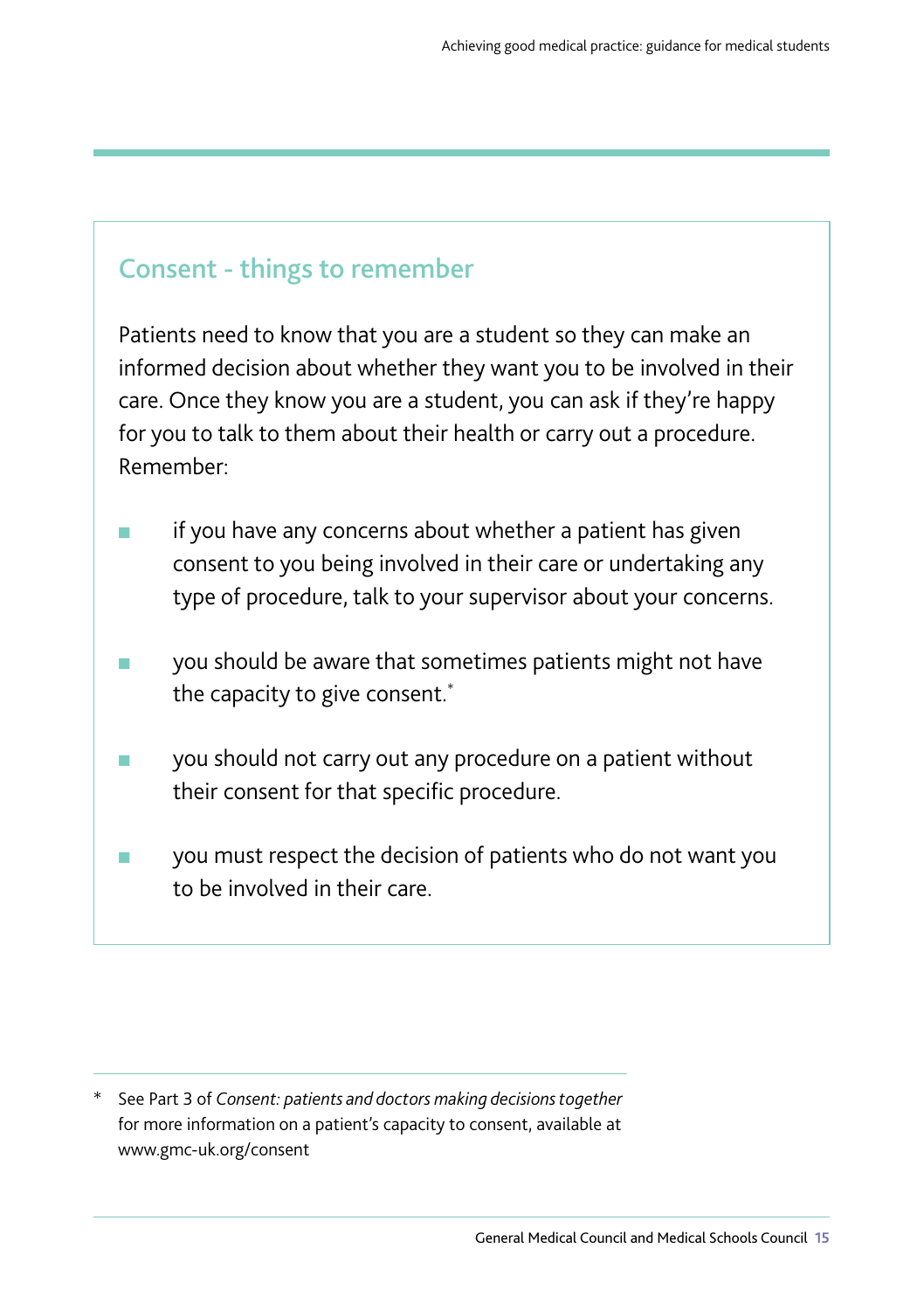## Record your work clearly, accurately and legibly

- **12** Doctors must record their work clearly, accurately and legibly. Records should include:
	- relevant clinical findings
	- $\blacksquare$  decisions made and actions agreed (and show who they were made by)
	- any drugs prescribed or other investigation or treatment
	- the information given to the patient.
- **13** This helps to ensure effective team working, safe handover and continuity of care. Therefore, the information must make sure that anyone reading those notes can understand them and rely on the fact that the information is correct. This includes patients and their relatives or carers.
- **14** As a medical student, you must make sure that the notes you write are clear, accurate and legible, even when made as part of the learning process, as this will help you develop the skills you'll need as a doctor.
- **15** You should make sure all the documentation you submit to your medical school is written in a professional way. This includes the fndings of activities, such as audit or research you carry out as part of your studies.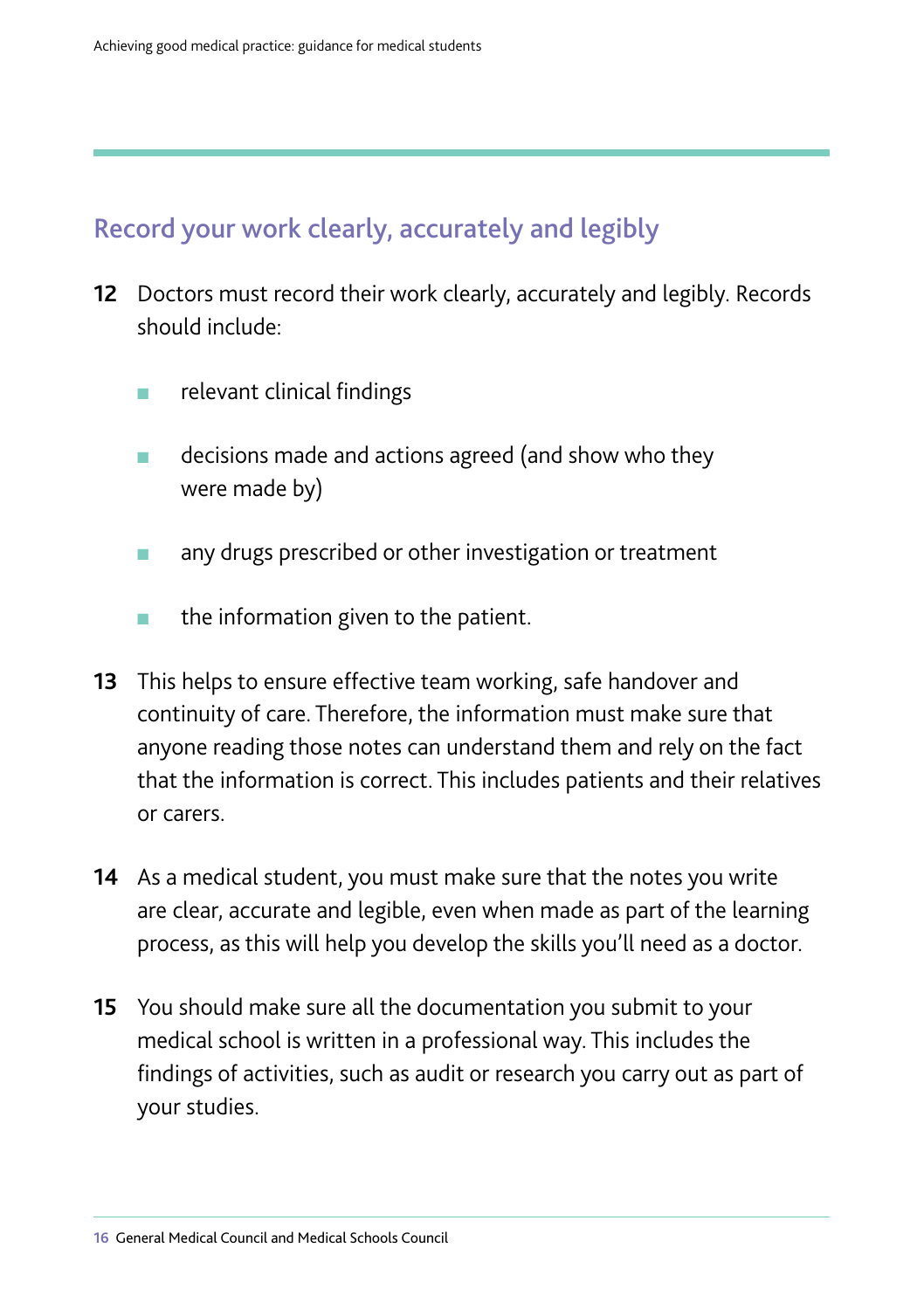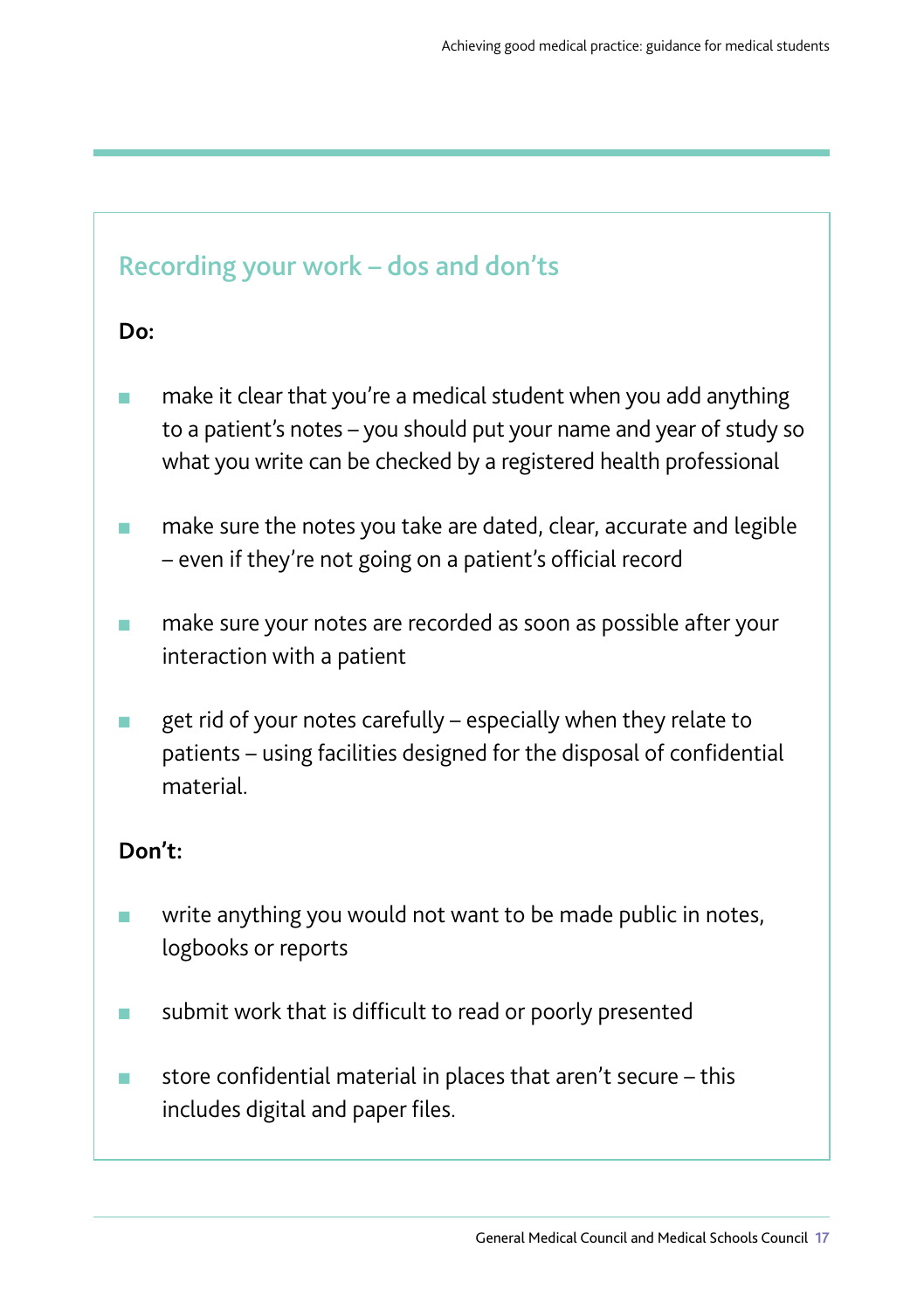# Domain 2: Safety and quality

### Contribute to and comply with systems to protect patients

- **16** Registered doctors must not only comply with rules designed to protect patients, but also seek to improve the quality of the services they give to patients – both at an individual and at a systems level.
- **17** As a medical student, you'll learn about quality improvement and quality assurance, and will have the opportunity to take part in audits and reviews. You'll also be in clinical settings during your studies and you must tell your supervisor when things go wrong and when these problems affect, or could affect, patient care.
- **18** During your medical training, you may witness or be involved in something going wrong with a patient's care, and you may be asked to contribute to an internal inquiry. Although your medical school will normally be told about significant events, you should contact senior staff (for example, your year director or personal tutor) at an early stage, so they can arrange support for you. This will protect patients and allow the clinical team you are working with to respond appropriately.
- **19** You must contribute honestly and openly to the process. Openness and honesty are key to being a good medical student and a safe and trustworthy doctor. You may hear this referred to as your professional duty of candour.<sup>\*</sup>
- \* The GMC and the Nursing and Midwifery Council have produced joint guidance for nurses and doctors, *Openness and honesty when things go wrong: the professional duty of candour*, available at [www.gmc-uk.org/candour](http://www.gmc-uk.org/guidance/ethical_guidance/27233.asp)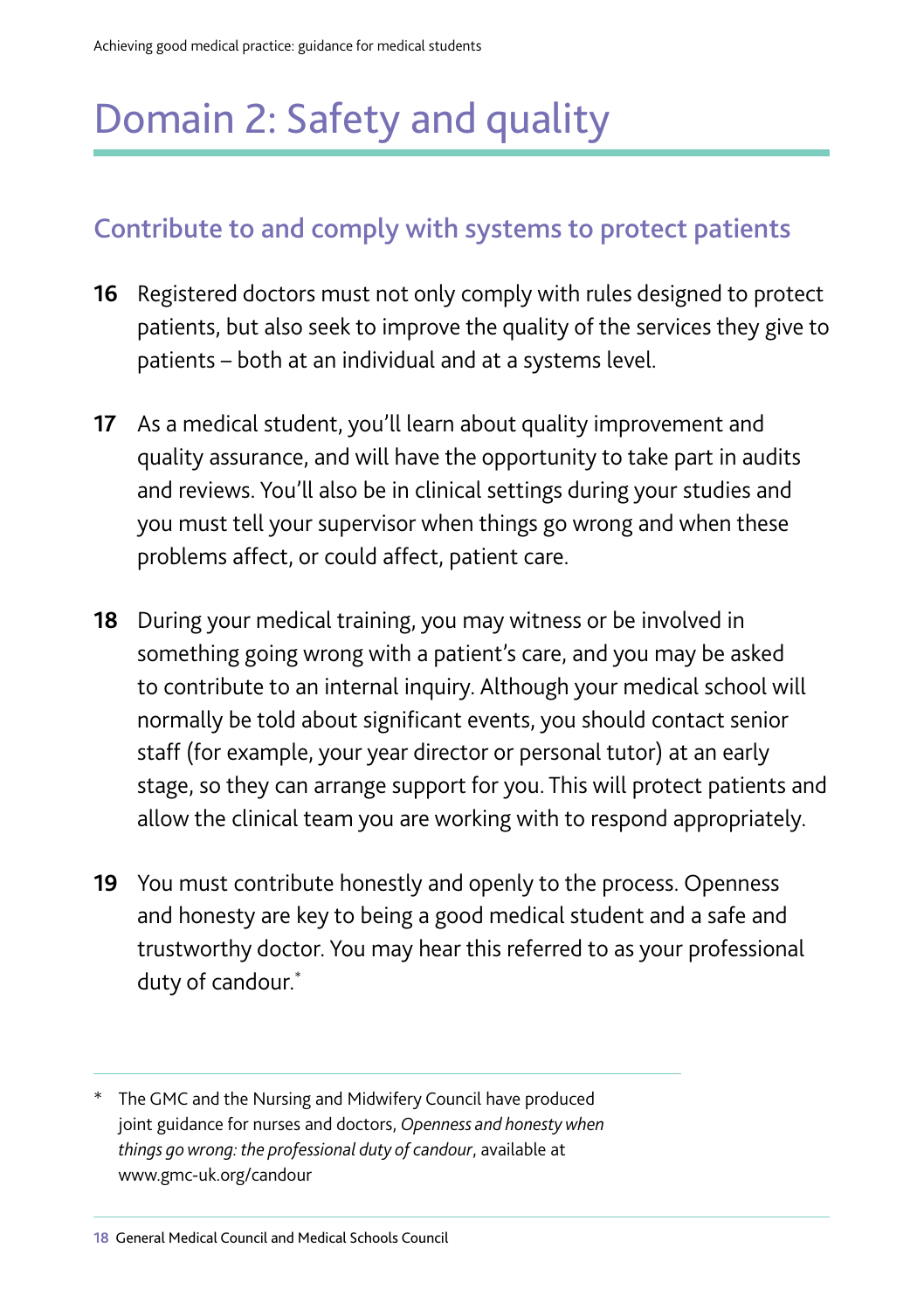#### Respond to risks to safety

- **20** Patient safety is the responsibility of the whole team, which could include clinical and non-clinical members. This is why registered doctors must take action to raise concerns and support others to raise concerns about patient safety.
- concerns when a patient's dignity or comfort is compromised.\* **21** This applies to everyone working in a healthcare setting – including medical students on clinical placements. Patient safety does not just relate to the clinical treatment patients get – it also includes raising
- **22** You must:
	- raise any concerns you have about patient safety, dignity or comfort promptly
	- $\blacksquare$  follow your medical school's policy on raising concerns, wherever possible.

\* The GMC has produced guidance on *[Raising and acting on concerns about](http://www.gmc-uk.org/raisingconcerns)  [patient safety](http://www.gmc-uk.org/raisingconcerns)* and a decision-making tool that will help registered doctors know what to do if they have a concern about patient safety. See [www.gmc-uk.org/raisingconcerns](http://www.gmc-uk.org/raisingconcerns)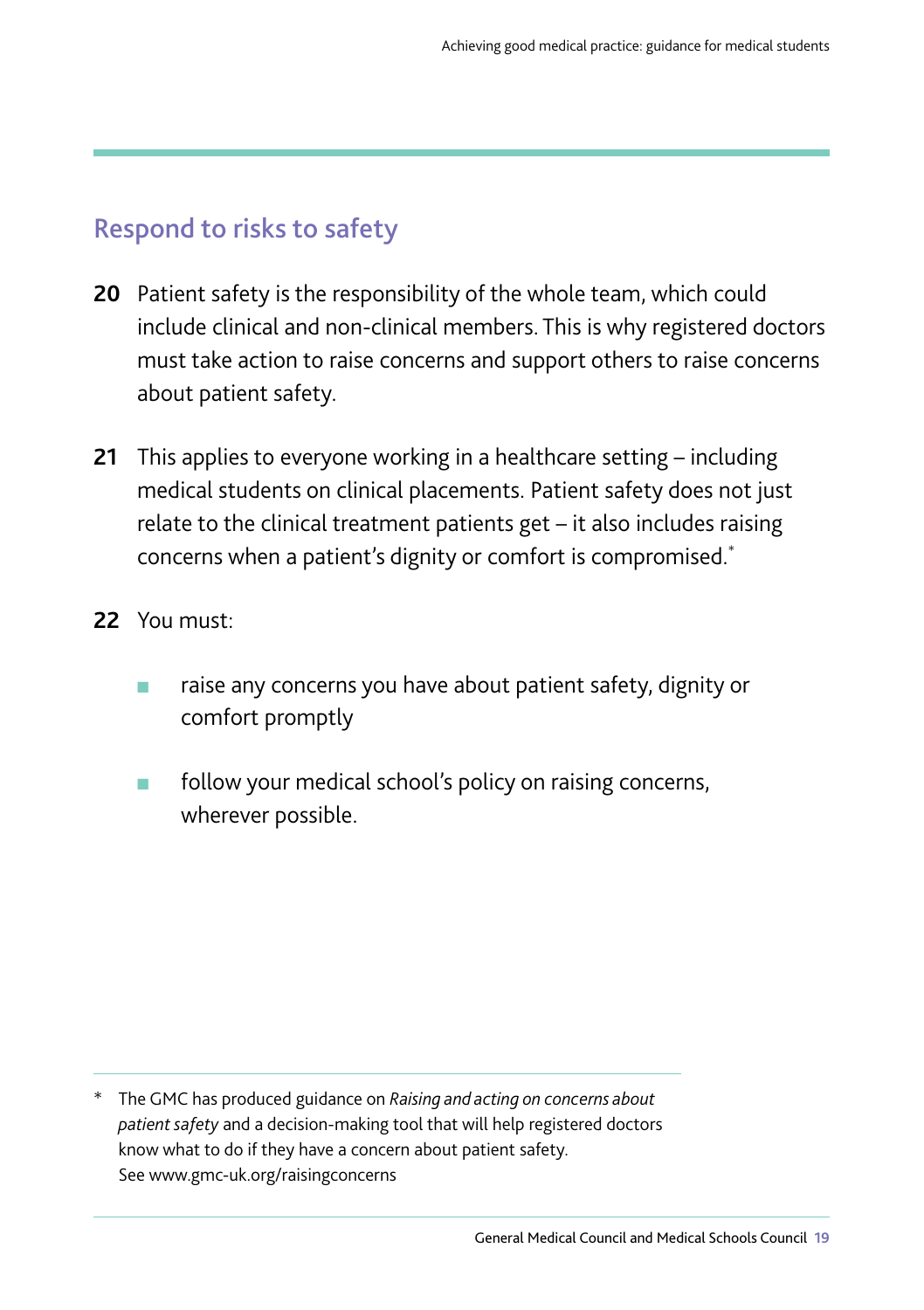#### How to raise a patient safety concern

- **23** We recognise that raising concerns about patient care can be difficult. As a medical student, you may not feel comfortable raising issues with supervisors who may be responsible for making assessments of your performance on the placement. You may also feel uncomfortable raising concerns with senior clinicians. This is why you should, wherever possible, follow your medical school's formal policy on raising concerns, which will help you understand how to deal with difficult issues like these.
- **24** In exceptional circumstances, you may not feel comfortable following the medical school's policy (for example, because the person causing the concern is the person you have to raise it with), but you must still find another way to raise your concern. For example, you can talk to a member of staff with whom you have an ongoing relationship, such as your personal tutor, who can support you. If the concern arises while you are on a placement, you may also find it helpful to refer to the placement provider's raising concerns policy.
- 25 It can be difficult for organisations to deal with anonymous concerns, because it's more difficult to investigate the situation if they don't know who made the complaint. Therefore, you should avoid raising concerns anonymously wherever possible. Remember that, although your medical school will know who raised the concern, they won't necessarily need to name you as the source of concern when they investigate.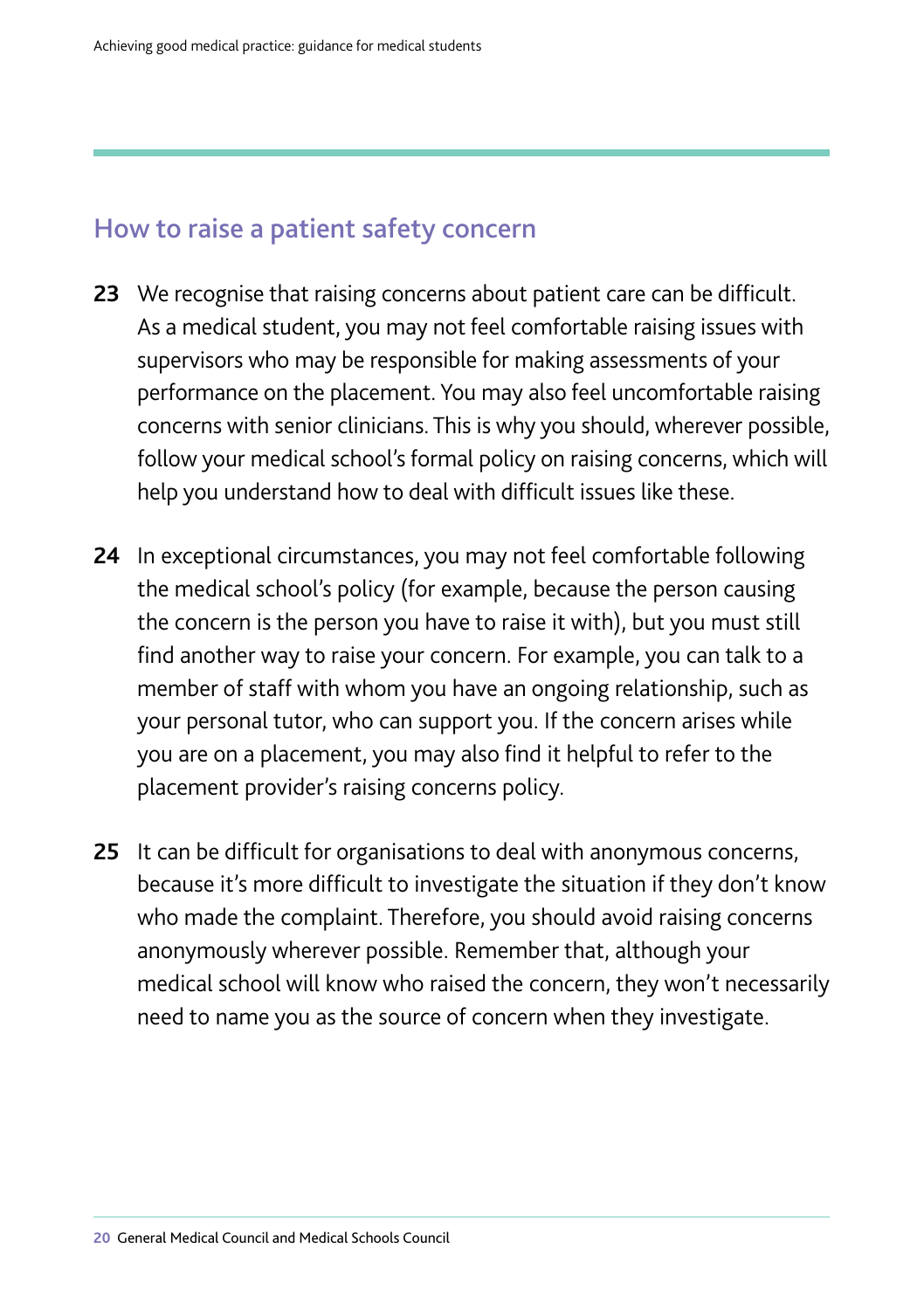#### What if my concern is about my friends or peers?

It can be difficult to raise concerns about fellow students, who may be people you work with on projects or placements or your friends. But as a student choosing to join a regulated profession, it is your duty to put patients first and this includes patients you see on placements and those treated by your fellow students in the future.

You might be concerned about the behaviour of a fellow student, for example if they:

- are rude to a patient
- **n** do not contribute to group work you've been assigned
- <sup>n</sup> post inappropriate content on social media (see the *Social media dos and don'ts* box on pages 36–37)
- **n** are intoxicated when attending a placement, lecture or seminar.

It can be even harder to raise concerns about a peer's health, but you must bring this to the attention of your medical school if you are worried about their safety or wellbeing. You should never attempt to treat a fellow student's health condition – when you raise your concerns it's important to remember that this will enable your medical school to give them help and support.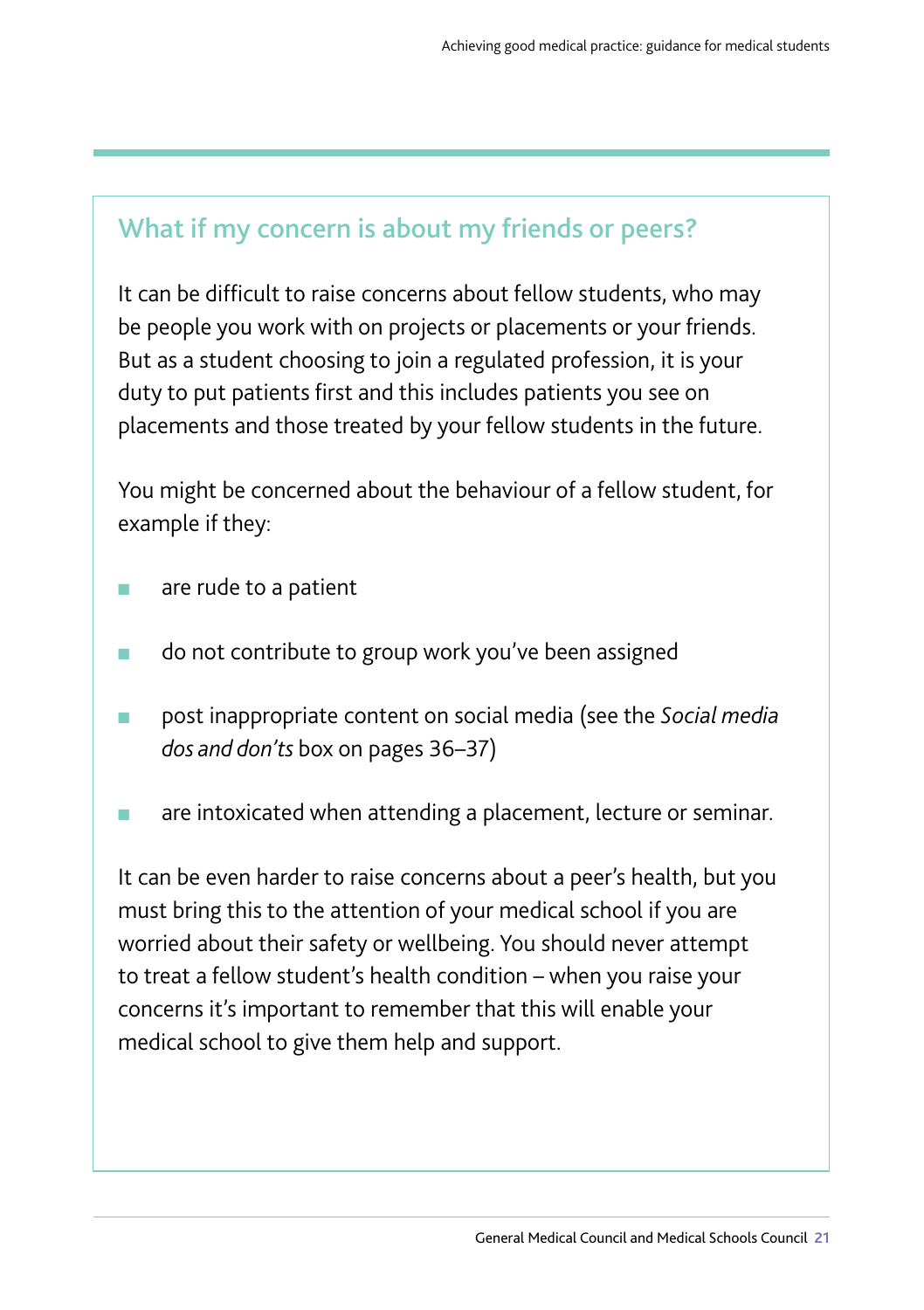**26** If you're not sure whether you should raise a concern formally, you should ask your medical school or an experienced healthcare professional for advice. GMC guidance to doctors on raising concerns acknowledges issues like this, including, for example, if the person causing concern is part of the problem or the doctor doesn't have confidence that the concern will be addressed adequately based on previous experiences. You may therefore find this guidance helpful.<sup>\*</sup>

#### **What should I do if I have a concern about a member of staff at my medical school or on a clinical placement?**

- **27** It's just as important to raise concerns you have about the staff you work with. For example, a doctor, nurse or other healthcare professional who is or may be:
	- acting outside his or her competence
- failing to see concerns about their health or not following advice on these concerns.
- **28** You may also have concerns about the lecturers and staff at your medical school. And while they may not be an immediate risk to patients, your medical school will still want to know if you are concerned about someone's health or wellbeing. They can then take steps to enable the individual to get the support they need. You must always raise concerns in a confdential, non-judgemental way.

\* See the *Steps to raise a concern* section of the GMC's guidance *[Raising and](http://www.gmc-uk.org/raisingconcerns)  [acting on concerns about patient safety](http://www.gmc-uk.org/raisingconcerns)*, available at; [www.gmc-uk.org/raisingconcerns](http://www.gmc-uk.org/raisingconcerns)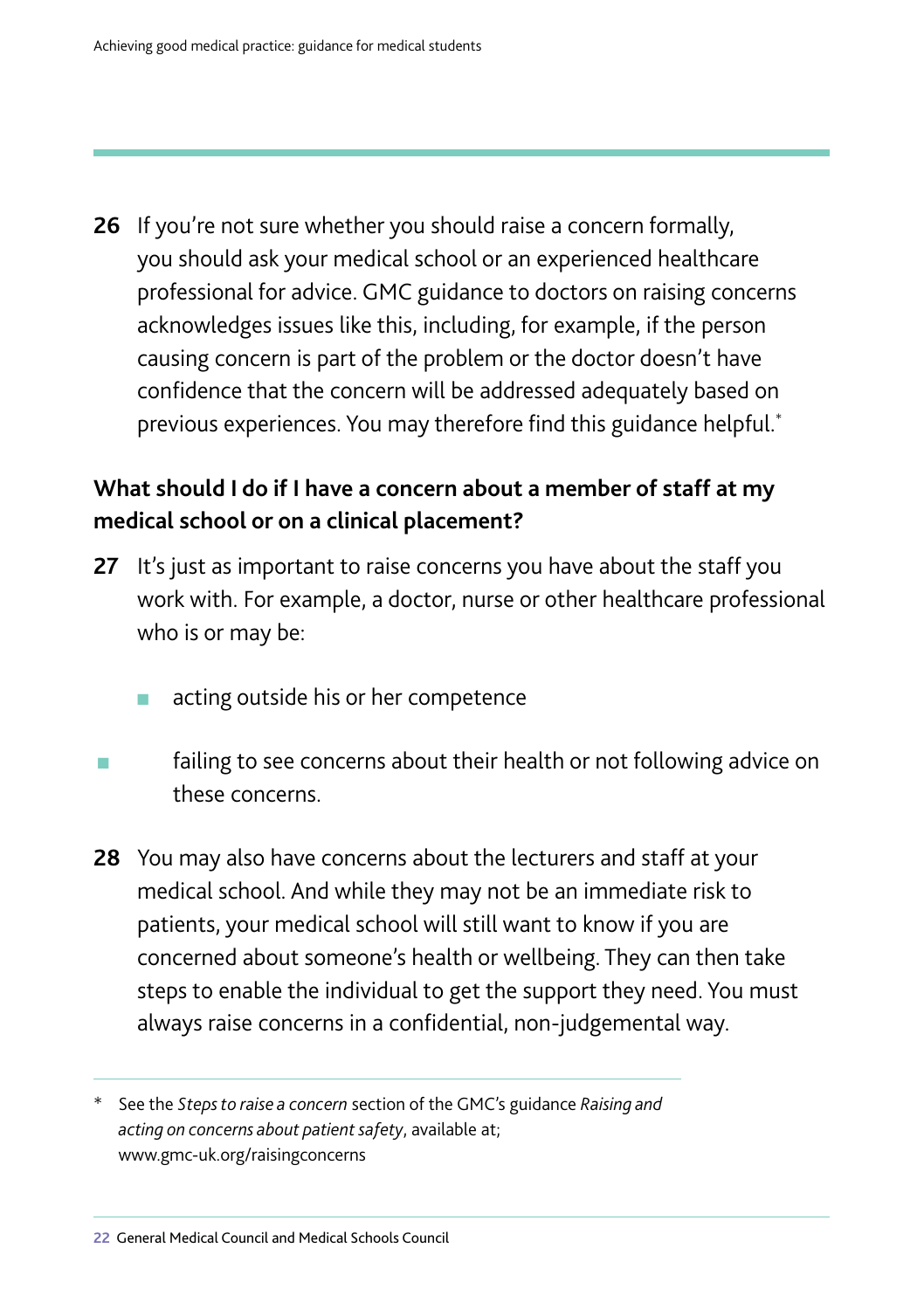#### Raising concerns – a legal or a moral duty?

Medical students are not registered with the GMC and are not employees of their placement providers. This means that neither the GMC nor placement providers can legally require students to raise concerns. However, students do have a formal relationship with their medical school, which will expect them to raise concerns.

Medical students also have a moral responsibility to raise concerns about patient safety, dignity and comfort. Professionalism is not about doing the minimum – it is about doing what is necessary to protect patients.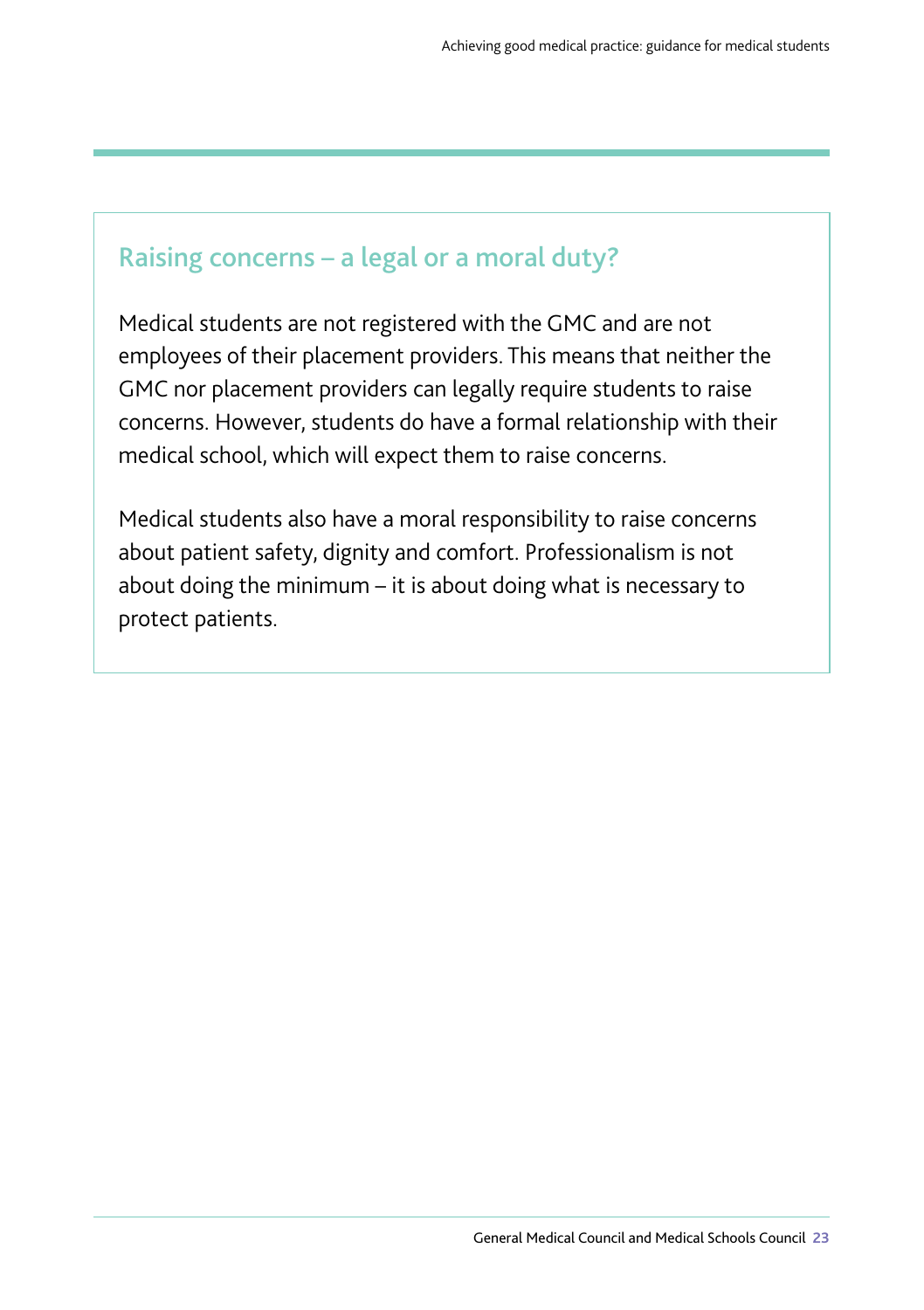# Protect patients and colleagues from any risk posed by your health

- **29** Registered doctors must protect patients from any risk posed by their health. To do this, they must ask for help from a suitable colleague and follow their advice about any changes to their practice the colleague considers necessary.
- **30** You'll have significant contact with patients while on clinical placements. Any health conditions you have may affect them, as well as your fellow students and teachers.
- **31** If you know or suspect that you have a condition that could be passed on to colleagues or patients, you must follow your medical school's guidance about this.
- **32** As a medical student, both during study and on a placement, you're likely to experience situations that will have an emotional impact on you. At times, you may experience stress and anxiety. This is completely normal and your medical school will support you with safe ways to share and reflect on difficult experiences. But if you are concerned about your levels of anxiety, you should seek help from your general practitioner (GP) and other appropriate sources (for example, helplines) to address any issues at an early stage. This may include making adjustments to your training or practice, if necessary.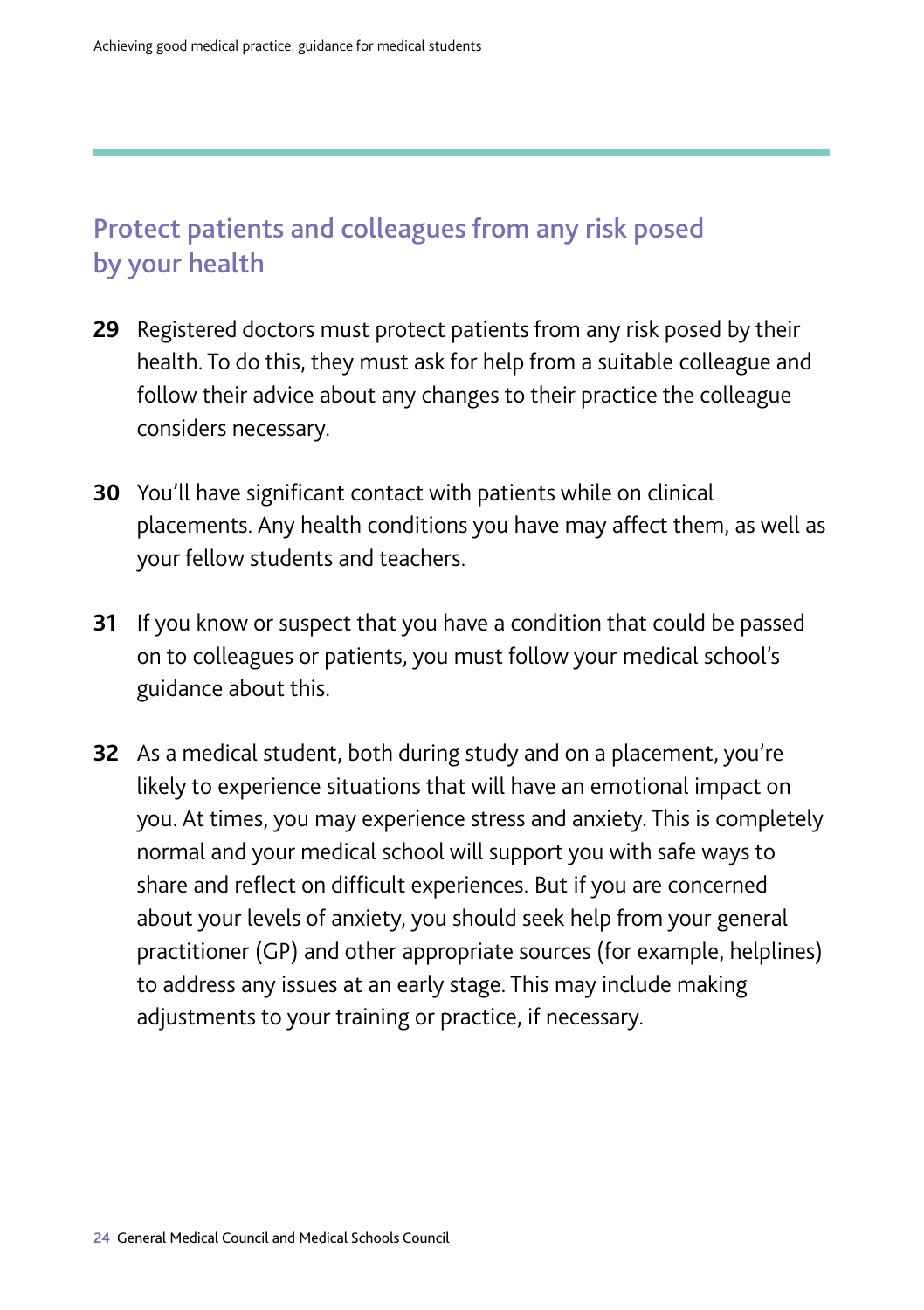- **33** You should be aware that some conditions that are usually minor such as the common cold – may have a disproportionate impact on some patients, for example those with compromised immune systems. You need to bear this in mind when you decide whether to go to a placement if you are unwell.
- **34** You must comply with the occupational health policies and procedures of your medical school or university (for example, immunisation against common, serious communicable diseases).
- **35** You must engage with the occupational health referral process if your health has deteriorated, or if there are concerns that your health may have an impact on your ability to study.
- **36** You don't need to perform exposure prone procedures\* (EPPs) to achieve the outcomes of undergraduate medical education. Students with blood-borne viruses can study medicine, but they may not be able to perform EPPs and may have restrictions on their clinical placements. They must also complete the recommended health screening before they carry out any EPPs and must limit their medical practice when they graduate.

EPPs are those where there is a risk that injury to the worker may result in exposure of the patient's open tissues to the blood of the worker. These procedures include those where the worker's gloved hands may be in contact with sharp instruments, needle tips or sharp tissues (spicules of bone or teeth) inside a patient's open body cavity, wound or confned anatomical space where the hands or fingertips may not be completely visible at all times.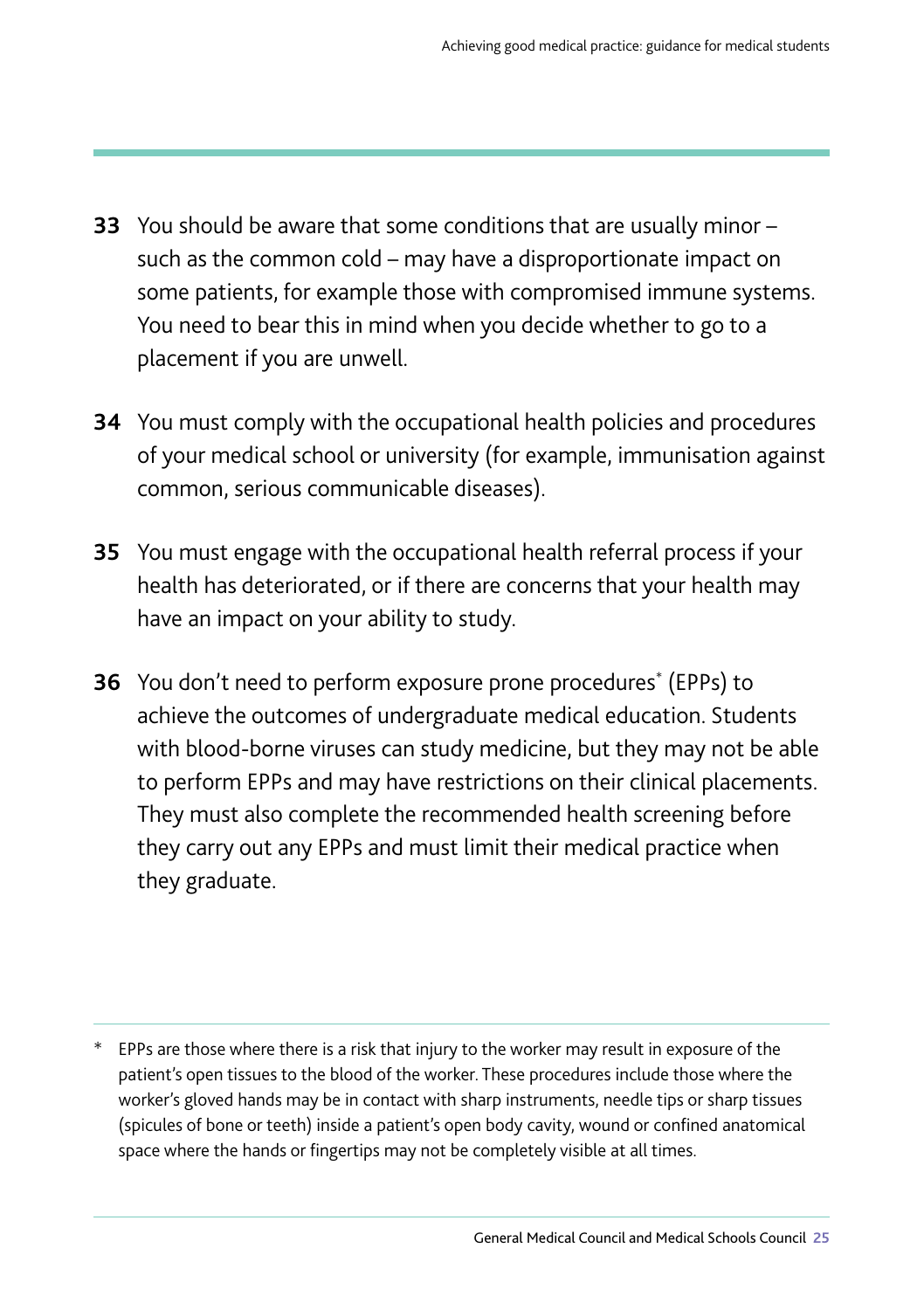#### **Getting independent medical advice**

- **37** Doctors should, wherever possible, avoid treating themselves or providing medical care to anyone with whom they have a close personal relationship. They must seek independent medical advice on issues relating to their own health.
- **38** As a medical student, you also need to seek independent and objective advice from a GP or other appropriately qualified healthcare professional and not rely on what you have learnt as a medical student or the views of other students, medically qualifed family members or friends. It is important that you have access to independent advice and you should register with a GP who is local to your medical school.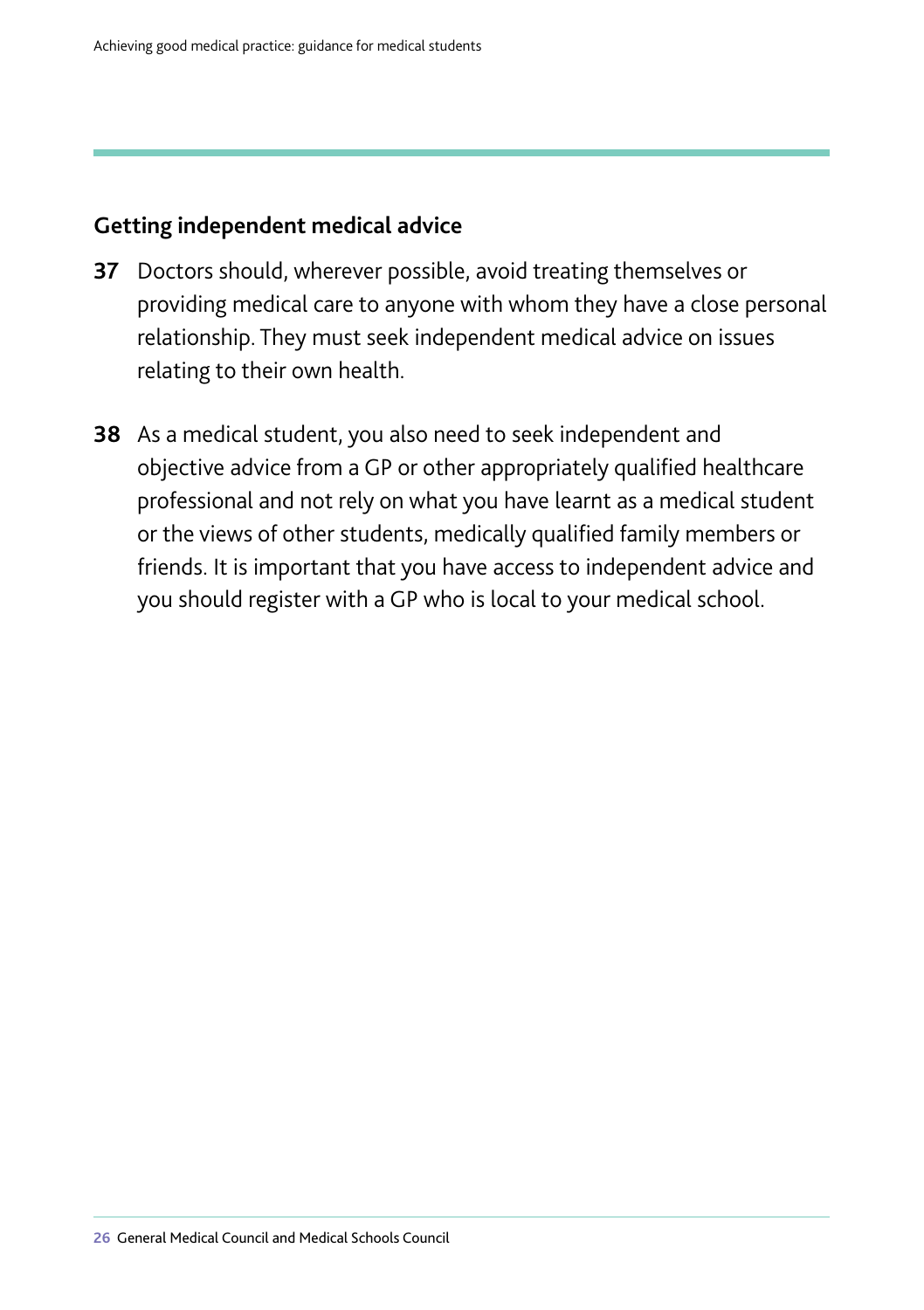# Your health – dos and don'ts **Do:**  tell your medical school if you have a health condition or you experience significant changes to a stable health condition  $\Box$  get appropriate support – all medical schools have support systems in place to help you, so take advantage of these **n** register with a GP local to your medical school **n** seek independent advice if you have a health condition or think your health or personal circumstances may be affecting your studies or training make sure you follow any treatment plan you are given, and don't make changes to your treatment without consulting your treating physician. **Don't:**   $\blacksquare$  hide it – your medical school will want to help you **n** diagnose or treat yourself **n** seek treatment from friends, family or those close to you.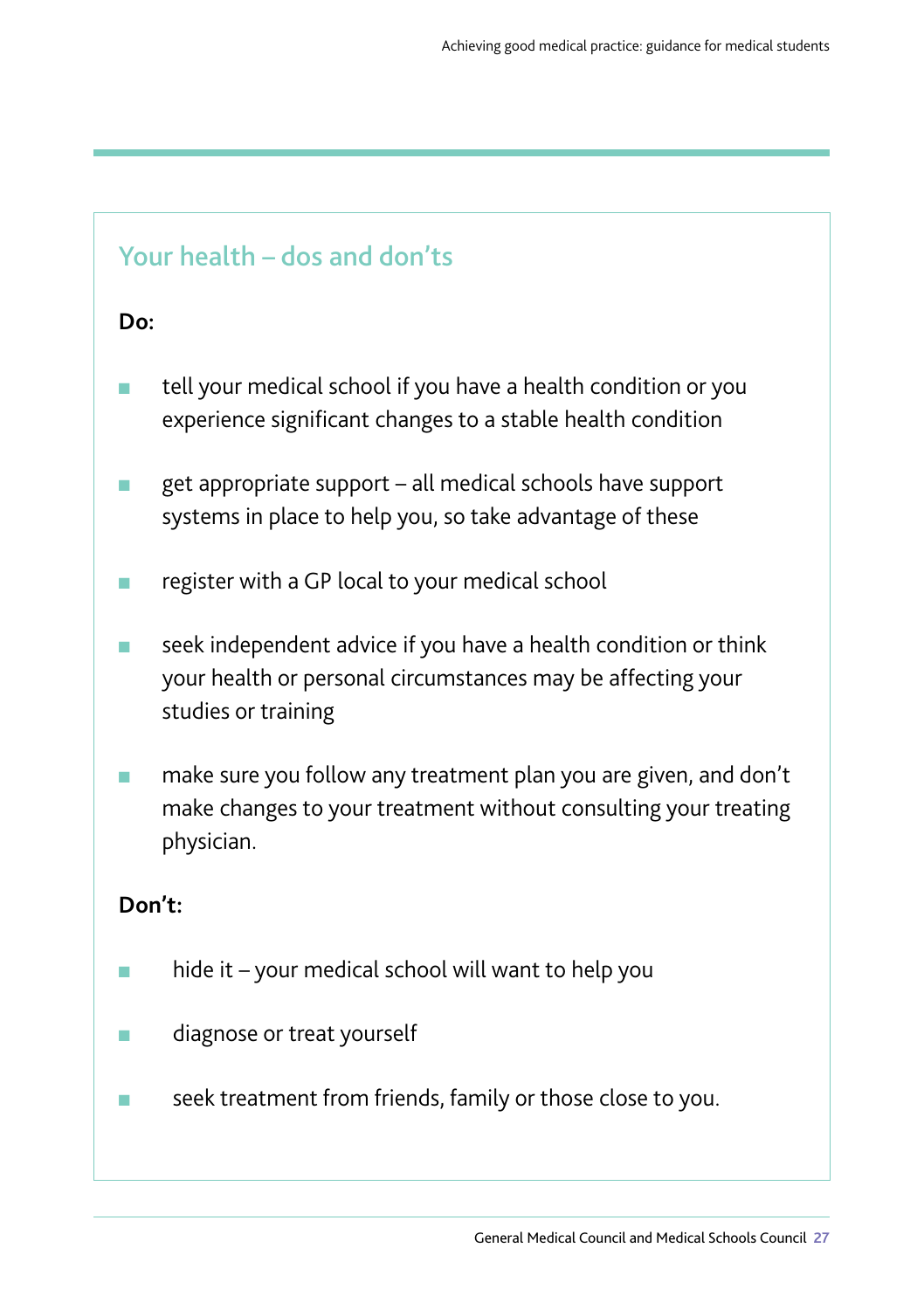#### **Informing your medical school**

- **39** Doctors must declare a health condition to the GMC if it poses a risk to patients, or there are concerns about the doctor's clinical care or conduct that puts patients or public confdence in the profession at risk and the doctor's health condition may be a contributory factor.
- **40** As a medical student, you must tell your medical school about any serious health conditions, or any aspect of your health or personal circumstances that could affect your training (especially your placements) or your relationship with colleagues. This is so that your medical school can support you, and it can only do this if it knows that you have a health condition. Telling your medical school shows you have insight into the impact your condition may have on patients, your fellow students and yourself. This is a crucial factor that medical schools consider in relation to health and fitness to practise.
- **41** *Supporting medical students with mental health conditions*\* is guidance for medical students and medical schools on dealing with mental health conditions. *Welcomed and valued* † provides advice for medical schools and postgraduate educators on how to support disabled learners, and those with long-term health conditions.

† See <www.gmc-uk.org/welcomedandvalued>

**28** General Medical Council and Medical Schools Council

See www.gmc-uk.org/mentalhealth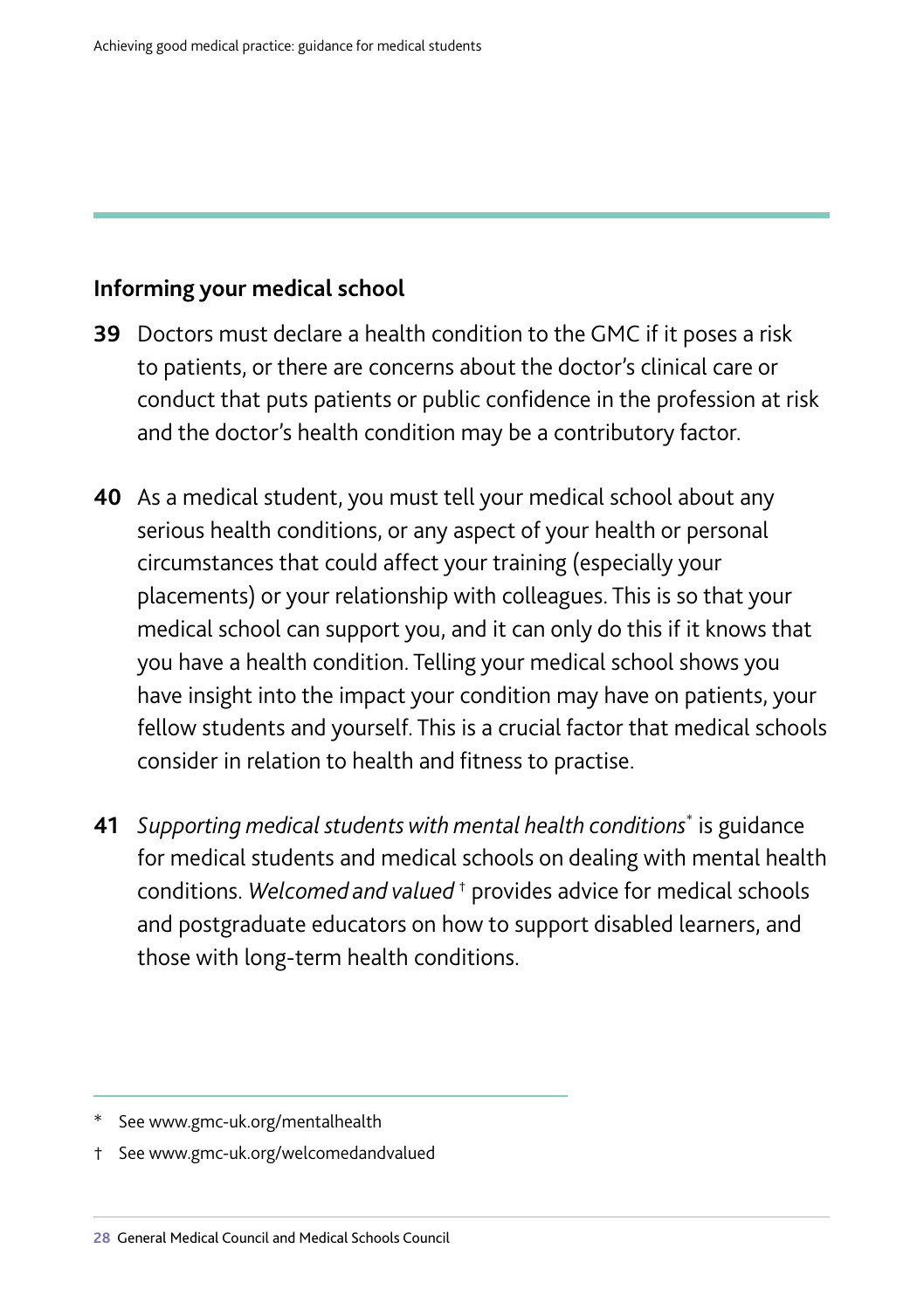# Domain 3: Communication, partnership and teamwork

# Communicate effectively

- **42** Doctors must work in partnership with patients and good communication is vital if they are to do this successfully. Working in partnership is about supporting patients to make decisions about their treatment and care, by listening to and respecting their views about their health. Working in partnership is also about sharing information patients want or need, in a way that is tailored to their needs.
- **43** As a medical student, you'll learn how to communicate effectively in a variety of clinical, simulated and non-clinical settings and it is important that you apply your learning in your interactions with patients.
- **44** When communicating with patients you must:
	- **n** be honest when you don't know something. As a student, you're not expected to know the answers to all questions a patient may have, but you are expected to listen to them and respect their views. You should do your best to find out the answers to the patient's questions yourself, or pass the query on to someone who will be able to help
	- $\blacksquare$  take into account the patient's language and communication needs and other potential barriers to effective communication (for example, pain or anxiety) and ask for support to help you communicate effectively if necessary\*

You can find more information and interactive resources aimed at helping doctors provide good care for people with a learning disability in the GMC's [learning disabilities guidance,](http://www.gmc-uk.org/ethical-guidance/ethical-hub/learning-disabilities) available from<www.gmc-uk.org/ethical-guidance/ethical-hub/learning-disabilities>.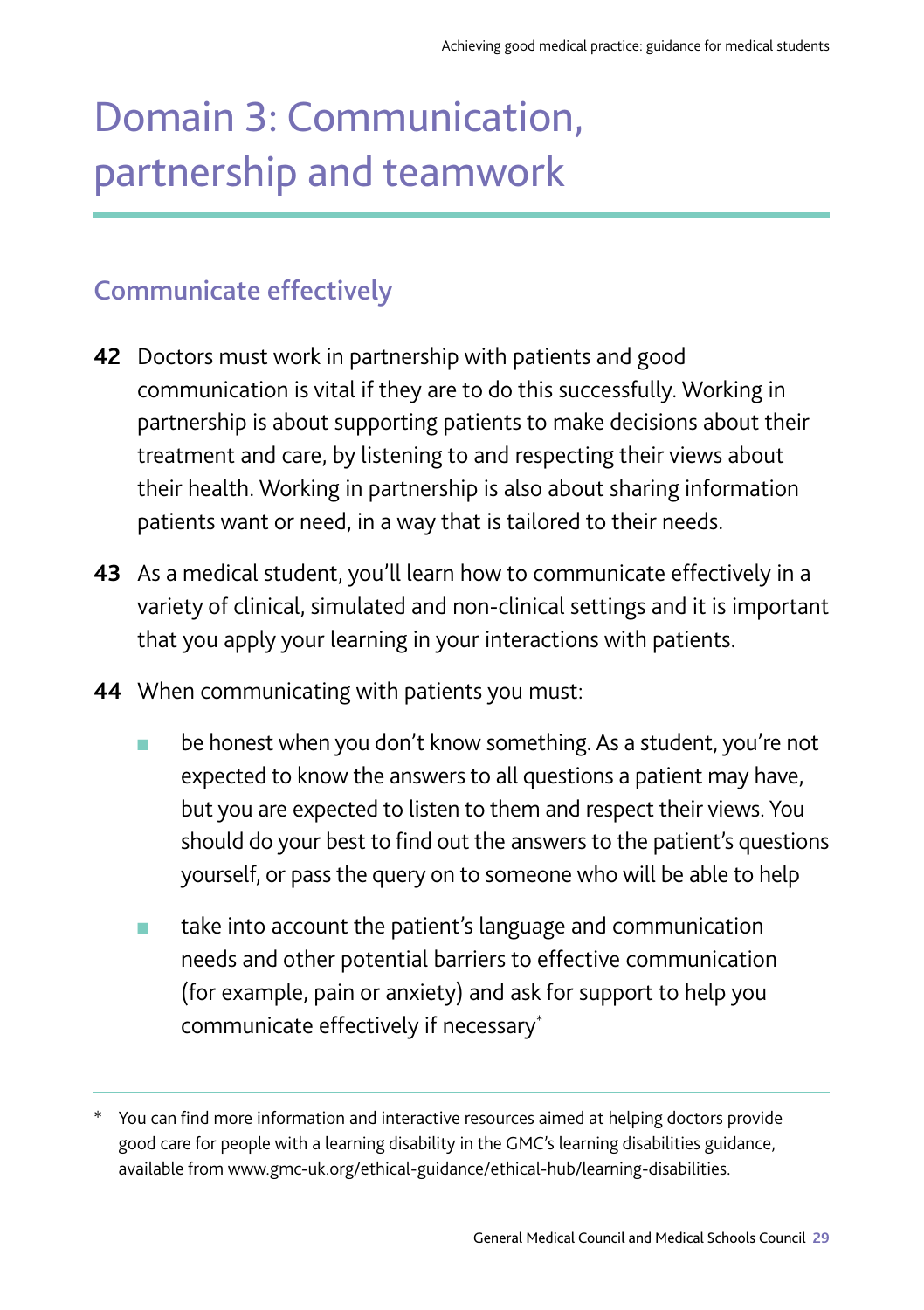$\blacksquare$  be polite and considerate to anyone close to the patient, such as relatives, carers and friends at all times – not just during a consultation.

### Work collaboratively with colleagues to maintain or improve patient care

- **45** Doctors must work collaboratively with other doctors and healthcare professionals to make sure patients are treated effectively.
- **46** When on clinical placements, you must be aware of and contribute fully to the work of the healthcare team. You must contribute effectively to any team you are part of in your non-clinical training.
- **47** You must treat your colleagues with respect. This includes your fellow students, clinical and non-clinical teachers, and those responsible for the administration of your course. You'll also learn with students from other health professions, which is important to help you develop a better understanding of the roles that different professions play in a multidisciplinary healthcare team.
- **48** You must:
	- <sup>n</sup> work collaboratively with your teachers, trainers, administrative or support staff and fellow students, including those from other healthcare professions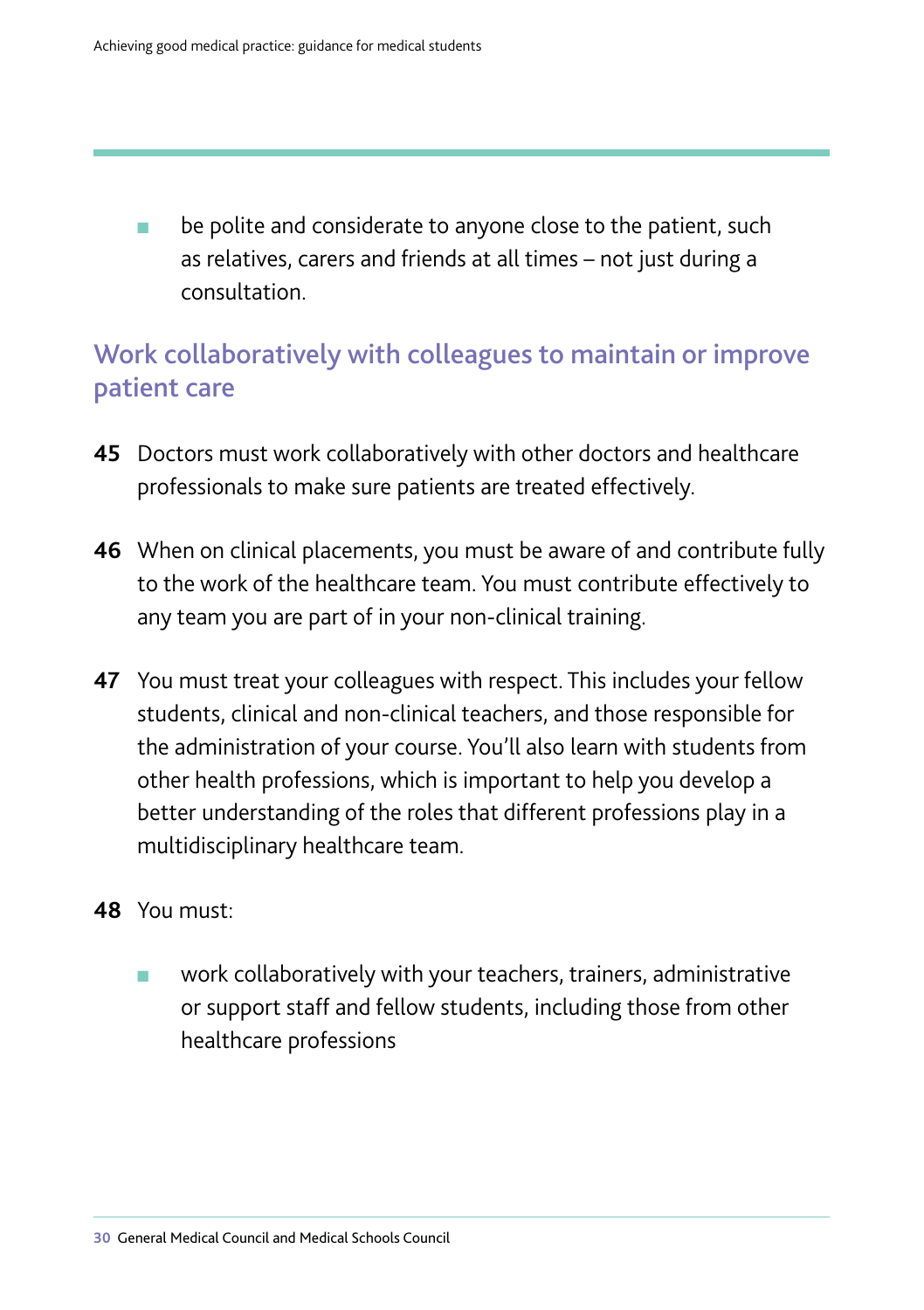- treat all peers and colleagues fairly and with respect
- understand that your own behaviour can influence how well a team works and be prepared to adapt your behaviour to achieve the goals of the team.

### Teaching, training, supporting and assessing

- **49** Every member of the medical profession is responsible for supporting less experienced members. This means doctors should be prepared to contribute to teaching and training other doctors and students, and should be willing to take on mentoring roles. The GMC also expects doctors to take part in the assessment of doctors in training and to give feedback for the appraisals of colleagues. They must complete these activities in an open and honest way.
- **50** As a medical student, you may be expected to mentor other students or be asked to give feedback about your peers. If you are asked to do this, you must do so in an honest, constructive, open and fair way.
- **51** As a medical student, you'll be asked to give feedback on the quality of your placements and teaching. You must give this feedback when asked, as it will help your medical school to improve the overall quality of the education it provides. You must be fair, constructive and professional in your feedback and make comments based on your own experience. You should try to highlight areas of good practice as well as identifying areas where improvements could be made.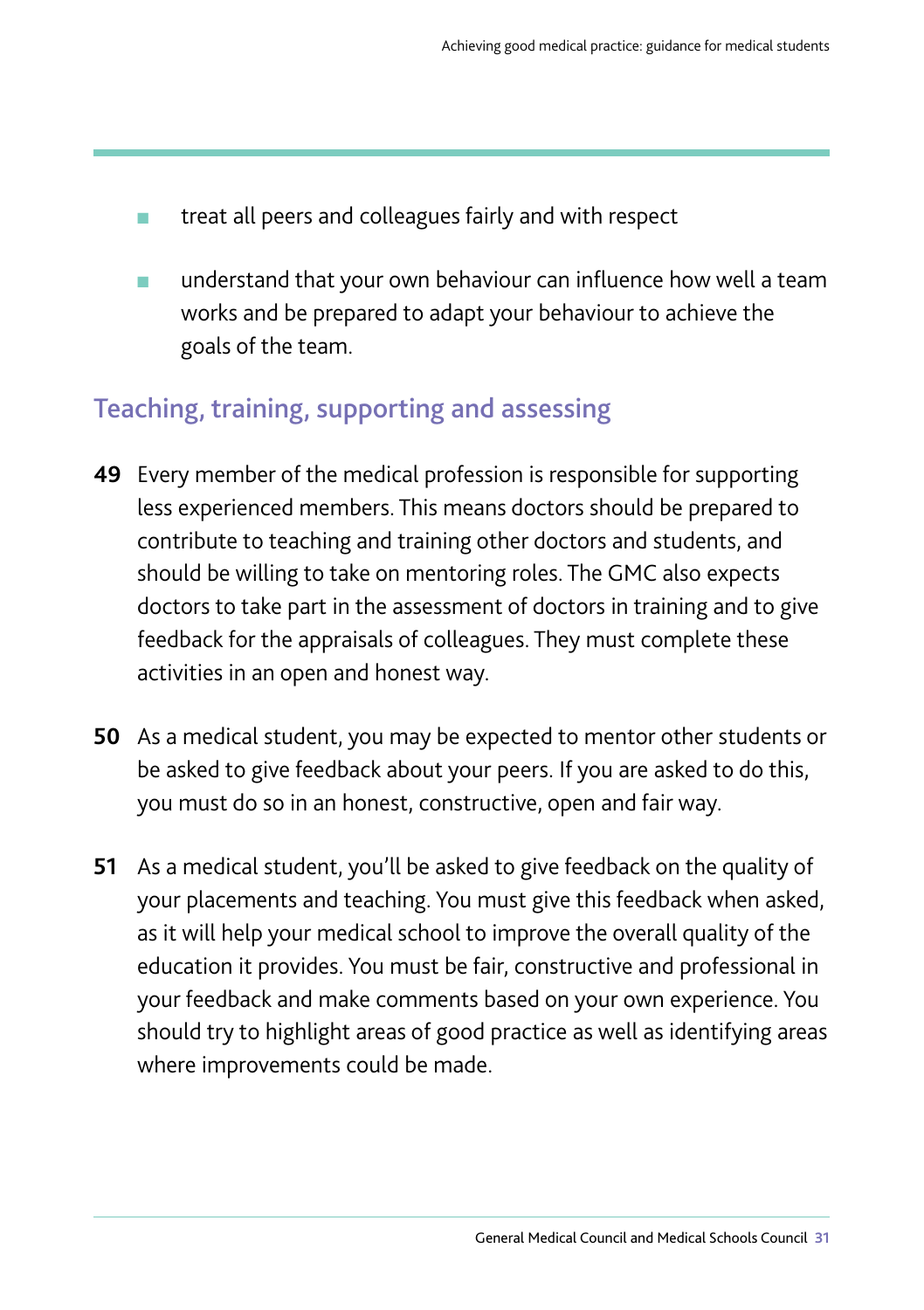#### Continuity and coordination of care

- **52** Registered doctors must contribute to the safe transfer of patients between different doctors, teams and health and social care settings. This means they must make sure they share relevant information about the patient with the colleague or team that is taking over their care. They must be satisfied that when they hand over or delegate care, it is to someone with the appropriate qualifications, skills and experience to provide safe care for the patient.
- **53** As a senior medical student, it is likely you'll be expected to look after patients, under supervision. When you are transferring the care of a patient, you must make sure you transfer care to an appropriate person and that you share relevant information with them. If you have any concerns about this process, you should ask a senior colleague for help.

#### Establish and maintain partnerships with patients

**54** All registered doctors must establish and maintain partnerships with patients. This means being polite and considerate and treating patients as individuals. It also means respecting their dignity and privacy and treating patients fairly and with respect, whatever their life choices and beliefs.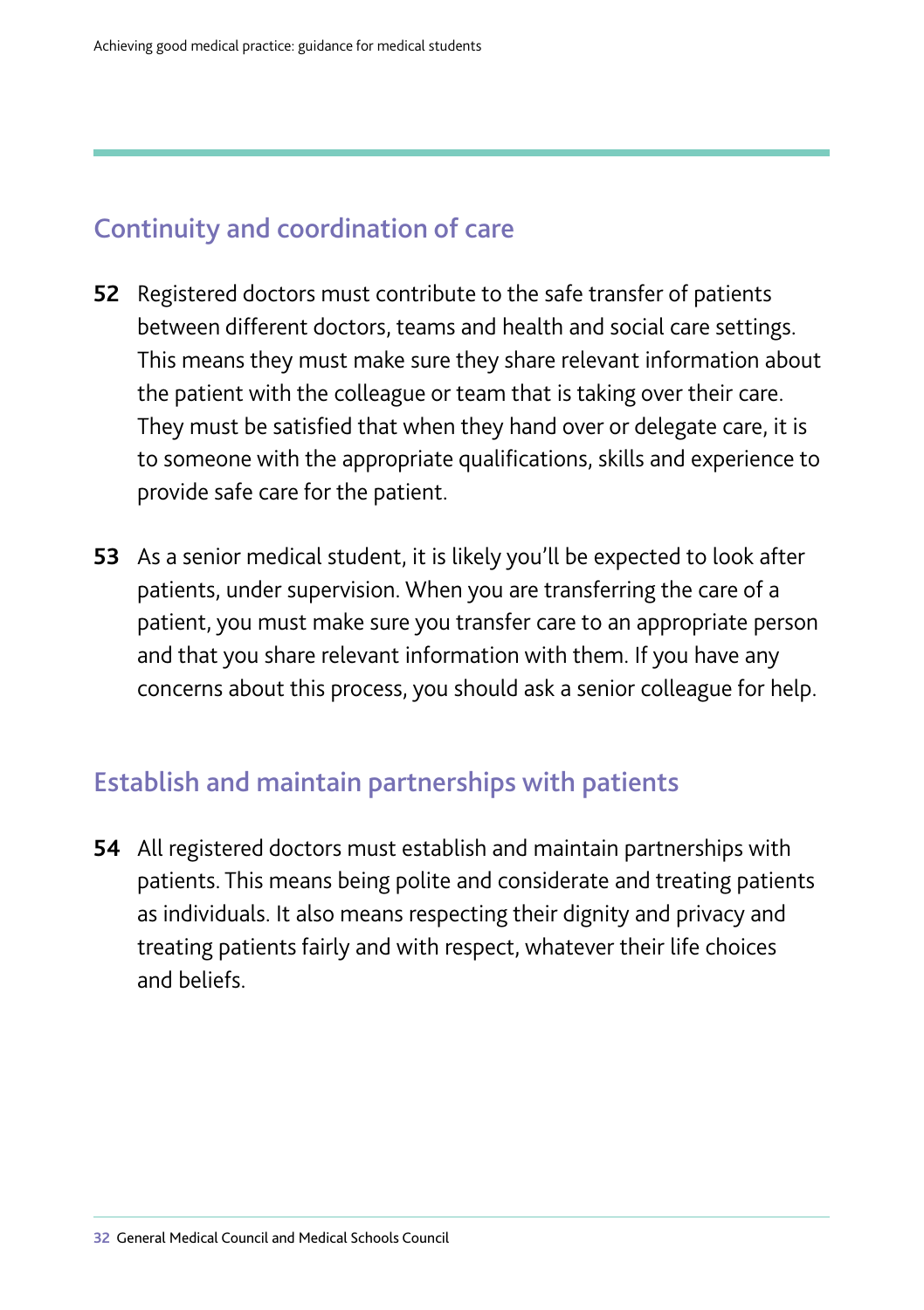- **55** As a medical student, you'll learn how to develop a partnership with patients. Therefore you must:
	- $\blacksquare$  be polite and considerate at all times
	- listen and respond to patients' views and concerns
	- respect patients' dignity, confidentiality and privacy
	- n treat patients fairly and with respect, no matter what your own thoughts are about their life choices or beliefs
	- $\blacksquare$  be clear with patients about the role you'll take in their care.

#### Maintaining patient confidentiality

- **56** All patients have a right to expect that their doctors will hold information about them in confidence. Confidentiality is central to trust between doctors and patients.
- **57** However, confidentiality is not absolute, and appropriate information sharing is essential to the efficient provision of safe, effective care. You'll learn about this at medical school, but you need to be aware that you must never share confidential information about a patient with anyone who is not directly involved in their care without the patient's permission.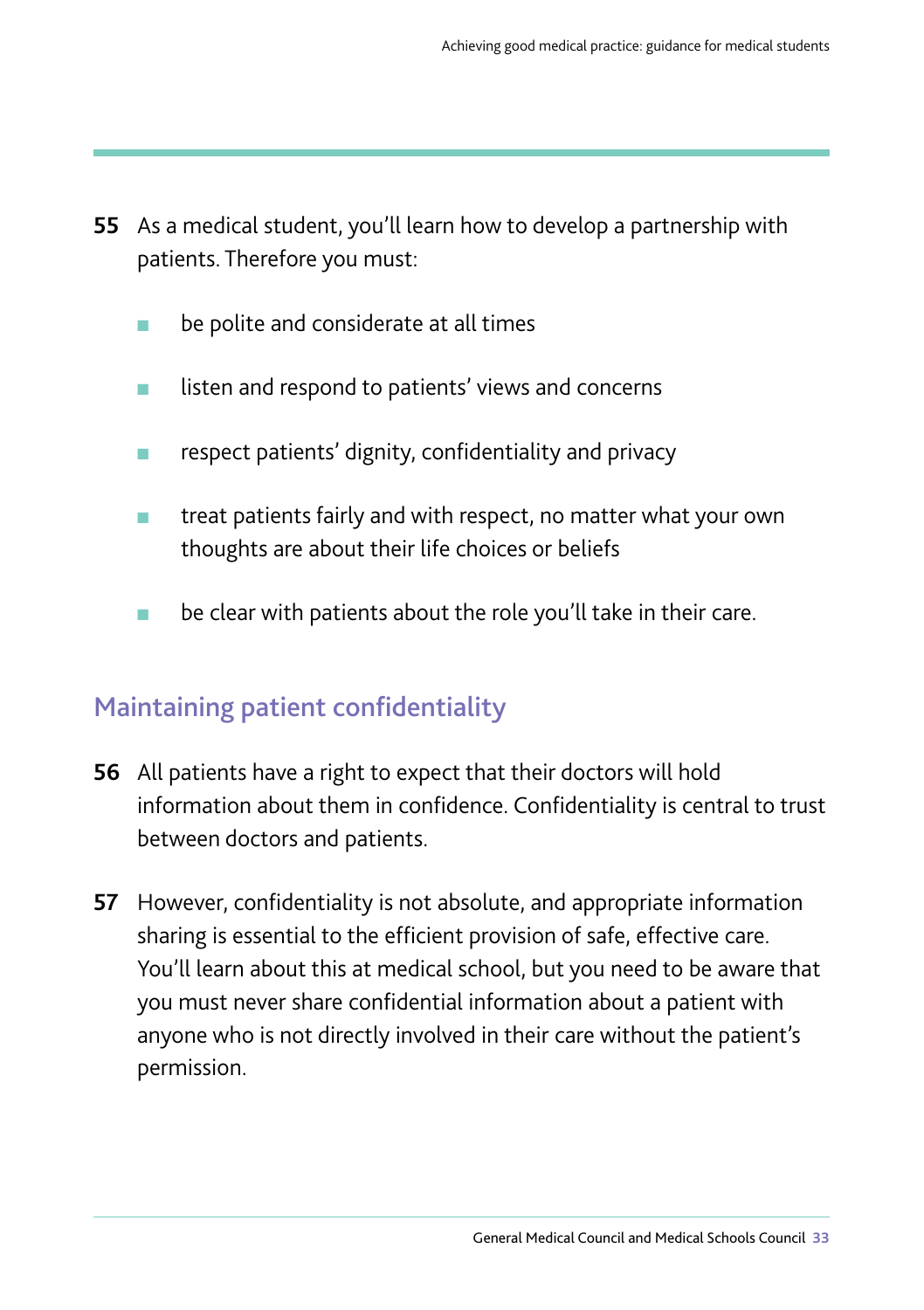- – in the GMC's guidance, *[Confdentiality](http://www.gmc-uk.org/confidentiality)*. \* **58** Many improper disclosures are unintentional. You must not share identifable information about a patient where you can be overheard, such as in a public place or on social media, or include it in any work or logbooks you submit. You must be clear about what confdential information a patient has agreed can be shared with friends and family before you discuss their care. You can find more information about when and how you can disclose personal information about patients – with their consent, where the law requires it and in the public interest
- **59** You must also follow any policies of your medical school, university or placement provider to make sure personal information is stored and disposed of securely.

See *Confidentiality* at www.gmc-uk.org/confidentiality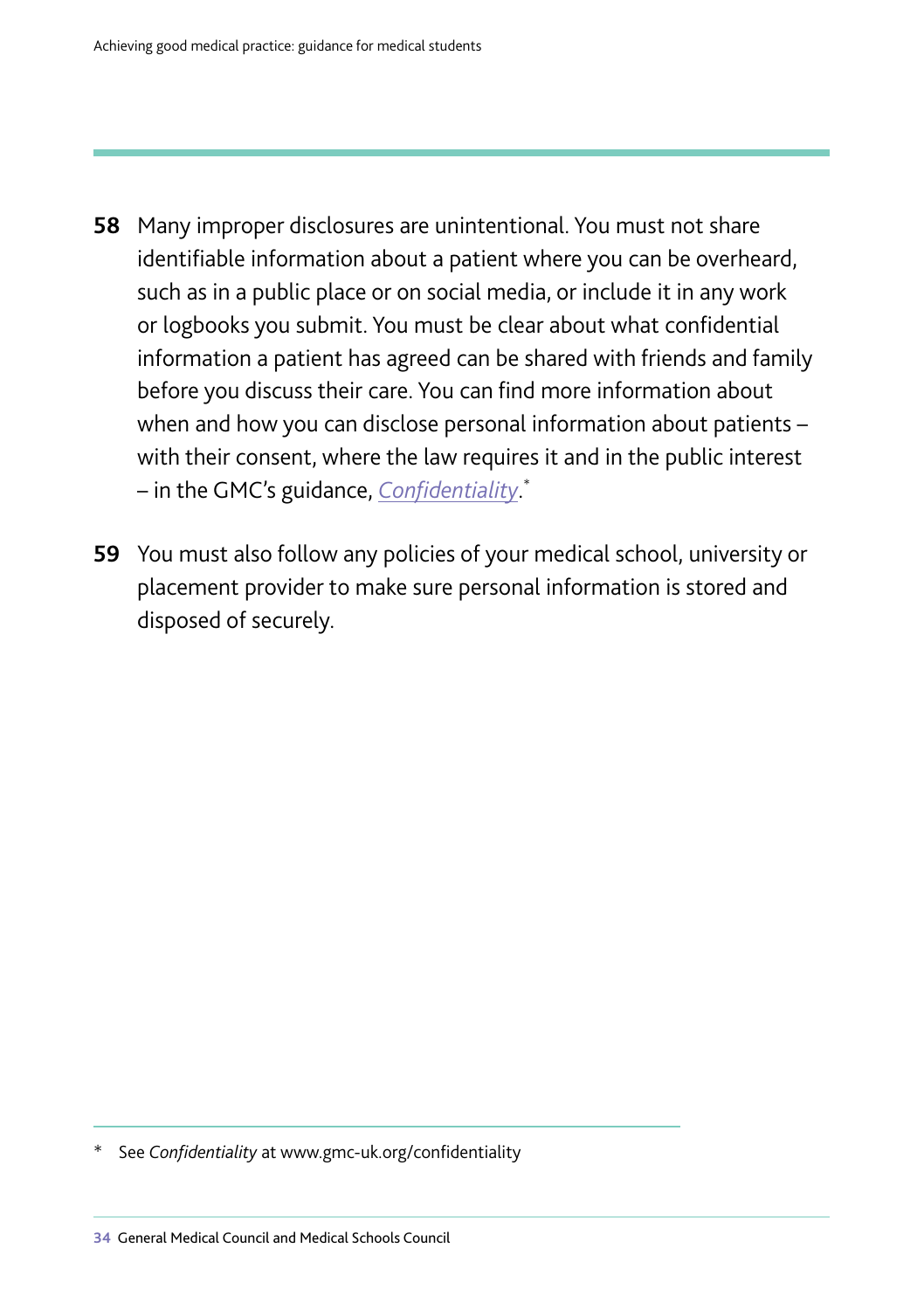## How does confidentiality apply to my placements?

It's normal to want to talk about things you have seen on clinical placements with colleagues or friends. You'll see unusual medical conditions and may be put in situations where patients experience adverse outcomes. But you must never disclose patient identifable information without a patient's consent.\* If you're not sure what to share if you're asked to provide information for an inquiry or logbook, you should ask for advice before you disclose any information.

You should also make sure you never discuss patients in a public place or on social media. Even if you don't mention a patient by name, there's a chance that someone nearby (or online, if you're on social media) might know whom you are talking about.

If you do want to talk to a colleague, friend or supervisor about what you have seen on a placement, you should only do that in a private place. And you shouldn't mention the patient by name, except to a clinician directly involved in their care.

For more information, see the GMC's guidance for registered doctors, *[Good medical practice](http://www.gmc-uk.org/gmp)*, *[Confdentiality](http://www.gmc-uk.org/confidentiality)* and *[Doctors' use of social media](http://www.gmc-uk.org/ethical-guidance/ethical-guidance-for-doctors/doctors-use-of-social-media)*. You can find these at [www.gmc-uk.org/guidance](http://www.gmc-uk.org/guidance).

<sup>\*</sup> For more information on this, see paragraphs 8–9 of the GMC's guidance *[Consent: patients and](http://www.gmc-uk.org/consent)  [doctors working together](http://www.gmc-uk.org/consent)*, available at [www.gmc-uk.org/consent](http://www.gmc-uk.org/mentalhealth)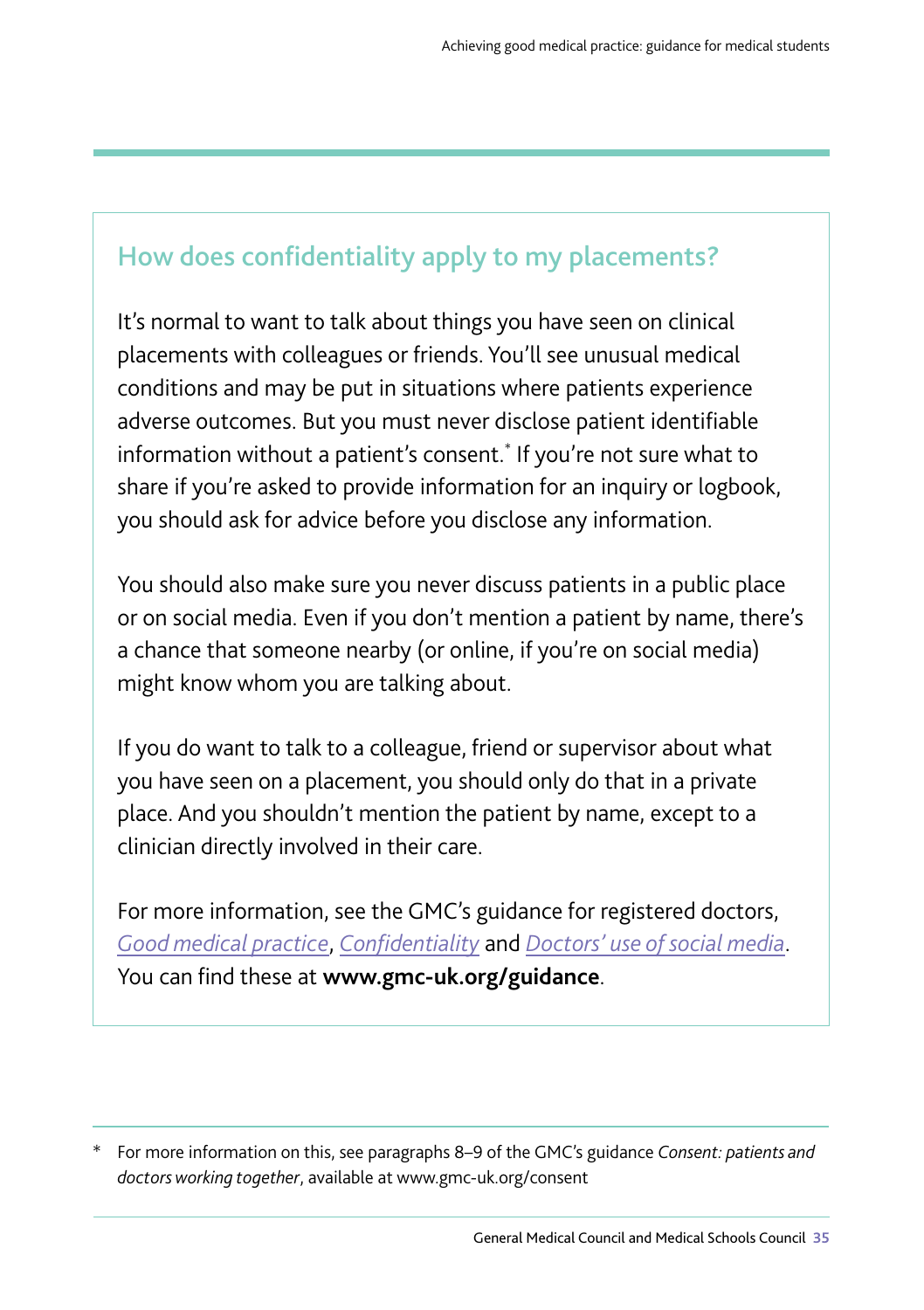#### Social media dos and don'ts

#### **Do:**

- <sup>n</sup> check your privacy settings so you know who can see what on the platforms you use. But remember that social media sites cannot guarantee confidentiality whatever privacy settings you use
- remember that the apps you use may link to your social media profle and that information from that site may be seen by users of the app
- $\blacksquare$  maintain boundaries by not engaging with patients or others about a patient's care through your personal social media profiles or platforms. Instead, if appropriate, use a separate professional platform or profile to respond
- remember that once information is published on social media sites you may not be able to control how it is used by others and it can be diffcult to remove it from the internet or the site it was originally posted on
- **n** use social media to express your views, but don't behave in a derogatory manner to other users and don't post discriminatory content
- $\blacksquare$  think carefully about how others, particularly patients both present and future, might perceive your content.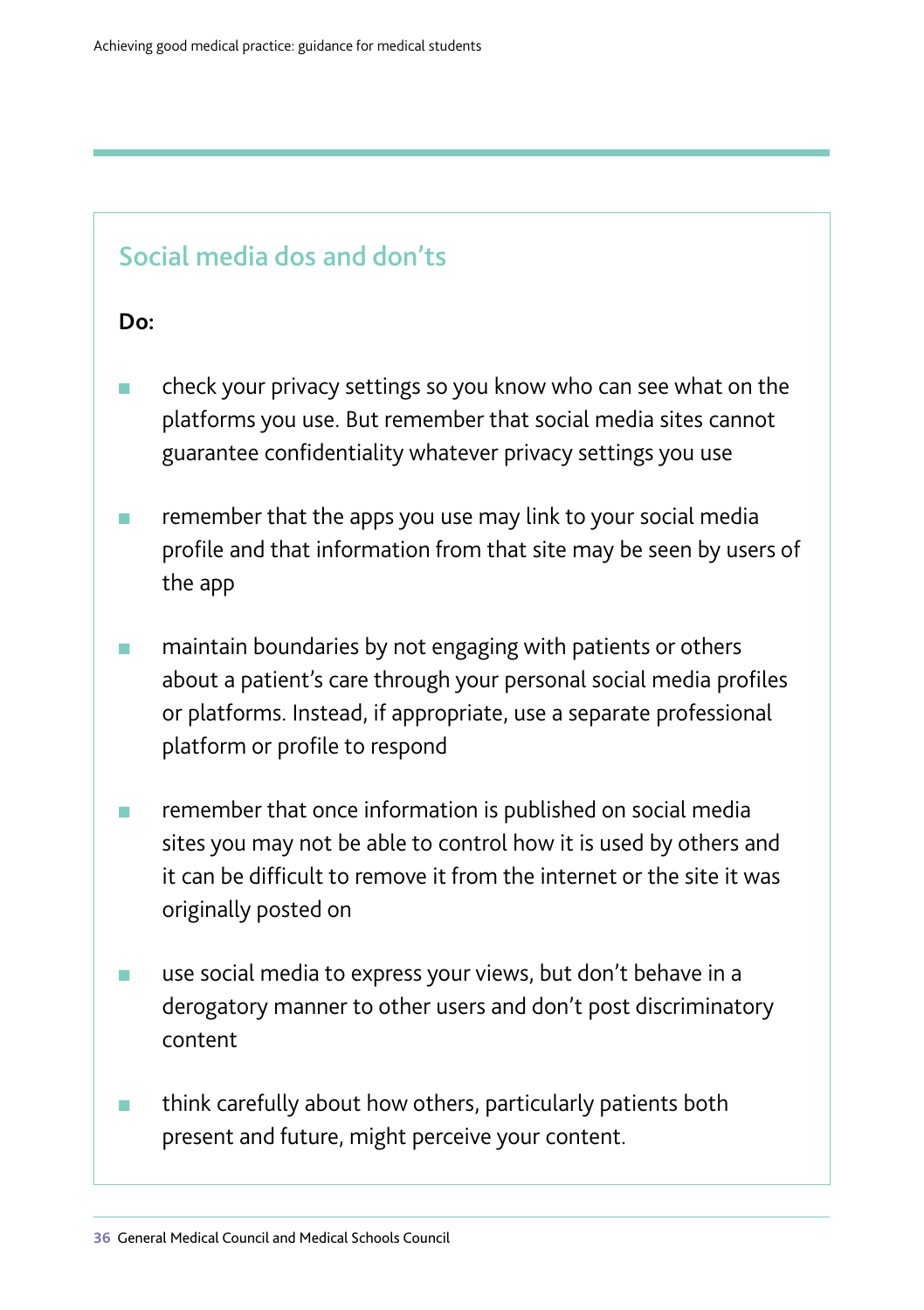#### **Don't:**

- share information about patients or post information that could identify a patient
- n misrepresent your skills or level of training to others
- **n** post complaints about your placement providers, medical school, teachers or trainers.

### Making a conscientious objection

**60** Doctors may choose to opt out of providing certain types of treatment because of their personal beliefs and values, as long as this does not result in discrimination against individuals or groups of patients. If a doctor has a conscientious objection to arranging or providing a particular procedure, they must explain this to the patient, tell them about their right to see another doctor and make sure they have the information to do so. Doctors must not express disapproval of the patient's lifestyle, choices or beliefs in doing this. You can find more information in the GMC's guidance *[Personal beliefs and medical](https://www.gmc-uk.org/ethical-guidance/ethical-guidance-for-doctors/personal-beliefs-and-medical-practice)  [practice](https://www.gmc-uk.org/ethical-guidance/ethical-guidance-for-doctors/personal-beliefs-and-medical-practice)*. \*

See <www.gmc-uk.org/ethical-guidance/ethical-guidance-for-doctors>/ personal-beliefs-and-medical-practice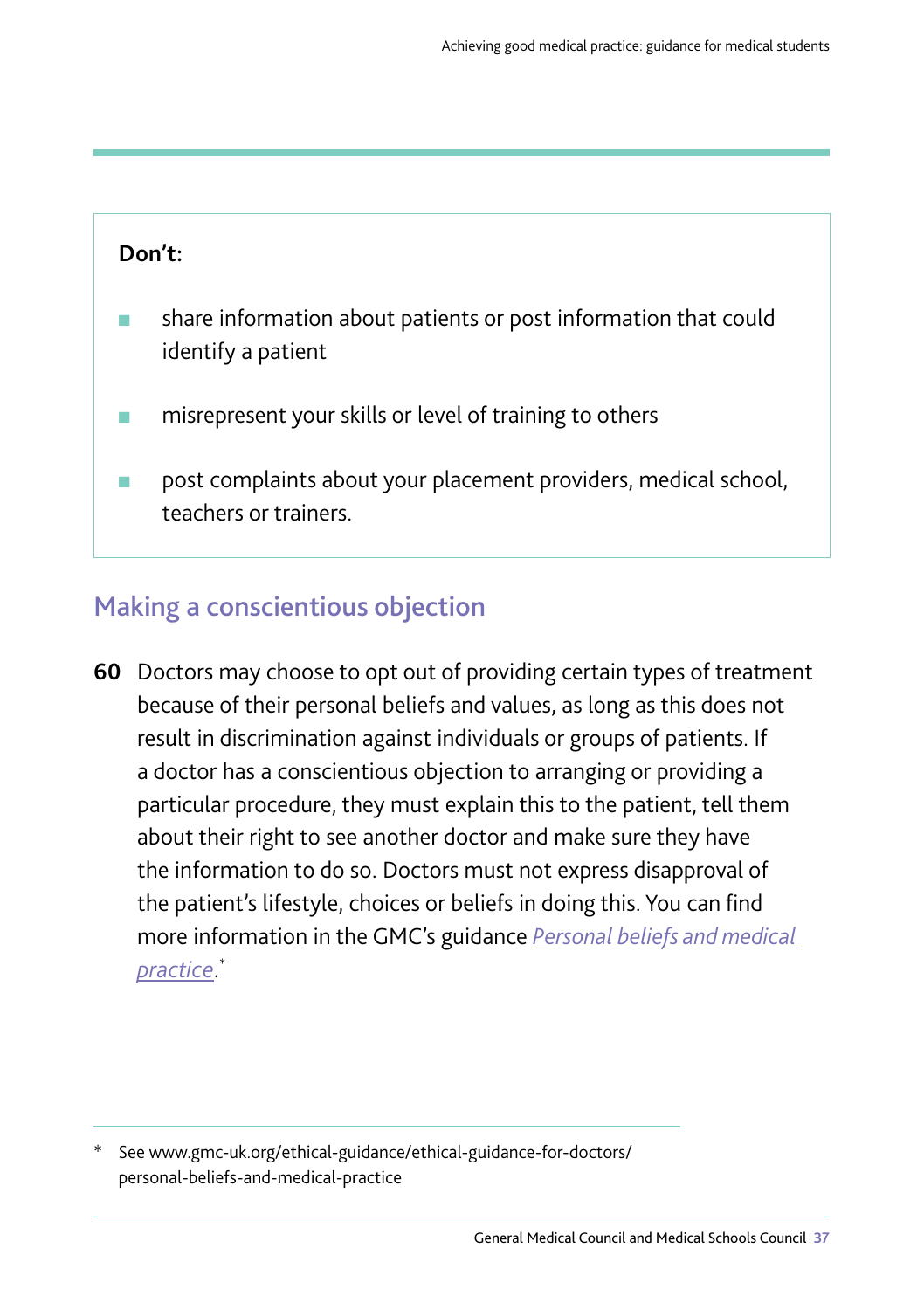- **61** Medical schools have an obligation to make adjustments for cultural or religious beliefs, but they must balance these adjustments against practical considerations. For example, they may need to schedule clinical placements or assessments during certain religious festivals or at times of religious observance.
- **62** As a medical student, you also have the right to hold a conscientious objection to some types of treatment and you should discuss this with your medical school. However, you must achieve the capabilities described in the GMC's *[Outcomes for graduates](http://www.gmc-uk.org/education/standards-guidance-and-curricula/standards-and-outcomes/outcomes-for-graduates)*. \*

See [www.gmc-uk.org/education/standards-guidance-and-curricula/](www.gmc-uk.org/education/standards-guidance-and-curricula) standards-and-outcomes/outcomes-for-graduates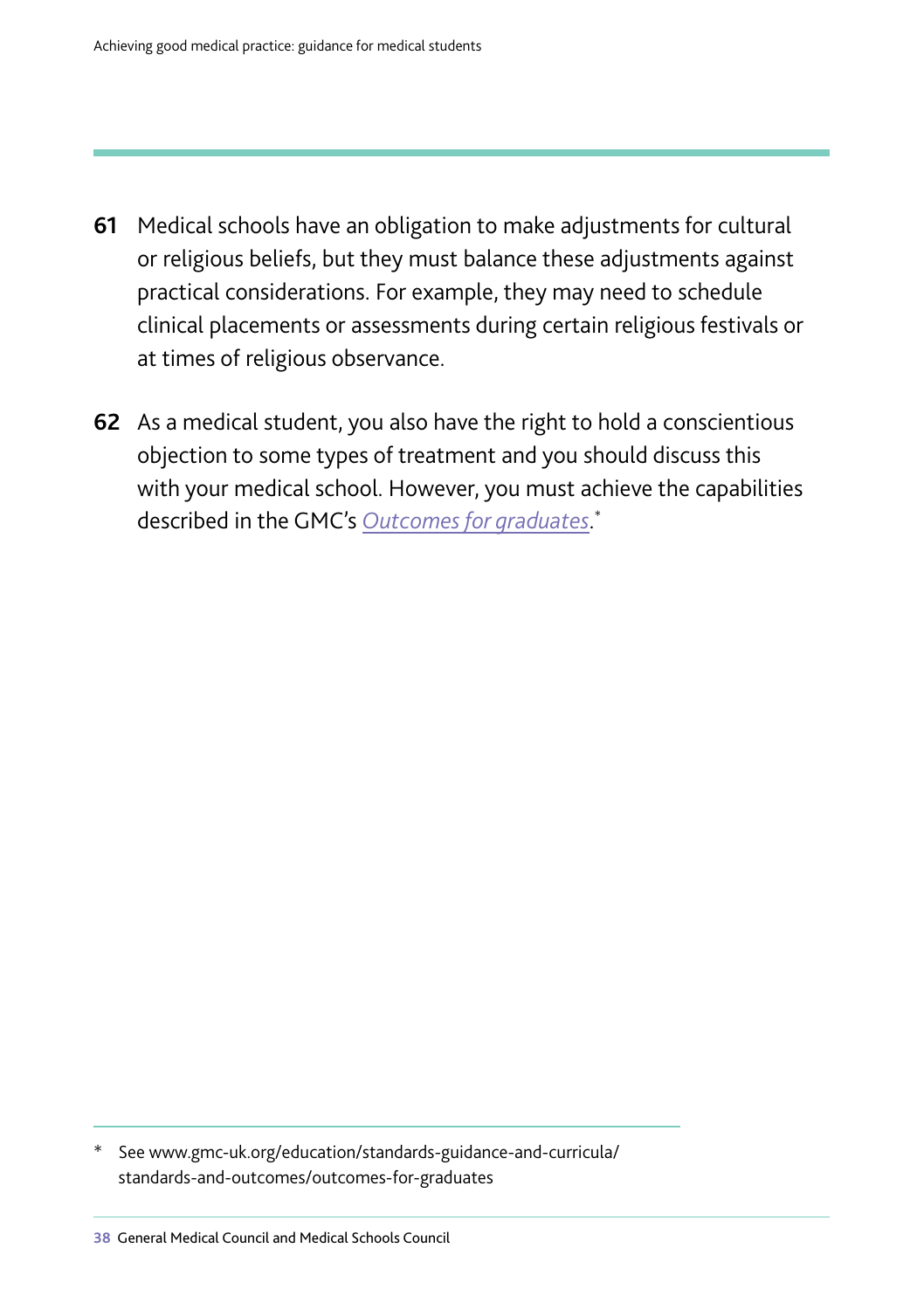# Domain 4: Maintaining trust

#### Show respect for patients

- **63** Doctors must not use their professional position to pursue a sexual or improper emotional relationship with patients or those close to them.
- **64** When something goes wrong with a patient's treatment, doctors must be open and honest with patients and carers.
- **65** As a medical student, your studies will bring you into contact with patients and members of the public, who can be physically and emotionally vulnerable. Because of this, and the fact that you'll be joining a trusted profession, you must not use your position to pursue a sexual or improper emotional relationship with them. This includes situations where a patient or someone close to them tries to initiate a relationship with you.
- **66** Treating patients with respect includes not expressing your personal beliefs to patients in ways that exploit their vulnerability or would cause them distress.
- **67** As a medical student, you won't be directly responsible for patient care because this responsibility will lie with your supervisor. But if you think any aspect of care that you are involved in has gone wrong, you should tell your supervisor as soon as possible. Your supervisor will support you, and if necessary will help you to put things right, which may include explaining to the patient what has happened and offering an apology.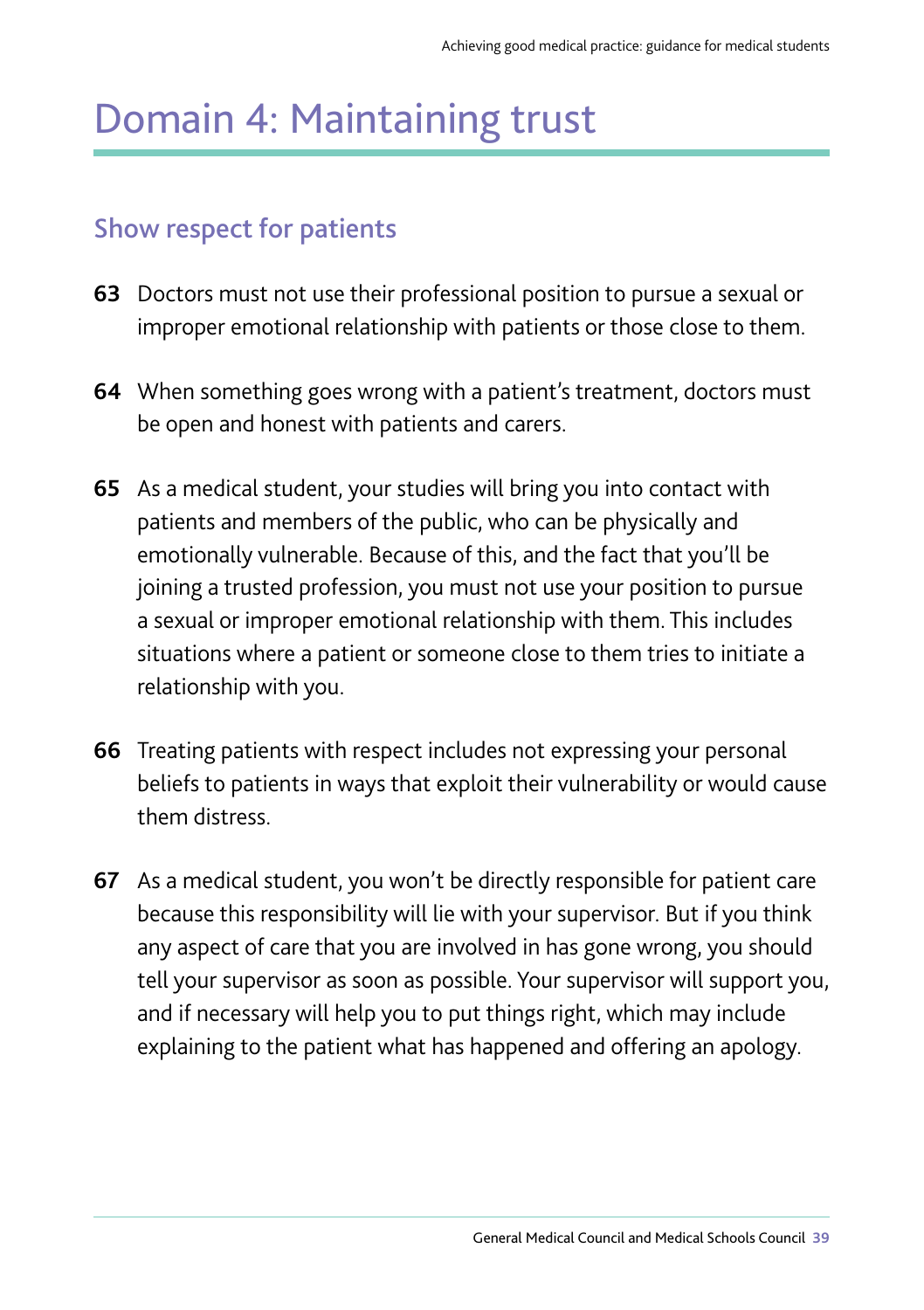# Treat patients and colleagues fairly and without discrimination

- **68** Doctors must provide or arrange investigations and treatment based on:
	- **n** the assessment that they and their patient make of the patient's needs and priorities

and

 $\blacksquare$  their clinical judgement about the likely effectiveness of the treatment options.

Doctors must not refuse or delay treatment because they believe a patient's actions or lifestyle have contributed to their condition.

- **69** As a medical student, you won't be expected to make decisions about treatment options. But you mustn't let your own opinions or views affect the way you treat patients and others or the information you give them.
- **70** Medical students must treat their colleagues with respect. In your case, colleagues include fellow medical and other healthcare students, the clinicians and other staff you work with on clinical placements, and the staff at your medical school.
- **71** You must not unfairly discriminate against patients or colleagues on the basis of their lifestyle, culture, or social or economic status. This includes characteristics protected by legislation, which are: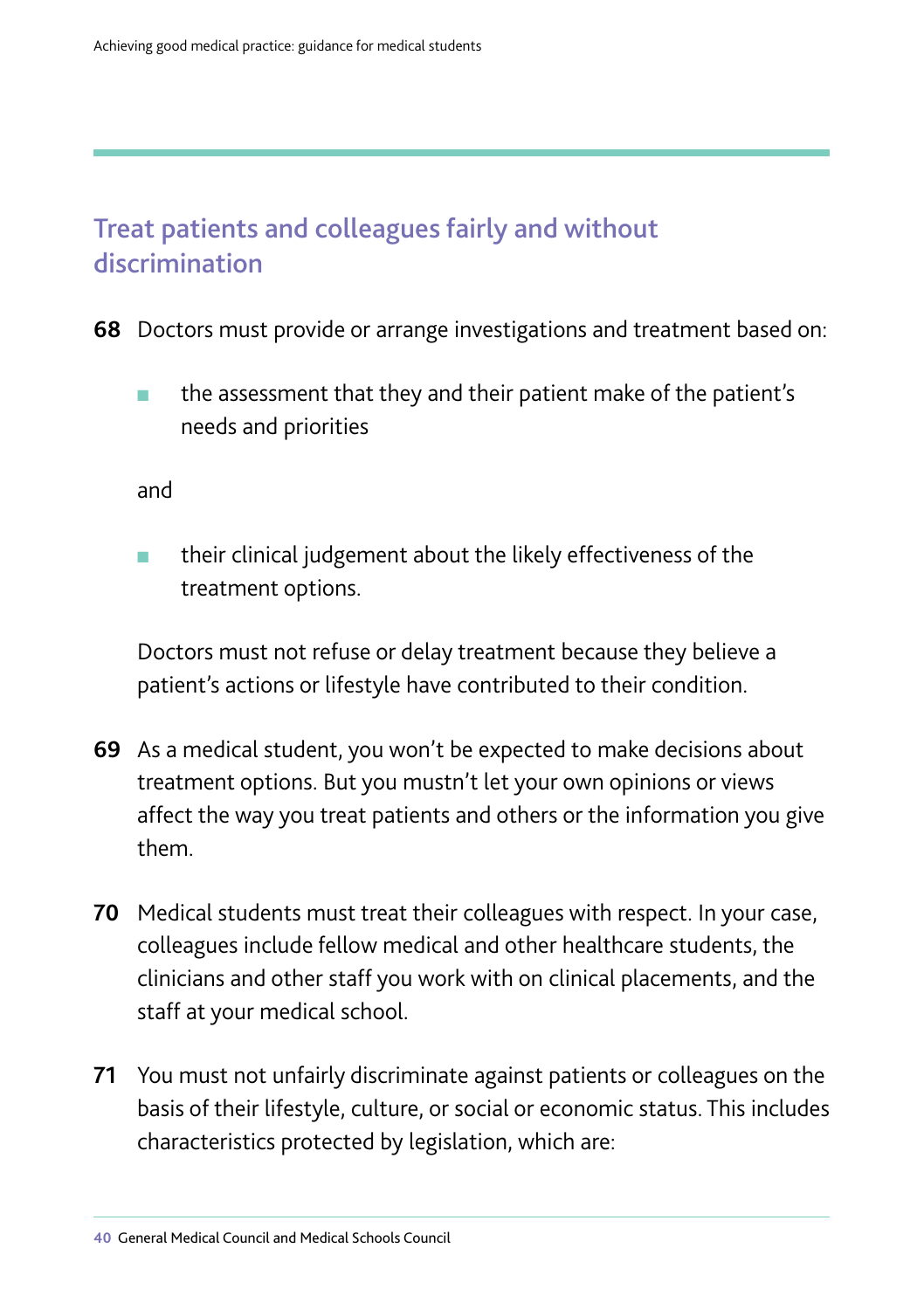- n age
- n disability
- gender reassignment
- marriage and civil partnership
- pregnancy and maternity
- race
- religion or belief
- sex
- <sup>n</sup> sexual orientation.

### How can I handle unconscious bias?

Unconscious biases are the beliefs, attitudes or stereotypes that affect your understanding, actions or decisions in a way you are not consciously aware of. Often these biases affect the immediate decisions we make about people and situations.

Reflective practice involves trying to identify your personal biases and how they infuence your thinking and the way you respond to people or situations. Developing this skill is fundamental to making good decisions as a professional*. \** 

See *The reflective practitioner - a quide for medical students* at [www.gmc-uk.org/refective-practitioner](www.gmc-uk.org/reflective-practitioner)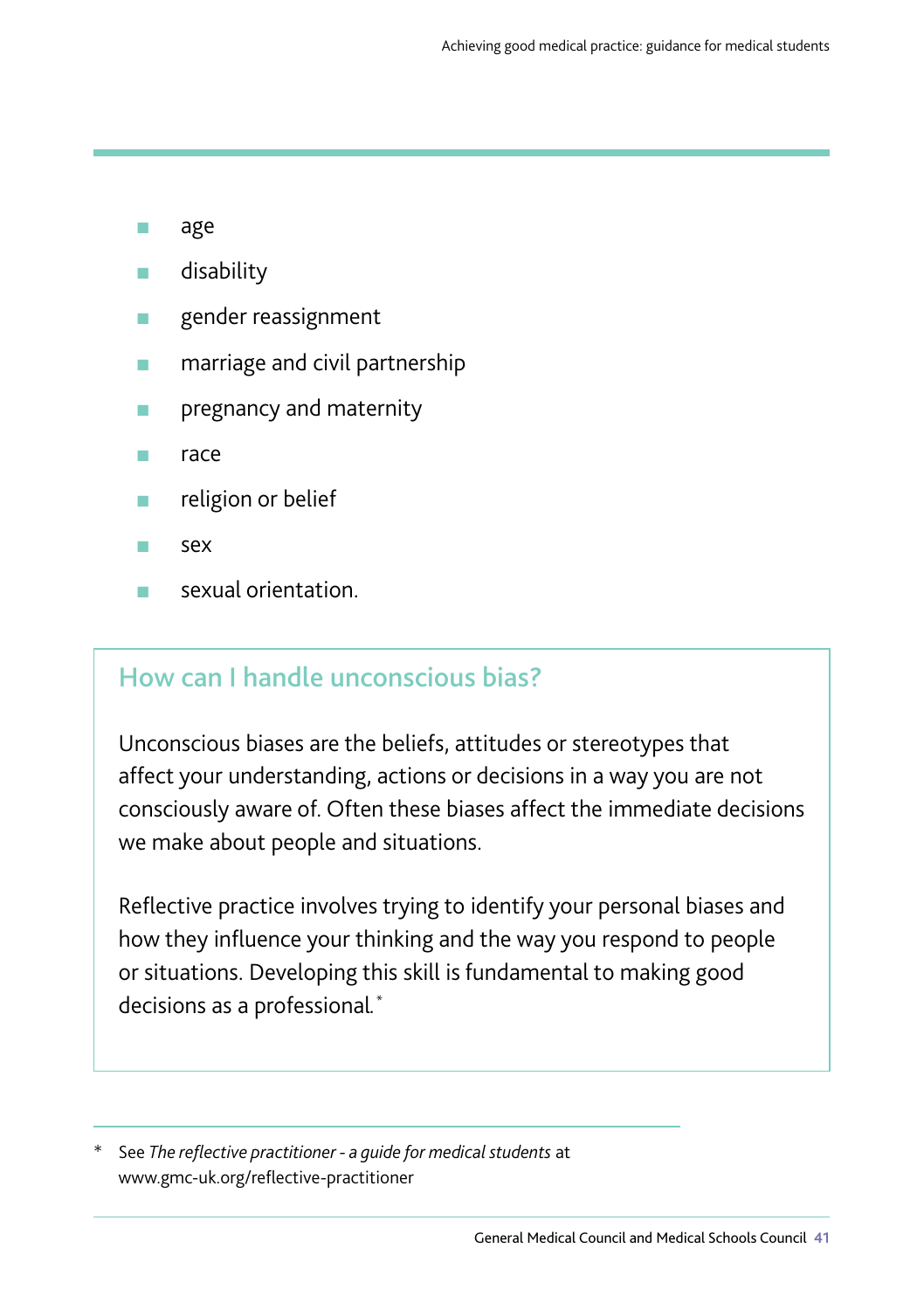# Act with honesty and integrity

#### **Honesty**

- **72** Doctors hold a trusted position in society and must make sure their conduct – both professionally and personally – justifes their patients' trust in them and the public's confdence in the profession.
- **73** As a student aiming to join a trusted profession, you have to meet a higher standard of behaviour than other students, who are on courses that don't directly lead to joining a profession.

#### How can I demonstrate honesty?

You must behave honestly from the point that you apply to medical school, during your studies and when you start working as a doctor.

Here are some practical things you must do to demonstrate you are honest in your work as a medical student.

- **n** Don't pass off the work of others as your own. This is plagiarism.
- × Don't self-plagiarise by submitting your own previously assessed work.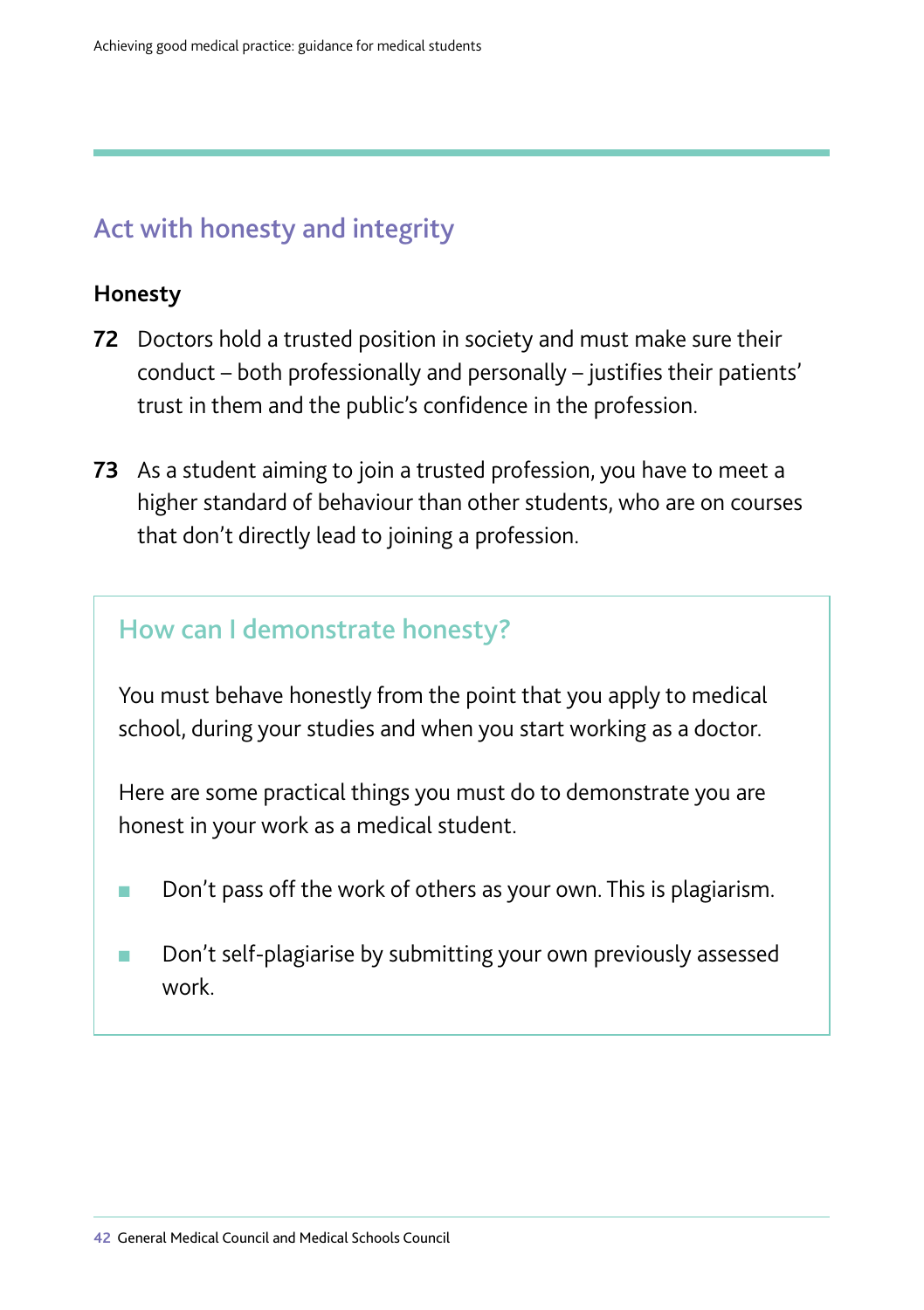- m. Be honest about your experience and qualifications. This means you must not give your supervisors or teachers any misleading or false information about your qualifications or experience, or include such information in documents such as CVs and job applications.
- When you carry out research, make sure you report findings accurately and truthfully.
- Be honest and trustworthy in all your communications with patients and colleagues. This means you must make clear the extent of your knowledge and check that the information you provide is correct.
- Be open and truthful about your health and make use of the processes put in place by your medical school to support you.
- m. Be honest in the work you submit as part of your course. This means you must not claim to have done something, like a practical procedure on a clinical placement, if you have not.
- **COL** Don't say you have attended teaching sessions if you haven't. And don't ask another student to sign in for you.
- Be honest and open in any financial and commercial dealings with employers, insurers and other organisations and individuals.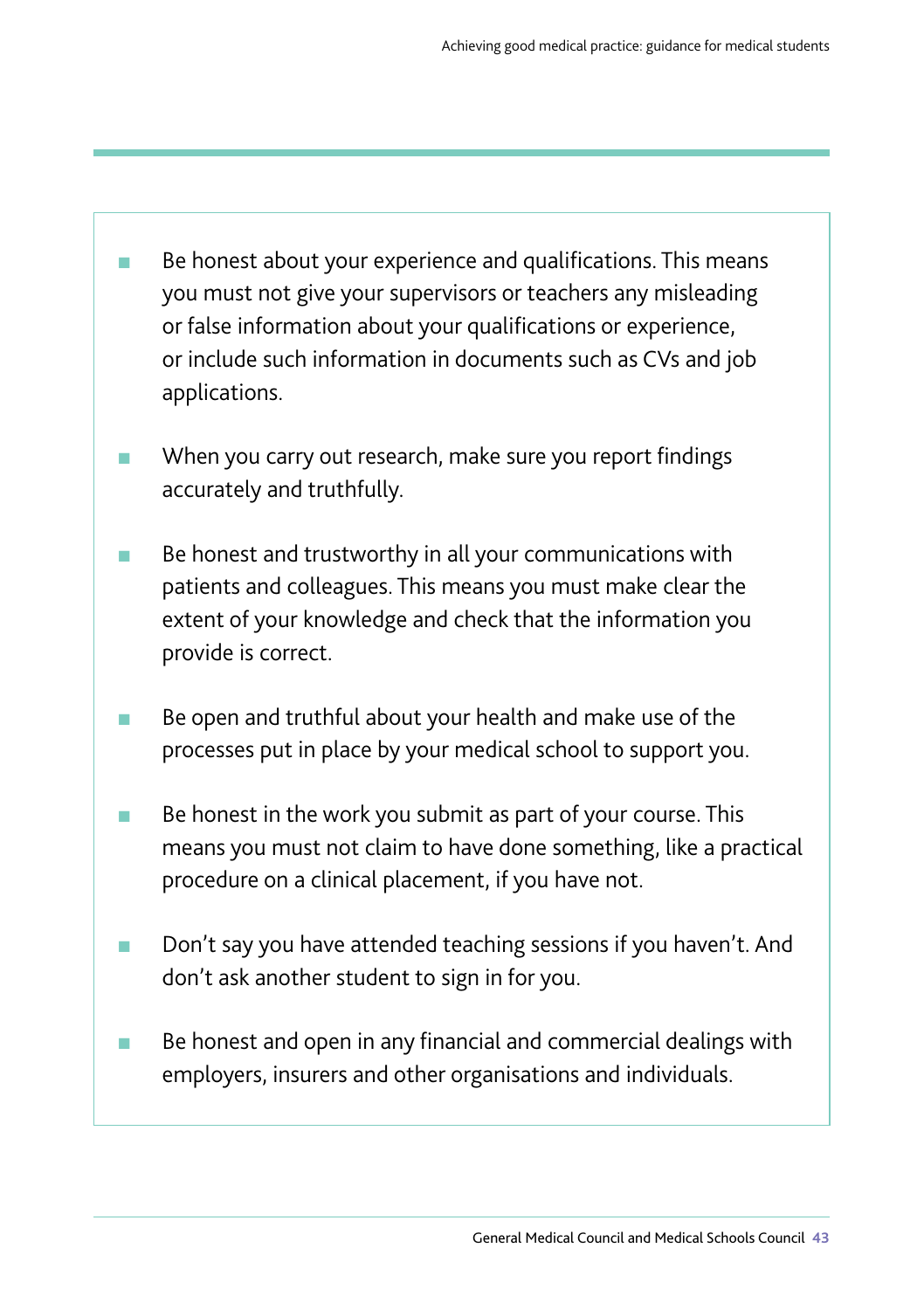# Openness and legal or disciplinary proceedings

- **74** Doctors must be honest and trustworthy if asked to give evidence in any legal or disciplinary process. They're also expected to report certain matters to the GMC, for example if they receive a caution from the police.
- **75** Medical students are not registered with the GMC, but you have similar responsibilities in relation to your medical school. Medical schools must not graduate any student with a primary medical qualifcation who they don't consider fit to practise. This means, even if you meet all the competencies and pass your exams, your medical school can only graduate you if it is satisfied you are fit to practise. You'll also need to declare any fitness to practise issues when you apply for provisional registration with the GMC.\*
- **76** You have a duty to cooperate with medical school fitness to practise procedures that involve you or your colleagues. You also have a responsibility to tell your medical school immediately, and the GMC when you apply for provisional registration, if you:
	- accept a caution<sup>†</sup> for a criminal offence while you are at medical school

\* See www.gmc-uk.org/declaringftp

† A student at a medical school in Scotland will not have to disclose receipt of a caution to the medical school – because medical schools apply the law pertaining to the country in which they are based and in Scotland cautions do not have to be disclosed. However, a student at a medical school in Scotland will have to disclose receipt of a caution to the GMC when they apply for registration.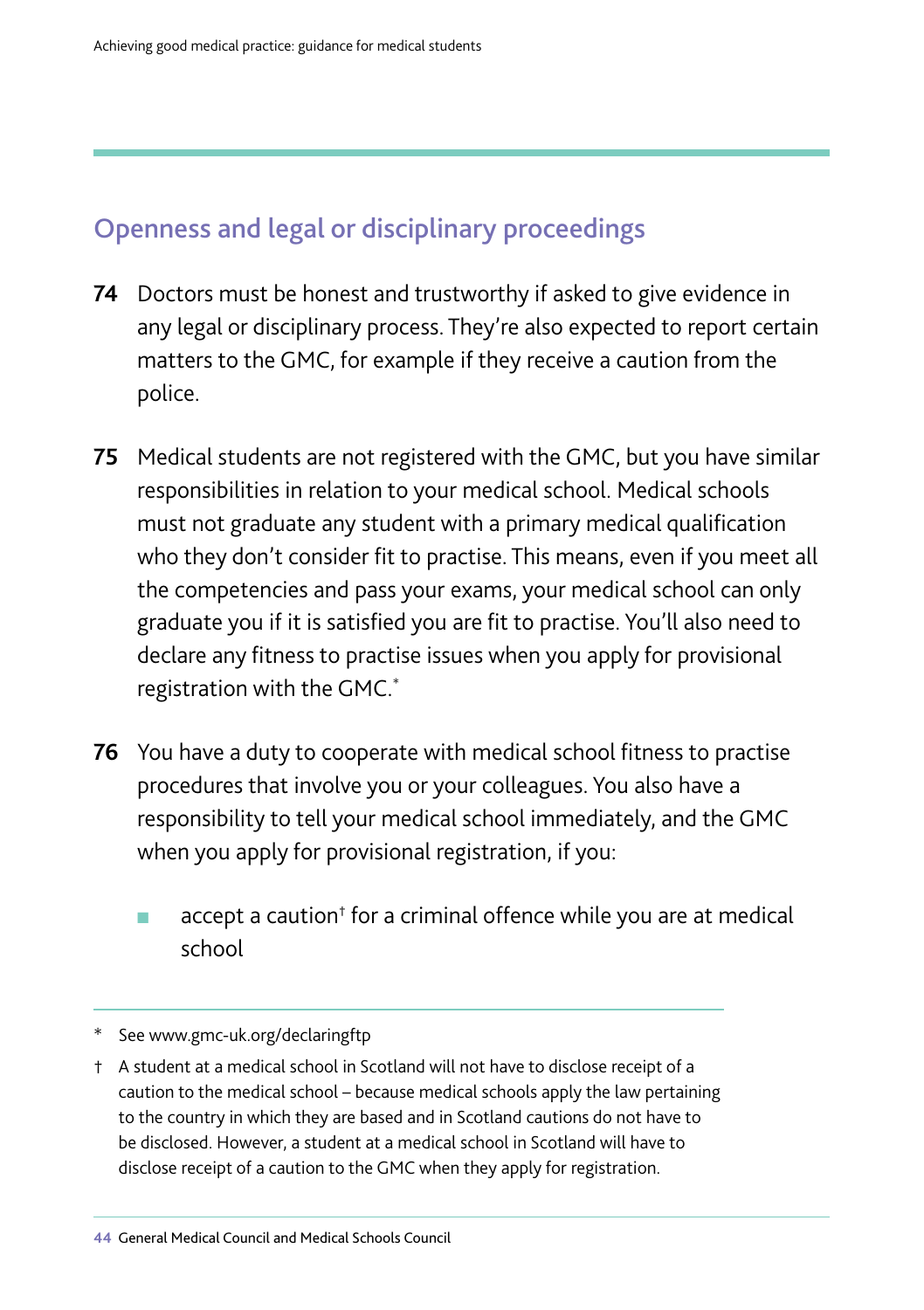- have been charged with or found guilty of a criminal offence while at medical school
- $\blacksquare$  have any serious concerns about the impact your health condition might have on your ability to practice.
- **77** You should tell your medical school or university if you are the subject of any legal proceedings that could call into question your fitness to practise medicine. You shouldn't wait until legal proceedings have been concluded before you do this.
- **78** If you had any cautions\* or convictions before you started medical school, you must declare these on admission, unless they are protected. Note that the defnition of protected cautions and convictions is different between England and Wales, Scotland and Northern Ireland. You need to refer to the definition that applies to the country where your medical school is based.

Read more about [protected cautions and convictions.](https://www.gmc-uk.org/education/standards-guidance-and-curricula/guidance/student-professionalism-and-ftp/protected-spent-cautions-and-convictions)<sup>†</sup>

<sup>\*</sup> As explained in previous footnote, a student or applicant will not have to disclose a caution to a school based in Scotland upon admission.

<sup>†</sup> See *Supplementary information about protected cautions and convictions* at <www.gmc-uk.org/studentftp>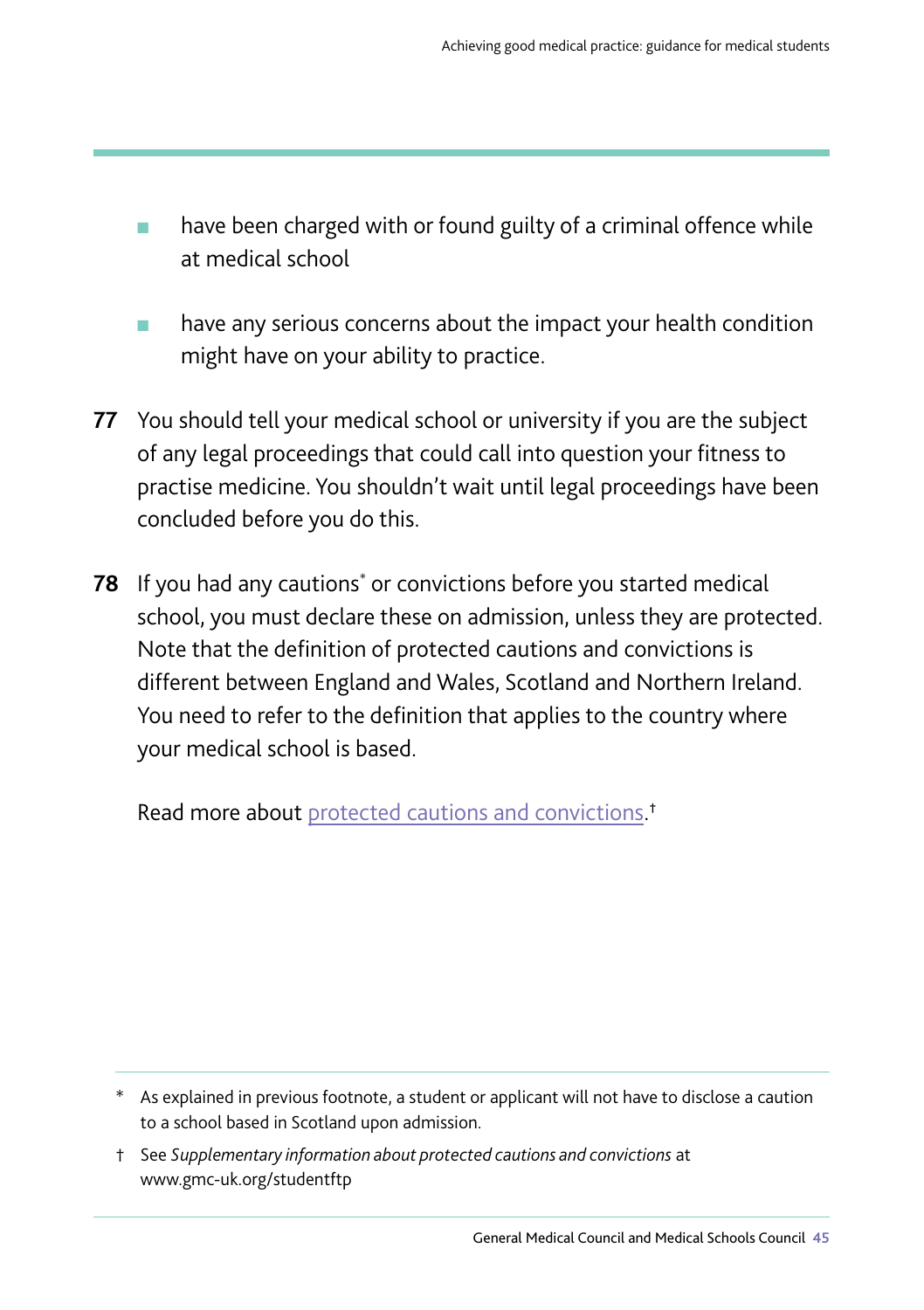- **79** You must also tell your medical school, and the GMC when you apply for registration, if there has ever been a determination by a UK or overseas regulatory body that your fitness to practise as a member of that regulated profession is impaired. For example, nursing, dentistry or law.
- **80** If you have any questions about what you should declare to the GMC or to your medical school, you can get advice from your medical school, a medical defence organisation or the British Medical Association (BMA).

You can read our guidance on completing the declaration of fitness to [practise.](http://www.gmc-uk.org/registration-and-licensing/join-the-register/before-you-apply/guide-on-completing-the-declaration-of-fitness-to-practise)

See www.gmc-uk.org/declaringftp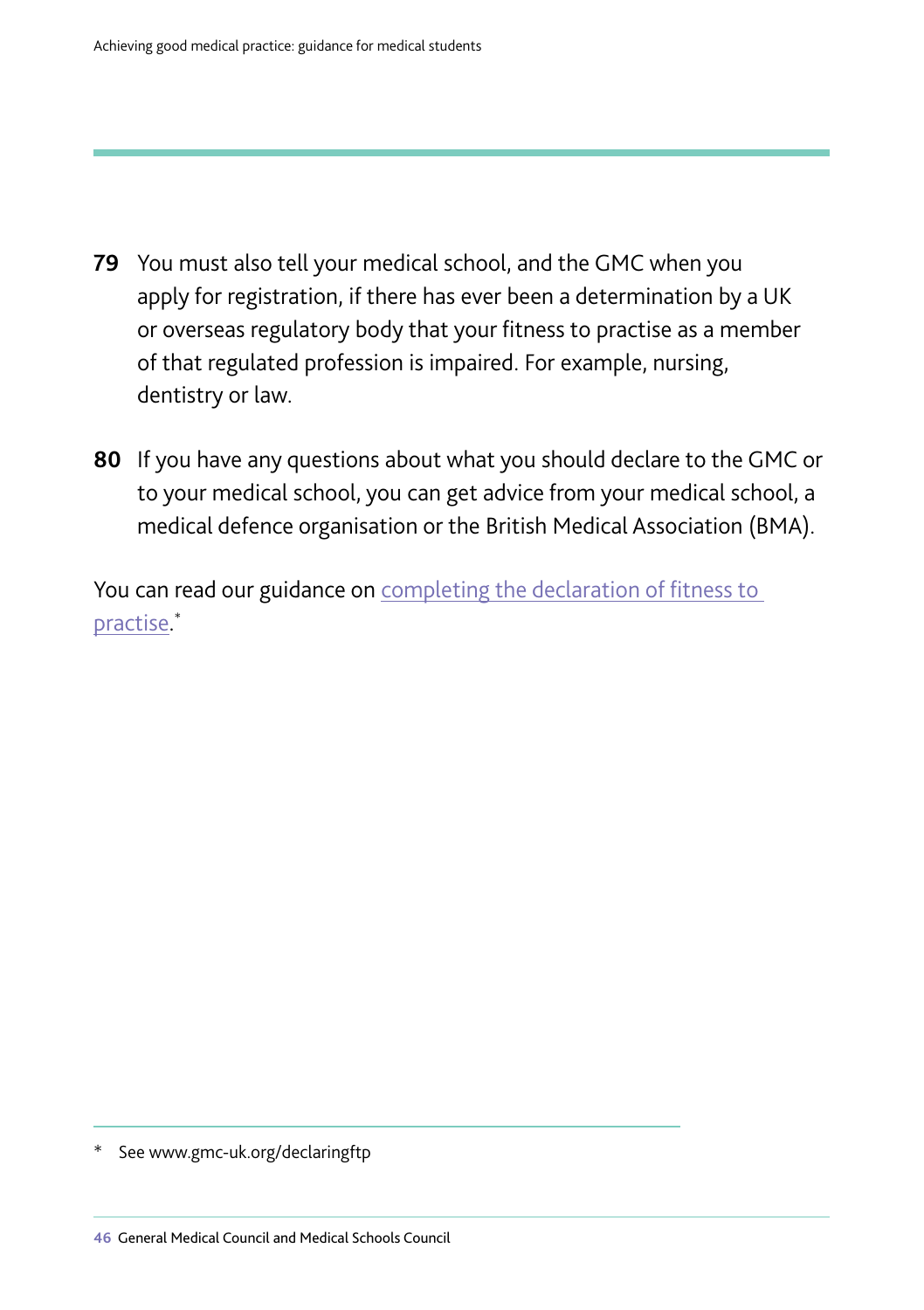# Professionalism – key areas of concern

### **Behaviour outside of medical school**

Medical students need to behave professionally outside of work and medical school. This means you should avoid doing things that will undermine the confidence patients have in doctors and the public has in the medical profession.

For example, you shouldn't make discriminatory comments about individuals or groups of people in public or on social media. Your medical school will take action if you do something unprofessional, such as get a caution for drunken behaviour, even if it happened outside of the medical school or over the summer holidays. This means you should take responsibility for your actions and be aware that they may have a wider impact on how your medical school views your professionalism.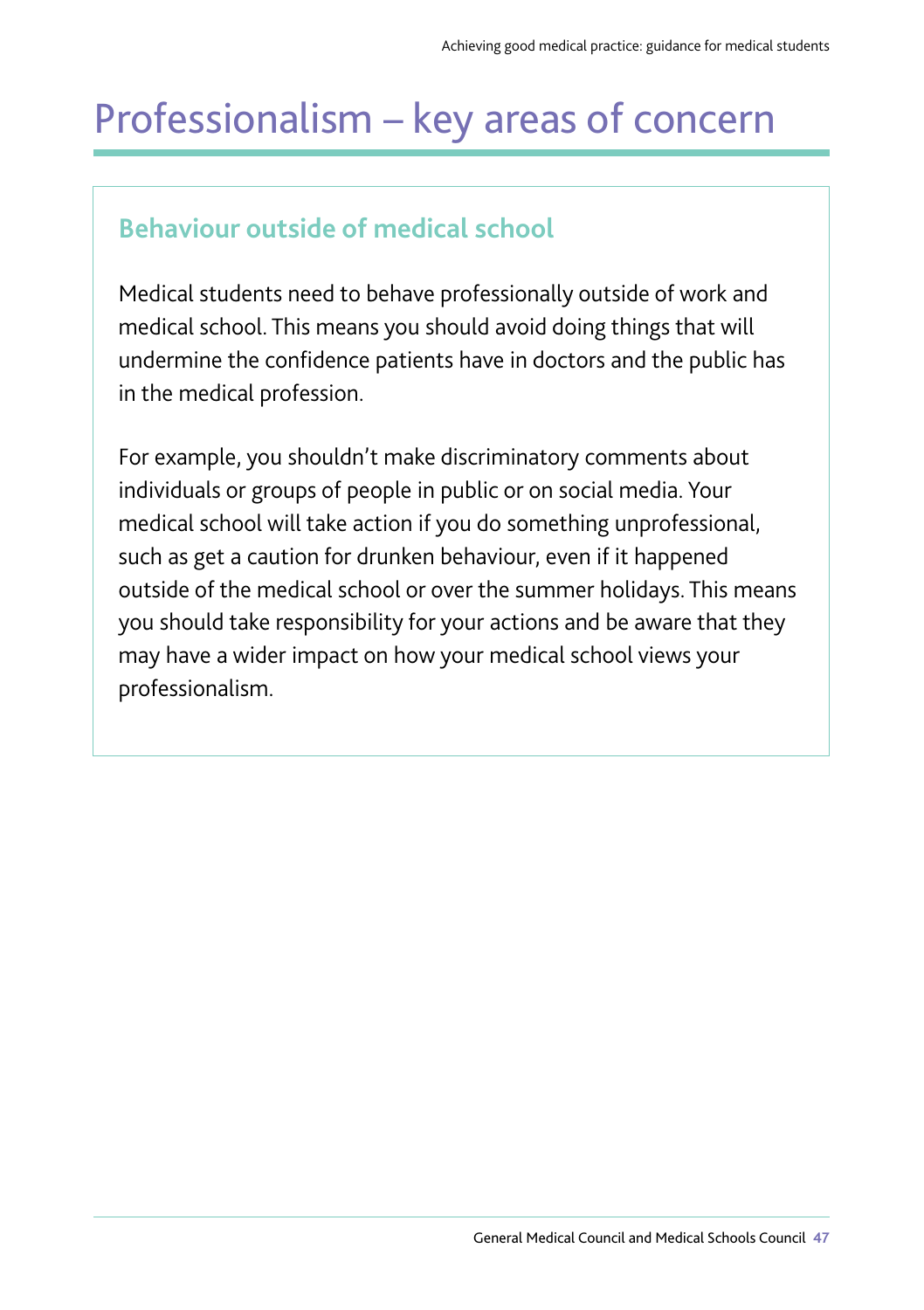81 A medical student's behaviour must justify the confidence that patients and the public have in them. Examples of unprofessional behaviour that would be a cause for concern are listed below. Some of these examples apply to the medical school environment, but it's important to remember that you need to behave professionally outside your medical school too. Unprofessional behaviour over a number of different areas, or repeated or persistent unprofessional behaviour, could lead to fitness to practise proceedings. **It's important to note that this list is not exhaustive.** 

#### Persistent inappropriate attitude or behaviour

- Uncommitted to work or a lack of engagement with training, programme of study or clinical placements
- $\blacksquare$  Neglect of administrative tasks
- **n** Poor time management
- n Non-attendance
- Poor communication skills
- Failure to accept and follow educational advice and unwillingness to learn from feedback given by others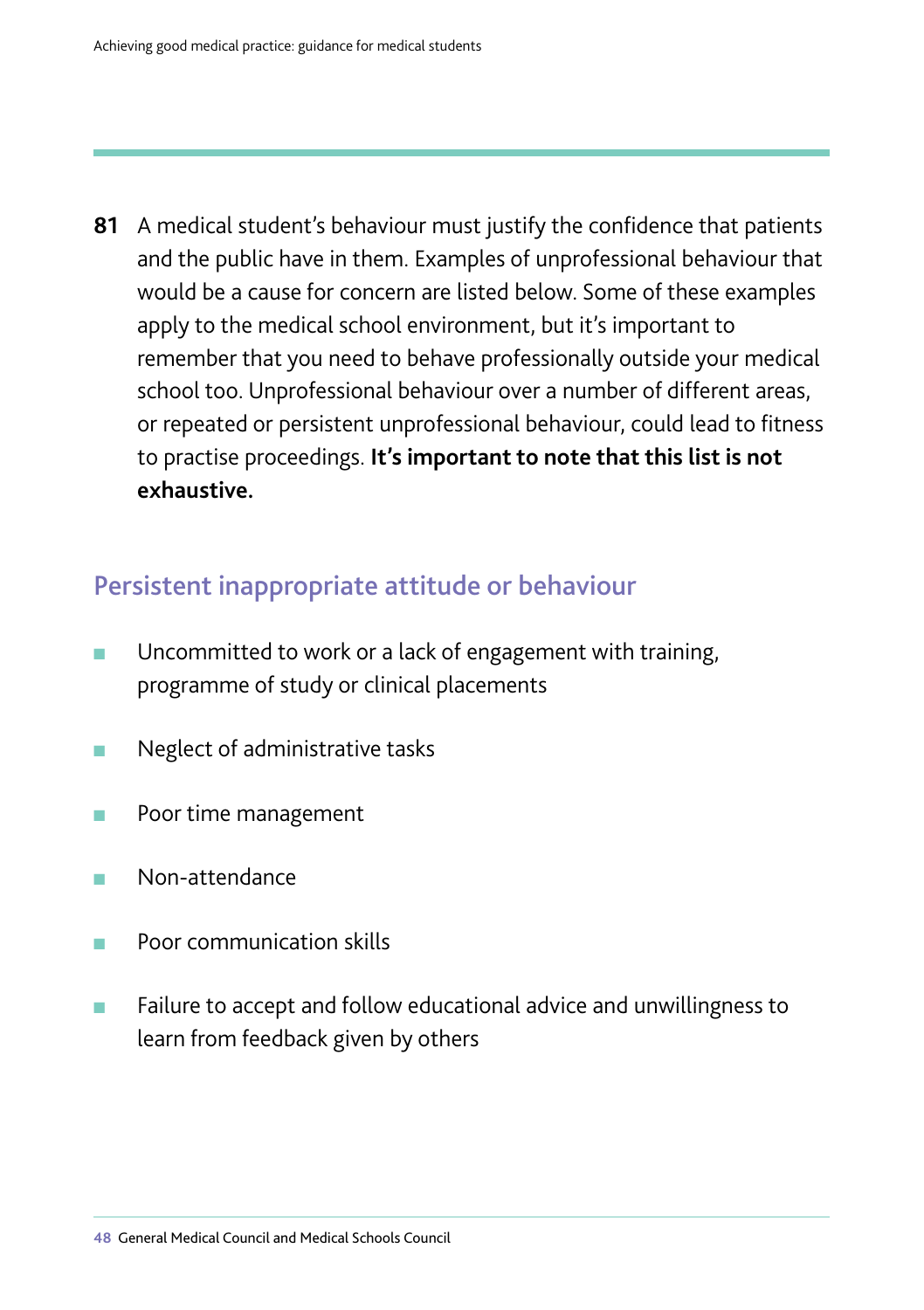- Being rude to patients, colleagues or others
- **n** Unwillingness to learn from constructive feedback given by others
- Being disruptive in teaching sessions or the training environment
- **n** Challenging behaviour towards clinical teachers or not accepting criticism
- **n** Failing to answer or respond to communications

# Failing to demonstrate good medical practice

- Misuse of social media, such as criticising placement providers
- **n** Breach of confidentiality
- **n** Misleading patients about their care or treatment
- **n** Culpable involvement in a failure to obtain proper consent from a patient
- **n** Sexual, racial or other forms of harassment or bullying
- **n** Inappropriate examinations or failure to keep appropriate boundaries in behaviour
- Unlawful discrimination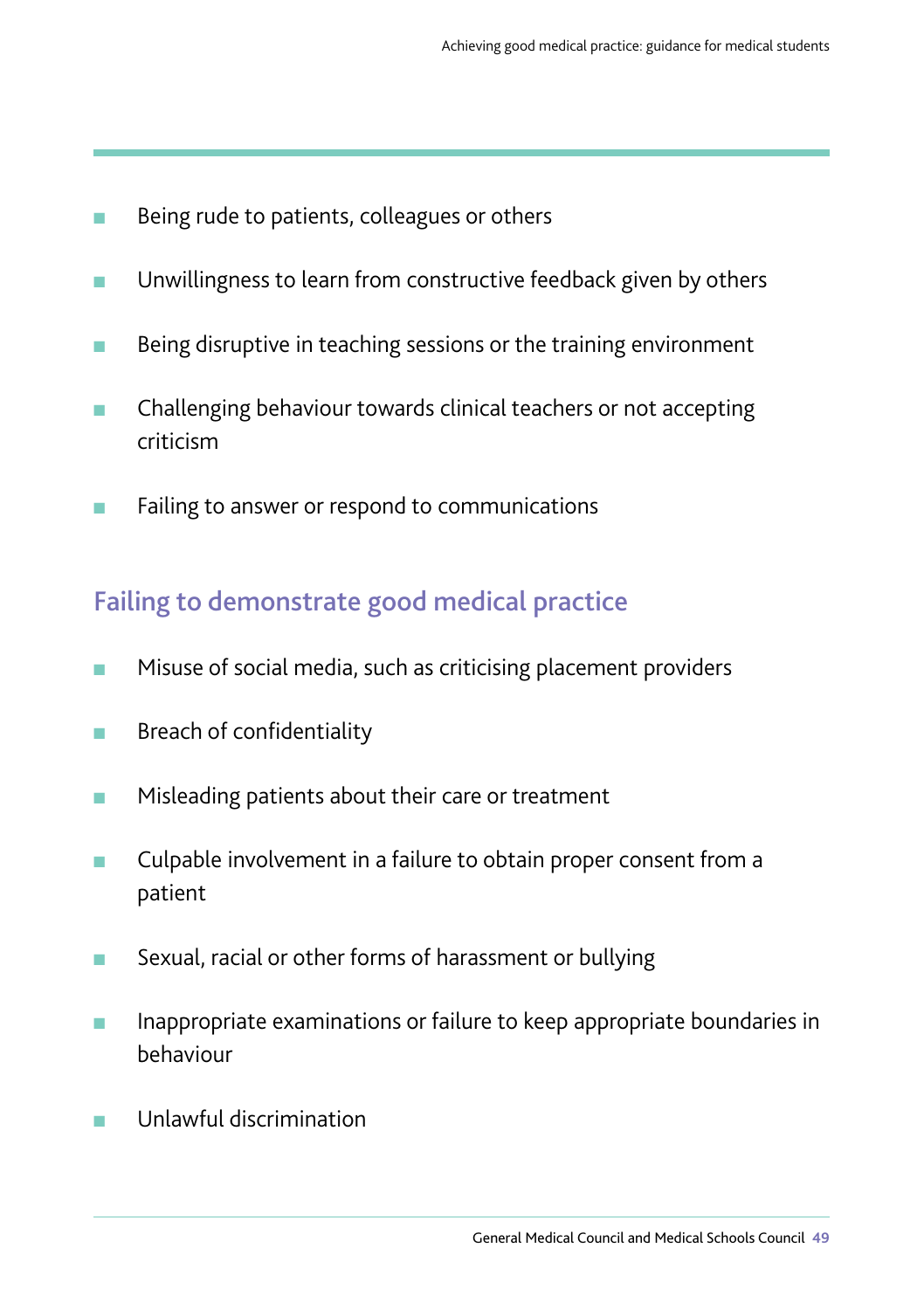## Misconduct and health conditions relating to drug or alcohol use

- **n** Driving under the influence of alcohol or drugs
- **n** Misuse of prescription medication
- **n** Alcohol consumption that affects clinical work, the work environment, or performance in the educational environment
- **n** Drug use that affects clinical work, the work environment, or performance in the educational environment - this may include legal highs
- **n** Dealing, possessing, or supplying drugs, even if there are no legal proceedings
- **n** A pattern of excessive alcohol use

#### Cheating or plagiarising

- Cheating in examinations
- **n** Signing peers into taught sessions from which they are absent
- **n** Passing off the work of others as your own
- Sharing with fellow students or others, details of questions or tasks from exams you have taken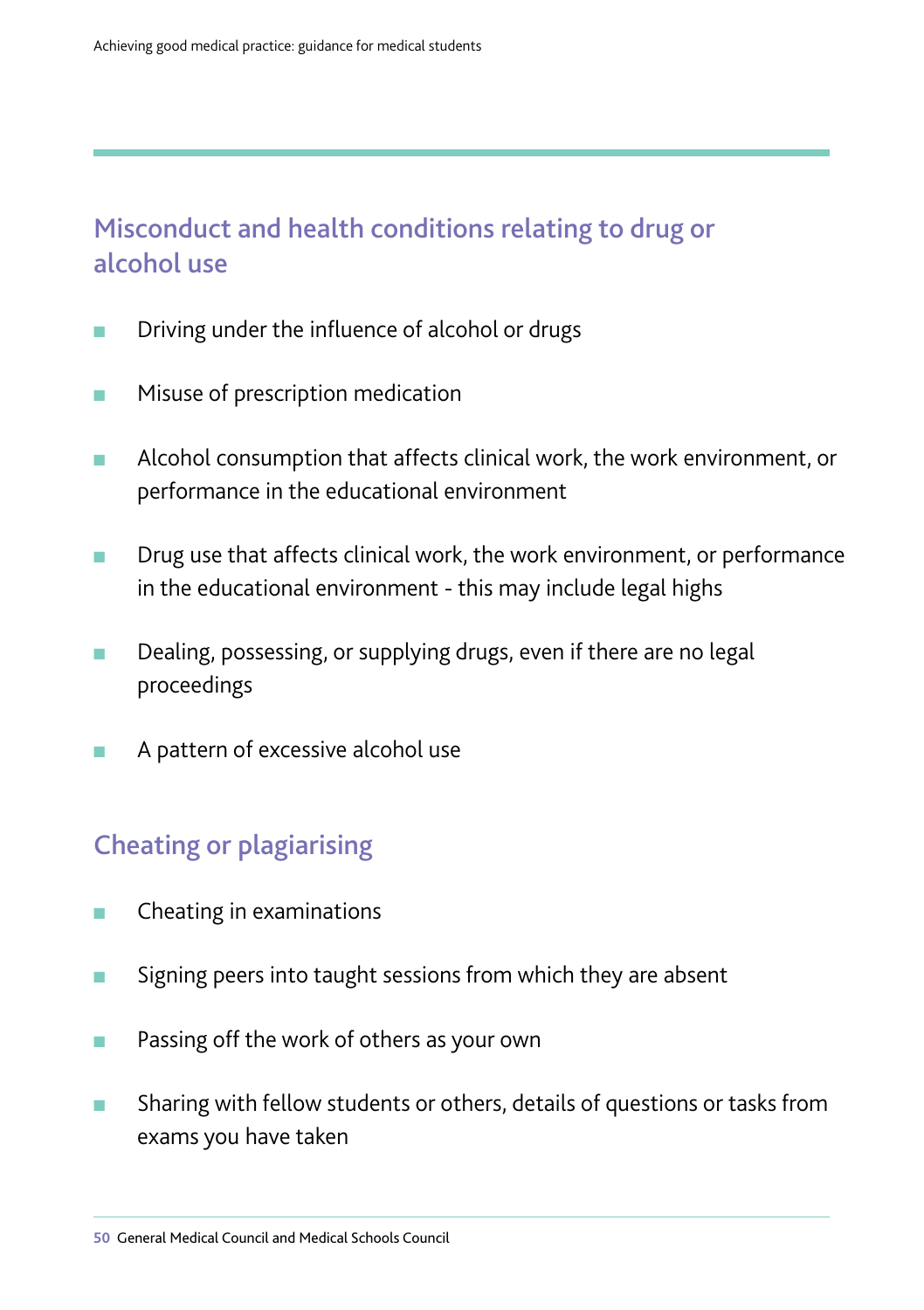Forging a supervisor's name or falsifying feedback on assessments, logbooks or portfolios

### Dishonesty or fraud, including dishonesty outside the professional role

- **n** Falsifying research
- **n** Committing financial fraud
- Creating fraudulent CVs or other documents
- **n** Misrepresentation of qualifications
- **n** Falsifying signatures on documents such as portfolios
- <sup>n</sup> Failure to declare relevant misconduct issues or health conditions to your medical school or university
- **n** Wilful withholding or misrepresentation of health conditions (for example, blood-borne viruses)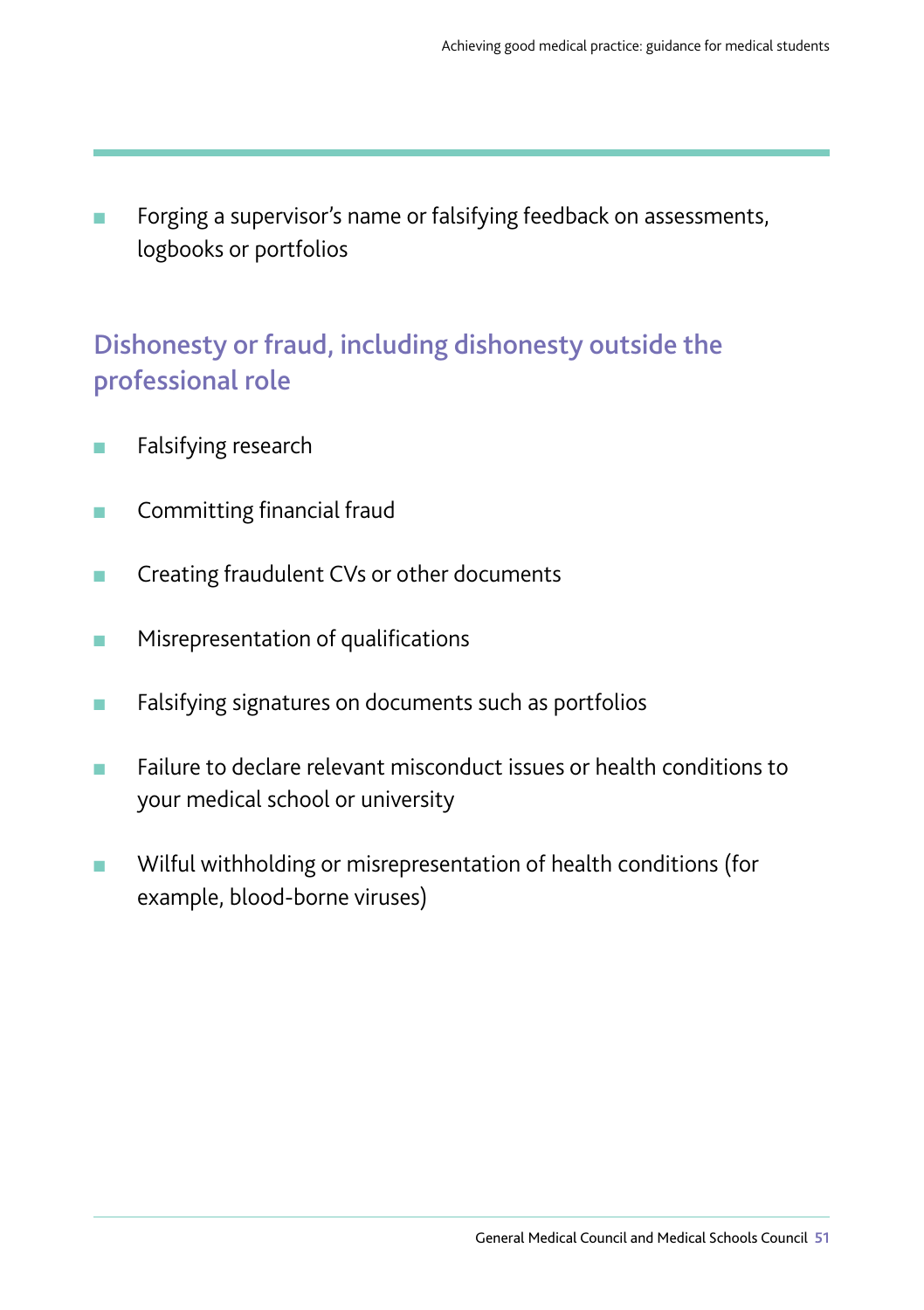# Aggressive, violent or threatening behaviour

- <sup>n</sup> Assault
- **n** Physical violence
- **n** Bullying
- **n** Harassment
- **n** Stalking
- **n** Online bullying or trolling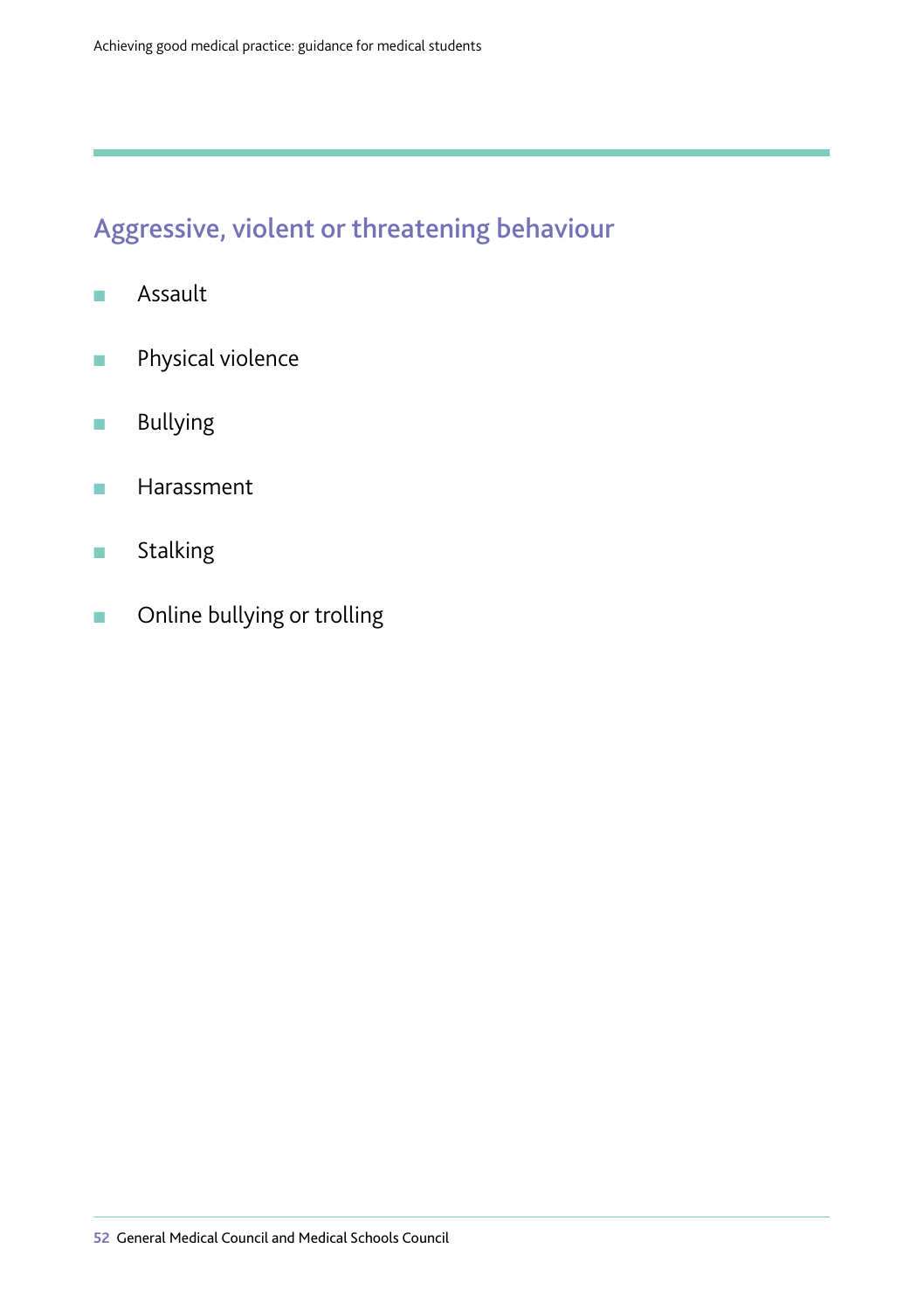### Any caution or conviction

- **n** Possessing, dealing or supplying illegal drugs
- n Theft
- **n** Physical violence
- **n** Fare avoidance
- **n** Financial fraud
- **n** Child pornography
- **n** Child abuse or any other abuse
- <sup>n</sup> Sexual offences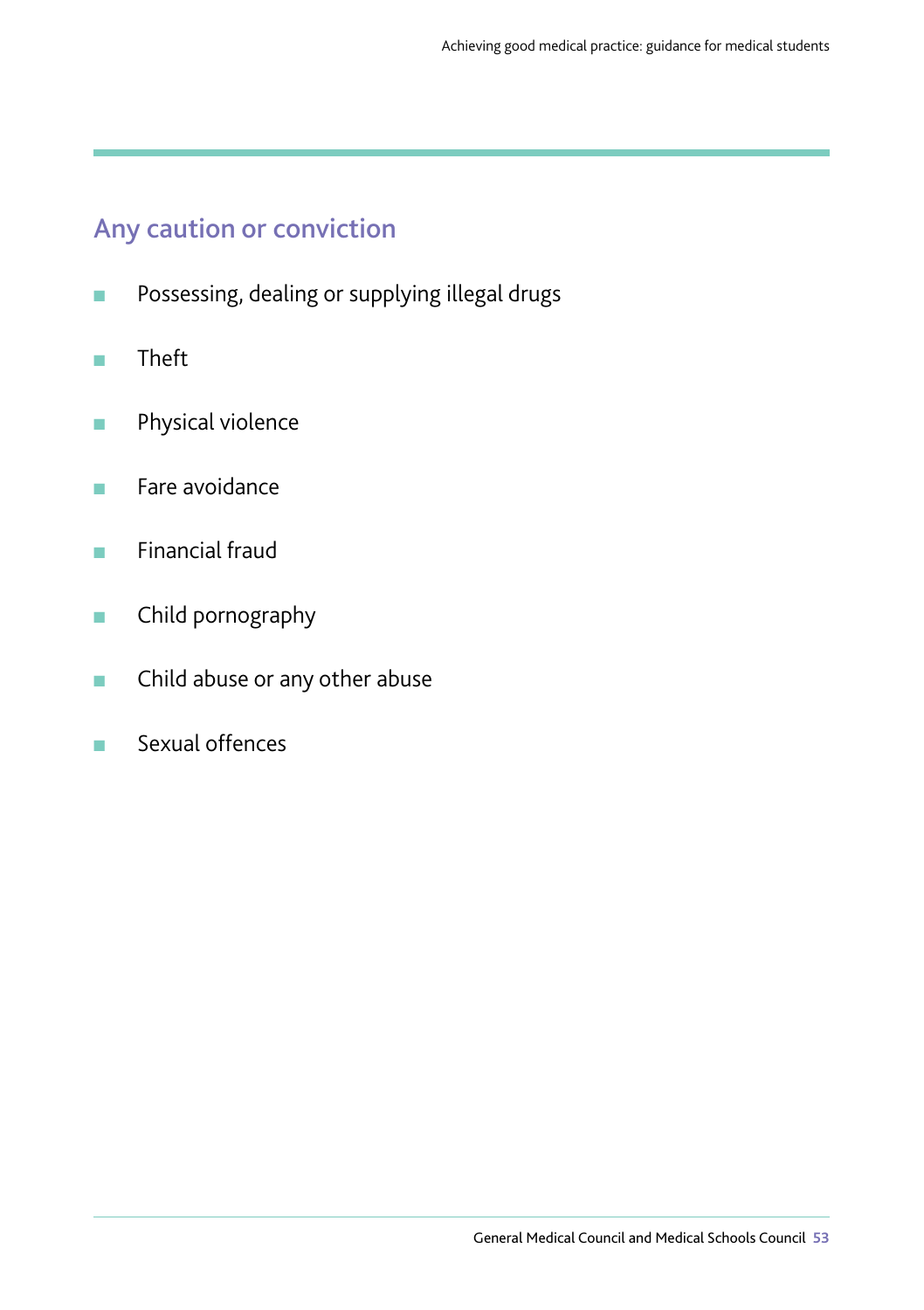# **Annex:** Professionalism and fitness to practise processes in medical schools and universities

### Health concerns and insight or management of these concerns

- **n** Failure to seek appropriate treatment or advice from an independent and appropriately qualified healthcare professional
- Failure to follow the requirement to tell your medical school or university if you have a serious health condition
- $\blacksquare$  Refusal to follow medical advice or care plans, or to comply with arrangements for monitoring and reviews
- **n** Failure to comply with reasonable adjustments to ensure patient safety
- Failure to recognise limits and abilities or lack of insight into health conditions
- **n** Failure to be immunised against common serious communicable diseases (unless contraindicated)

You can read *Professional behaviour and fitness to practise: quidance for [medical schools and their students](http://www.gmc-uk.org/studentftp)* for more information.

You can read *Professional behaviour and fitness to practise: quidance for medical schools and their students* at<www.gmc-uk.org/studentftp>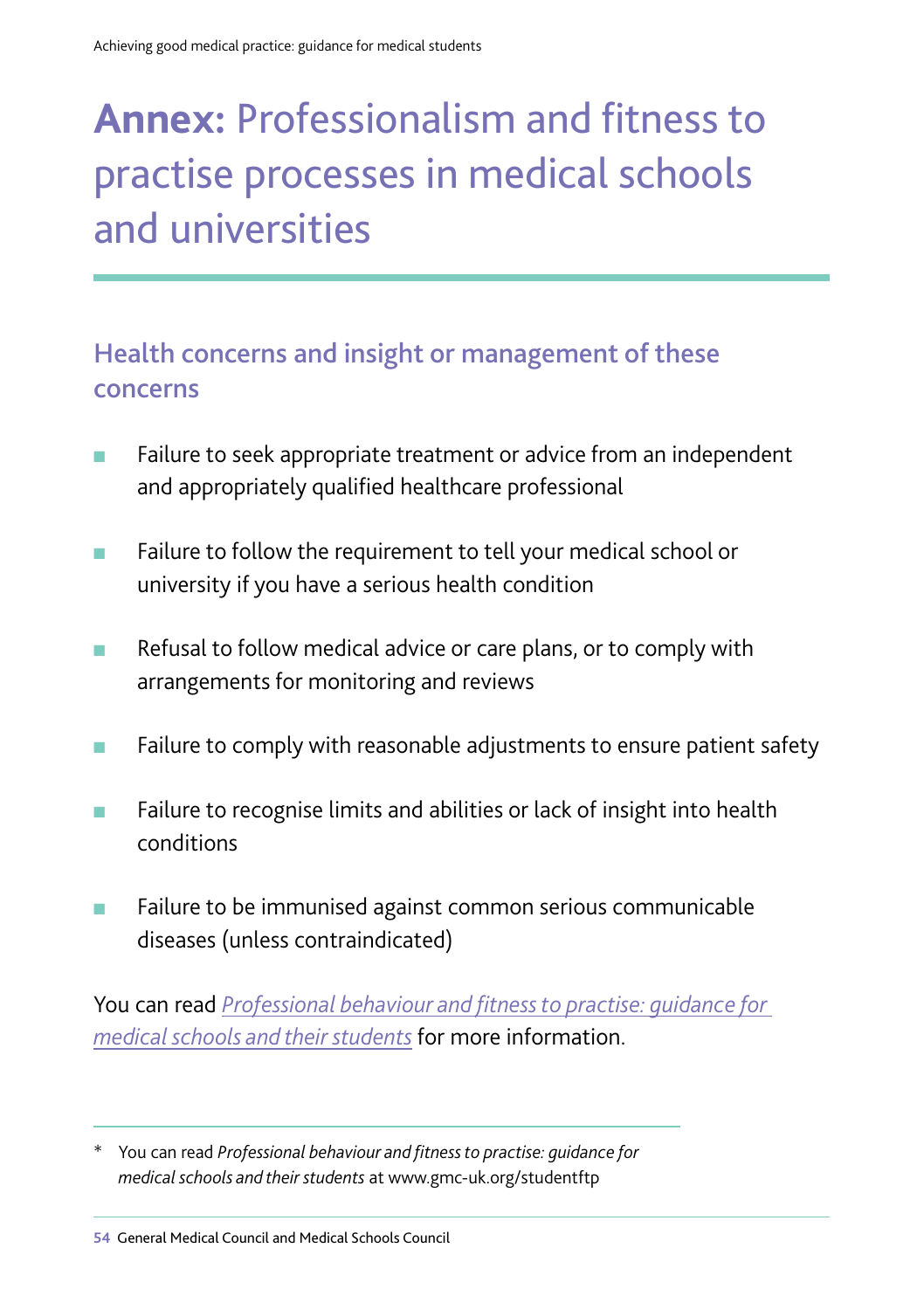- **1** This annex sets out basic information on fitness to practise processes in medical schools and universities. You can find more information in our guidance, *[Professional behaviour and ftness to practise: guidance for](http://www.gmc-uk.org/studentftp)  [medical schools and their students](http://www.gmc-uk.org/studentftp)*. \*
- **2** Medical schools have a duty to graduate with a primary medical qualification only those students who are fit to practise medicine. This requirement is set by the GMC, which is responsible for the quality assurance of all medical education and training in the UK. Because of this requirement, your medical school will have ways to monitor students' behaviour and have a fitness to practise or professionalism process to deal with students who display unprofessional behaviour.
- **3** We provide high-level guidance to medical schools on running these processes, but the processes themselves do vary between medical schools. This is because each medical school is unique in its size and structure and because of other factors, such as its relationship to its parent university. However, we have set out a broad framework for schools to follow.

You can read *Professional behaviour and fitness to practise: quidance for medical schools and their students* at<www.gmc-uk.org/studentftp>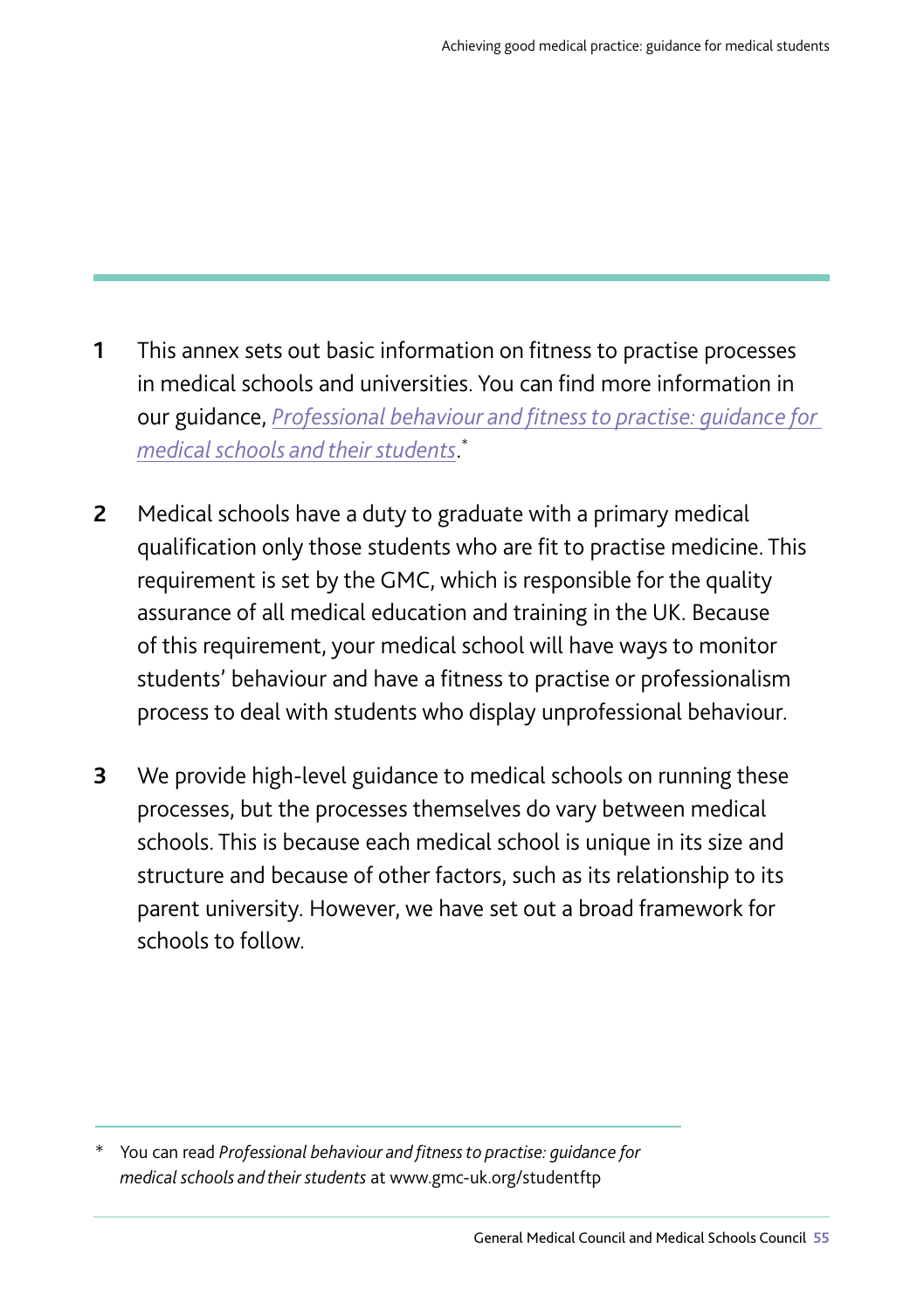#### Monitoring low-level concerns

- **4** Low-level concerns are things like missing teaching sessions, failing to hand in work on time or failing to respond to communications from the medical school. Medical schools will monitor the behaviour of their students in relation to these types of concern. One instance of this type of behaviour may not be enough to trigger a fitness to practise process – but if a student persistently exhibits these types of behaviour, the medical school will want to look at the concerns in more detail
- **5** Some medical schools have a committee to look at instances of this type of behaviour, while in other schools an individual may be responsible for this process. This is an opportunity to discuss with the student why they have acted in this way and to identify any underlying issues that indicate the student needs additional support, such as a health issue.
- **6** These committees will also be able to advise students about the steps they need to take to avoid getting into further trouble in relation to their professional performance and can support students to help them do this.
- **7** These committees can sometimes issue a warning to say that a student must improve their behaviour or face further action.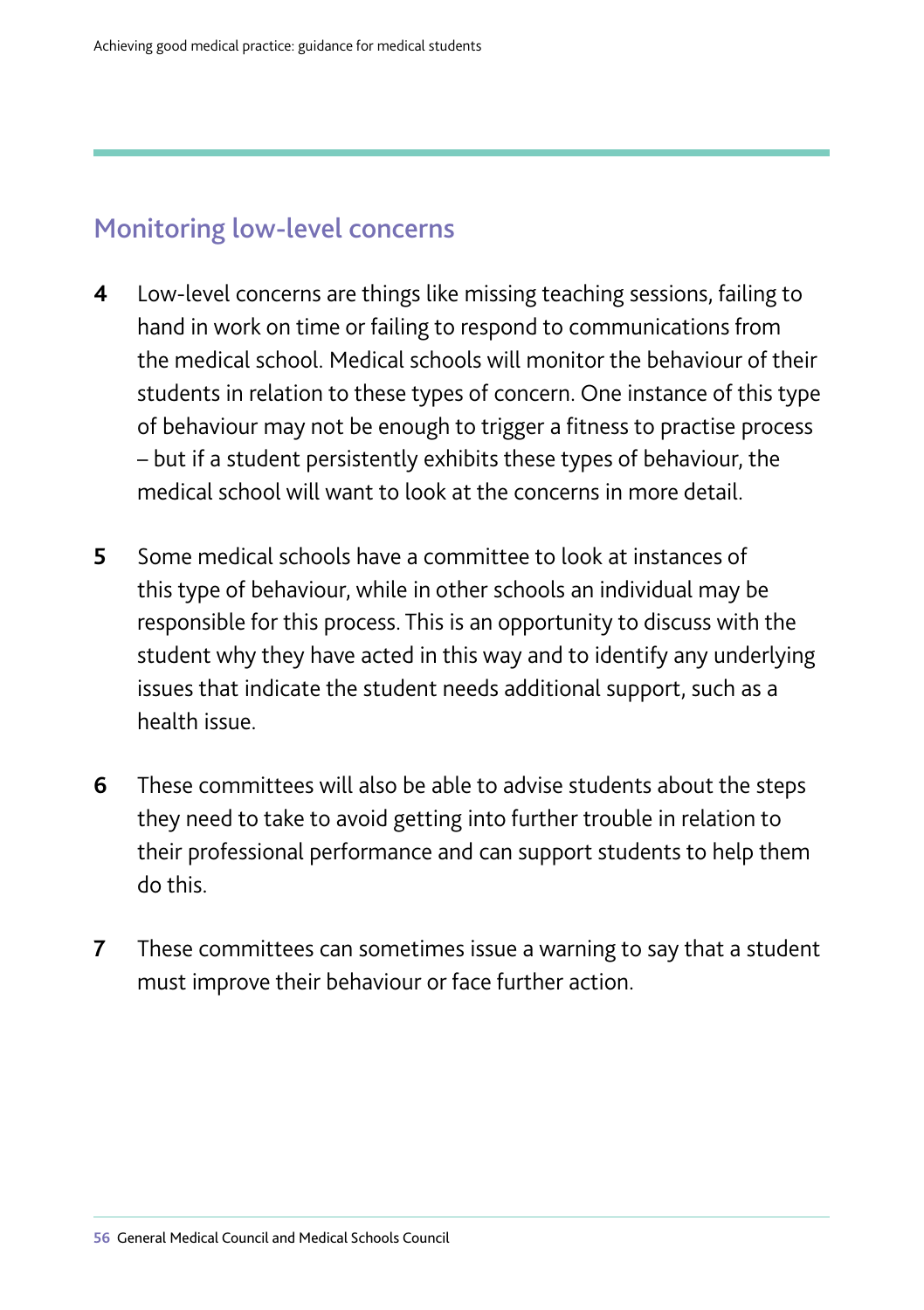#### A formal fitness to practise investigation

**8** If a student does something more seriously unprofessional or exhibits persistent low-level unprofessional behaviour, including in relation to the management of their health condition, this could potentially mean their ftness to practise medicine is impaired. Their medical school will begin a process to investigate this behaviour. The investigation may conclude with no further action, a warning or referral to a fitness to practise panel or committee.

#### What is a fitness to practise panel or committee?

- **9** A ftness to practise panel or committee is an impartial group of individuals that considers whether a student is fit to practise for the purposes of continuing their studies or for the purposes of graduation. Medical schools prepare evidence for the panel or committee to consider – students can also submit any evidence they feel is relevant.
- **10** The medical school and student then present their evidence to the panel or committee, which makes a decision based on it. A panel or committee will seek to establish the facts of the case – they make their decision based on the balance of probabilities that the alleged incident occurred. They will then decide whether the student's fitness to practise medicine is impaired and make a decision on what, if any, sanction should be applied.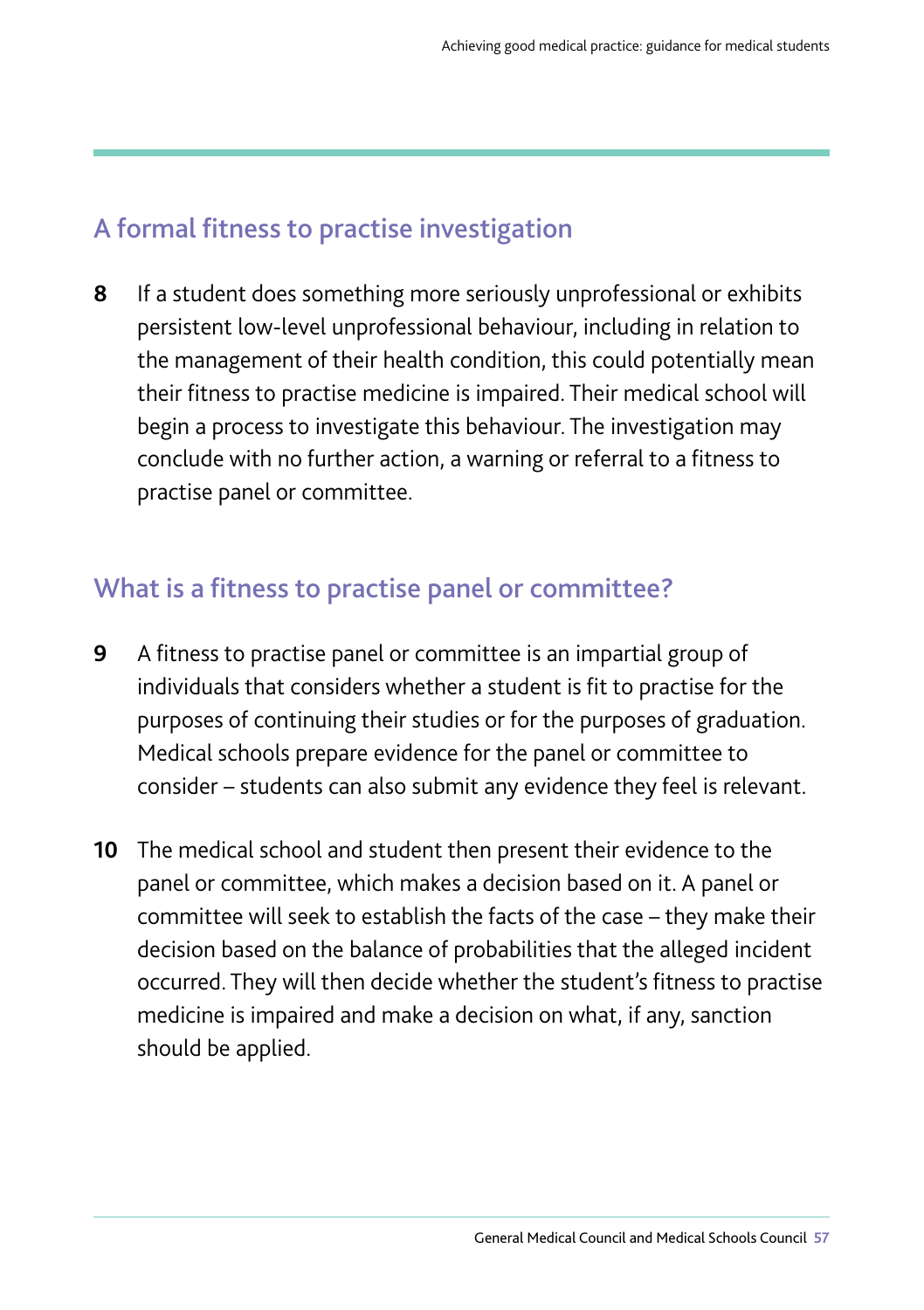**11** The panel or committee will set out its decision in writing and explain the reasons for it. This decision letter will also give the student information on how they can appeal the decision of the panel or committee.

## What support will I get during a fitness to practise investigation?

- **12** Your medical school and university will support you during ftness to practise investigations and hearings. You can also contact external organisations such as the BMA or a medical defence organisation, which can also provide support and guidance.
- **13** You can find further guidance on student fitness to practise procedures in our guidance *[Professional behaviour and ftness to practise: guidance](http://www.gmc-uk.org/studentftp)  [for medical schools and their students](http://www.gmc-uk.org/studentftp)*. \*

You can read *Professional behaviour and fitness to practise: quidance for medical schools and their students* at<www.gmc-uk.org/studentftp>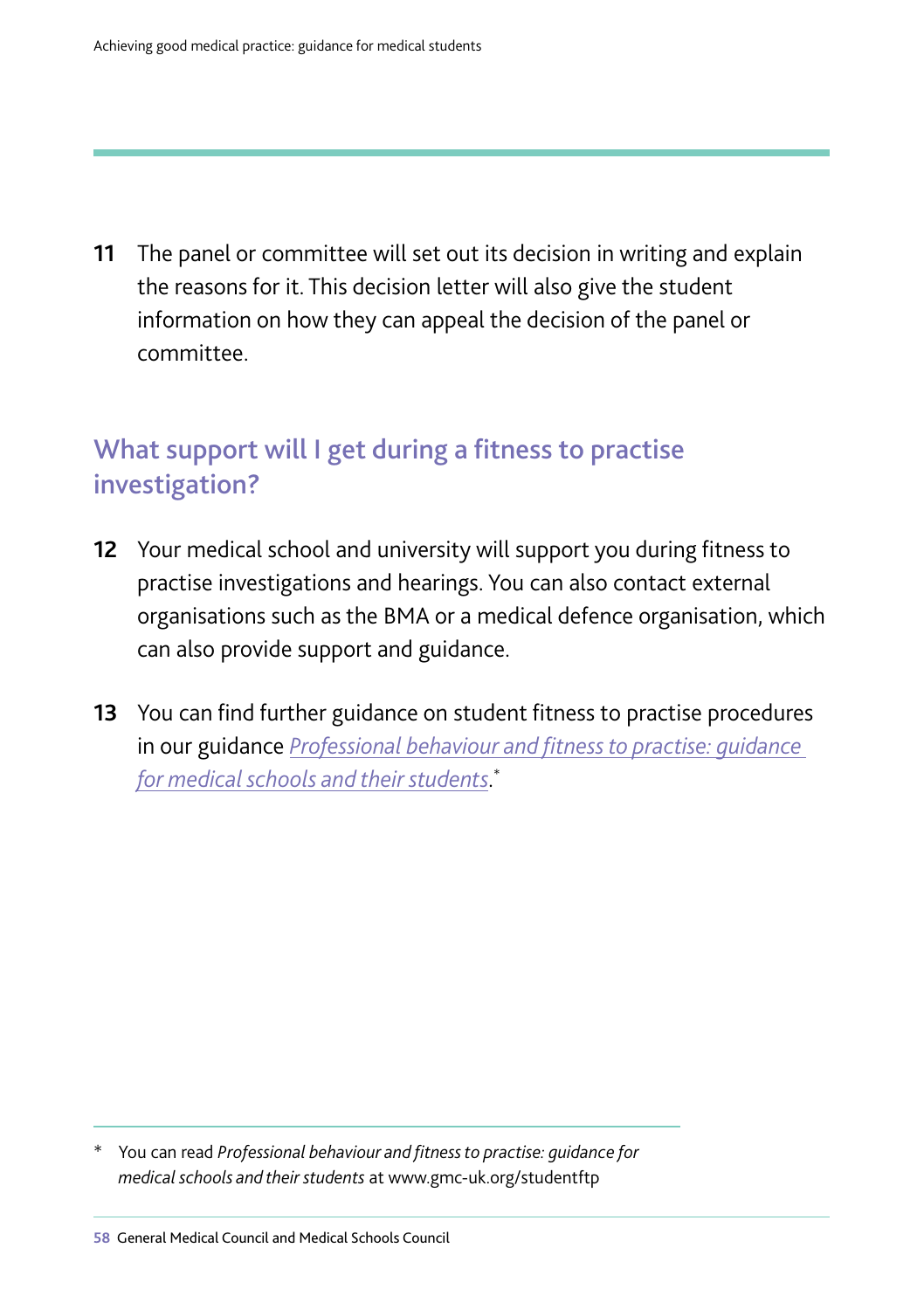# Some of the factors fitness to practise panels and committees consider

#### **Patterns of behaviour**

If you keep behaving in an unprofessional way, it can suggest you are not learning from your mistakes and can be evidence of an unprofessional attitude. This may also be considered in relation to your health – for example, if you show a pattern of not asking for help with a health condition.

#### **Insight**

This means you understand that what you have done is unprofessional and why it is unprofessional. Establishing whether you have insight is one of the key things panels and committees look at. Things like apologising for your behaviour and being open and honest about past mistakes to third parties can help demonstrate insight.

#### **Remediation**

This is the process where you take steps to show you have corrected your behaviour and are now fit to practise. Some examples of remediation might include:

- writing reflective essays on past unprofessional behaviour
- **n** engaging with support provided by your medical school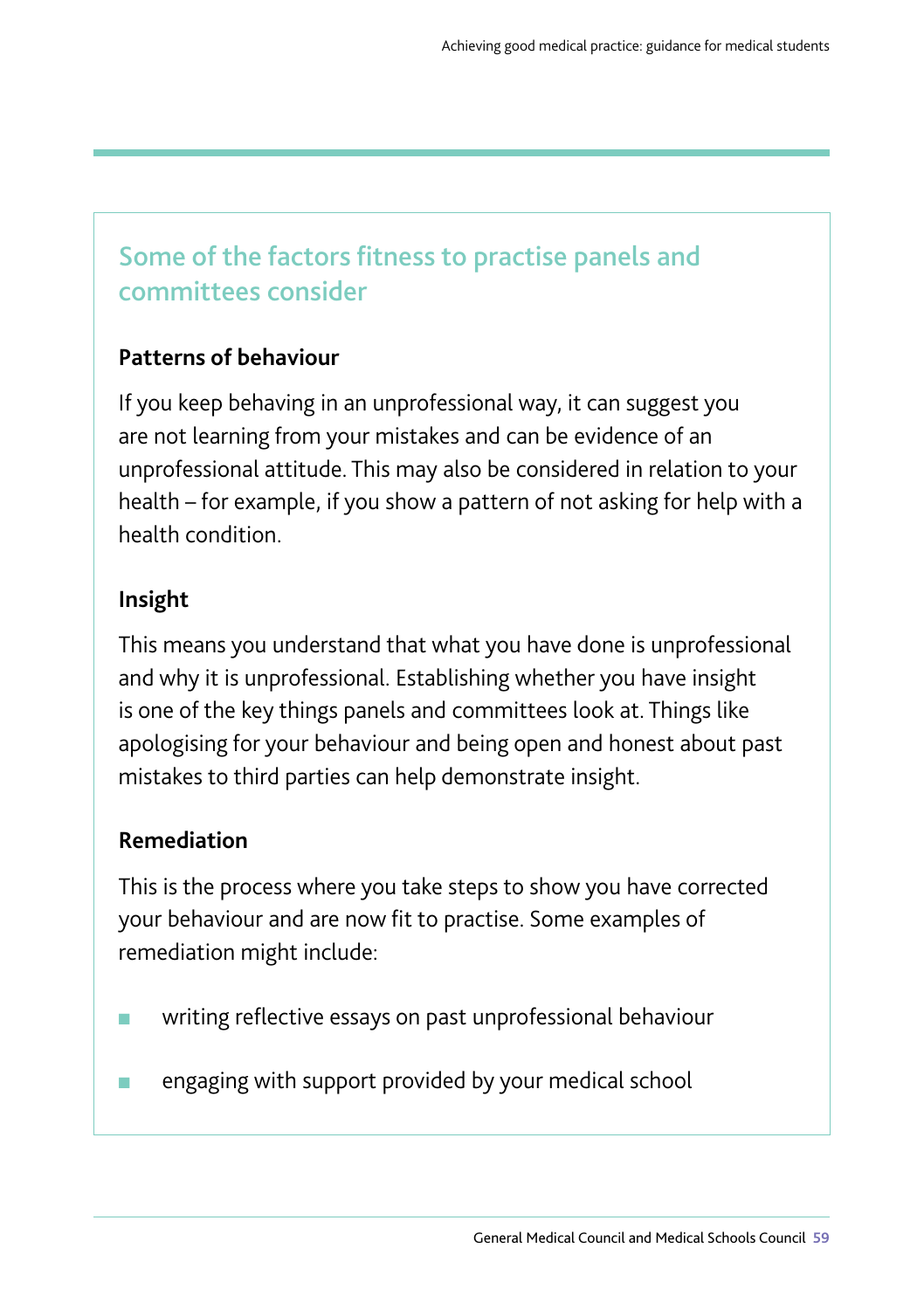- **n** being able to demonstrate a significant period of good behaviour
- engaging with activities such as random drug and alcohol screening that can be used to show a change in behaviour.

#### **Mitigating factors**

These are things that may help to explain the reasons for poor behaviour. For example, you may have experienced bereavement and this might have affected your behaviour. You should note that although mitigating factors might explain your behaviour, they might not necessarily reduce its impact or seriousness.

#### **Aggravating factors**

These are things that make an offence worse. For example, if you repeat behaviour you have previously received a warning for.

#### **Your year of study**

It is expected that you mature while you're at medical school and learn about professionalism as you progress through your course. Therefore, some examples of behaviour could be considered minor misconduct if displayed when you are a new student, but would be taken more seriously if you were about to graduate. In addition, if you are nearing graduation you may not have time to show that you have remediated and this can make it hard for your medical school to allow you to graduate.